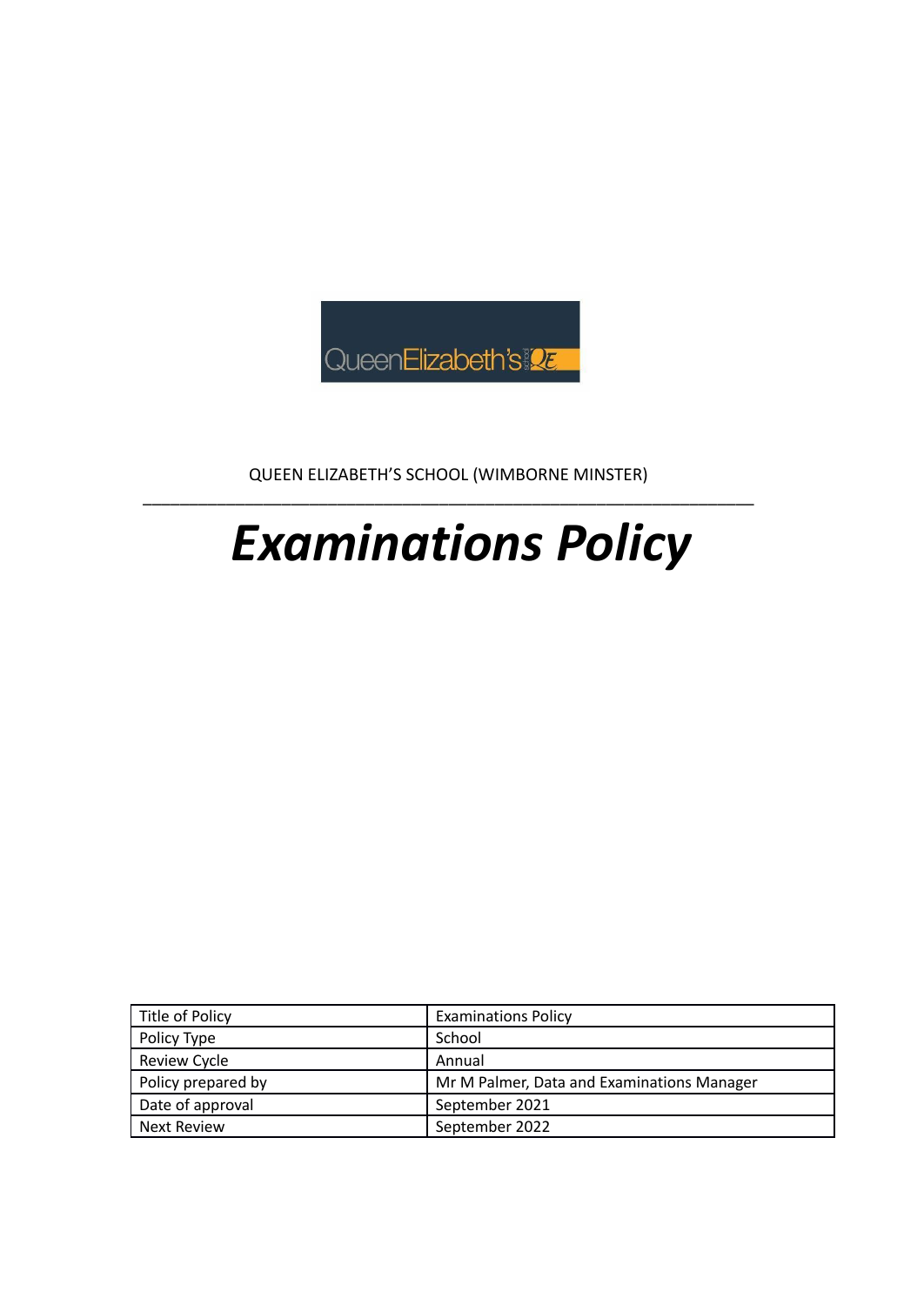The following policy document covers the internal processes in place at Queen Elizabeth's School relating to the processes involved in exercising our duties as an examination centre. The regulations we work to are prescribed to us by the Joint Council for Qualifications and these regulations should be read in conjunction with this internal policy document.

Of particular importance are the following regulatory documents:

- JCQ General [Regulations](https://www.jcq.org.uk/exams-office/general-regulations/) 2021-2022
- JCQ Instructions for Conducting [Examinations](https://www.jcq.org.uk/exams-office/ice---instructions-for-conducting-examinations/)
- JCQ [Instructions](https://www.jcq.org.uk/exams-office/non-examination-assessments/) for Conducting NEA
- JCQ Instructions for Conducting [Coursework](https://drive.google.com/file/d/18uxp9rQS5wmTLU1iL0q-A3dshQIAzWaR/view?usp=sharing)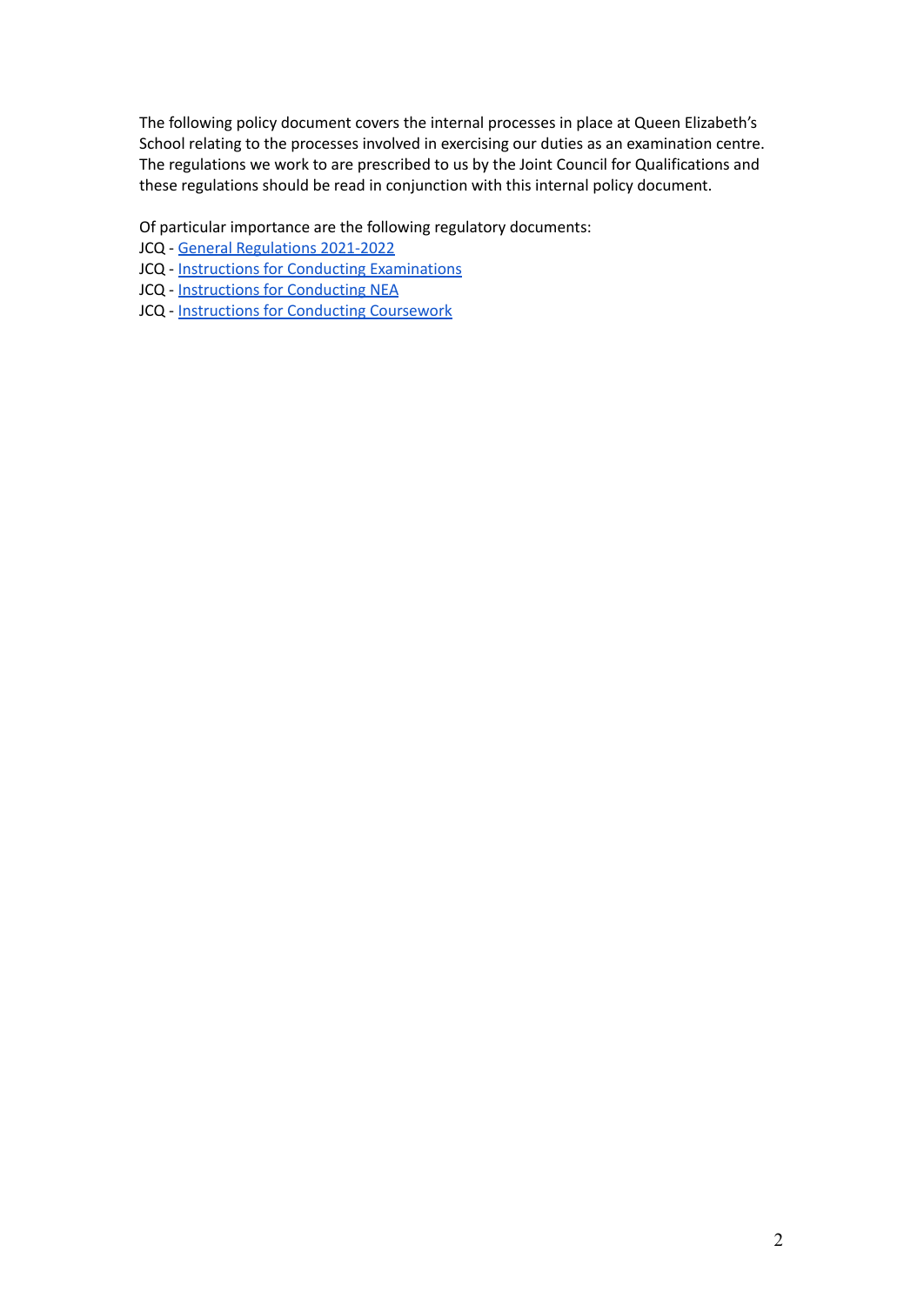Contents:

- 1. Exam Entries  $p.3-6$
- 2. Procedures on the day of examinations  $p. 7 15$
- 3. Coursework p. 16
- 4. Results and certificates p.16
- 5. Post-result services p. 17
- 6. Malpractice p.18 19
- 7. Non-examination assessment policy p. 20 33
- 8. Exam contingency planning  $p. 34 40$
- 9. Internal appeals procedure  $p. 41 45$
- 10. Access arrangements and special consideration p. 46 47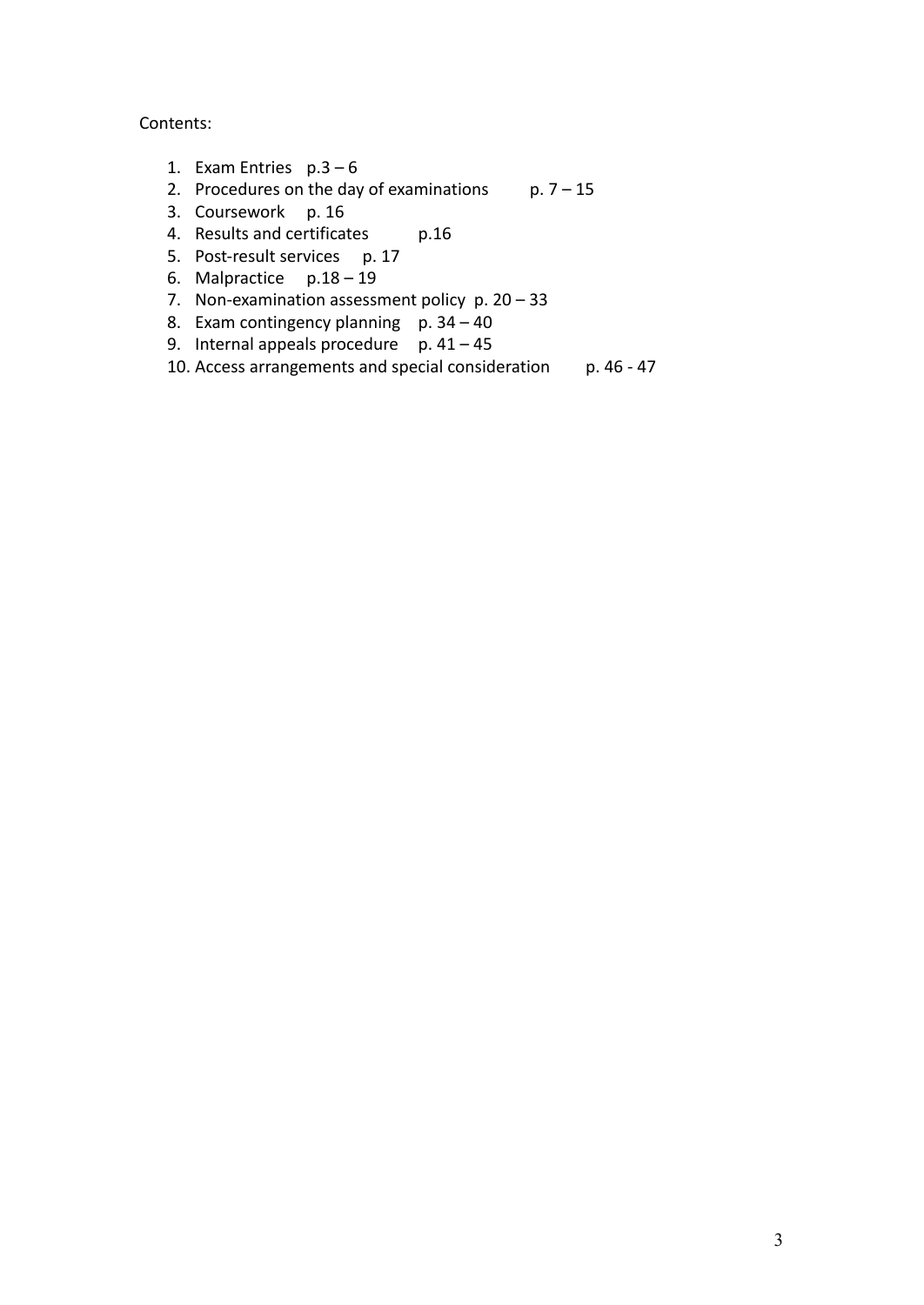#### **EXAMINATION ENTRIES**

#### **POLICY**

All students who have completed a course of study will be entered for appropriate external assessment.

The school may withdraw students from examinations if they are judged not to have completed the course of study, for example by failing to attend lessons or complete coursework, or if their behaviour jeopardises the examinations of other candidates.

Decisions on withdrawals will be made by the appropriate member of SLT after consultation with the student, their parents/carers and Faculty. This applies to all year groups, including the sixth form.

The school makes examination entries, not students or parents. Teaching staff will take responsibility for all entries, including re-sits and changes of tier made at the request of parents. All results will be included in departmental statistics. Students must not be withdrawn from examinations simply to improve such analysis for a particular department or Faculty.

The school will pay for examination entries for internal candidates, where the student is studying the subject as part of their QE curriculum. Students on roll will not be entered as private candidates.

The school will make examination entries before the deadlines set by the awarding bodies. Late entries will only be made in the most exceptional circumstances and the cost (entry fee and penalty fee) will be borne by the Faculties concerned or the candidate if it is at their request.

The school accepts recent ex-students as external candidates. The final decision to accept an external applicant sits with Head of Centre. Charges will apply.

#### **PROCEDURES**

#### **Estimated Entries**

At the beginning of the autumn term the examinations manager will circulate a checklist to Faculties asking for confirmation of the exam specifications in use during the year.

Faculty Heads should use this to indicate the approximate number of students to be entered for each subject in the coming year, as well as any changes in specification and/or awarding body.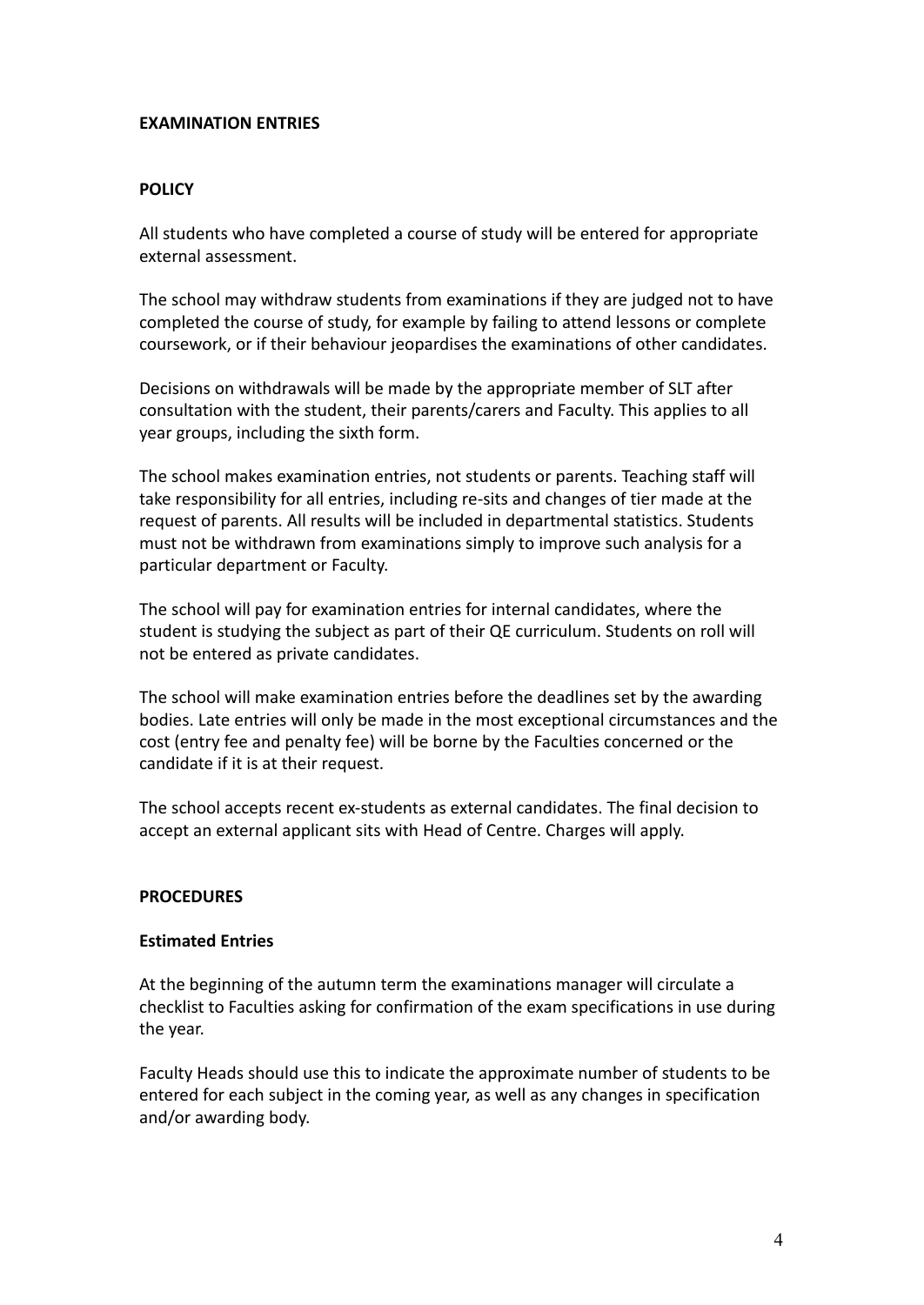If a specification change or a new examination subject is introduced during the school year, the examinations manager should be informed immediately.

It is vital that the examinations manager is kept informed about specification changes. If this is not done, preliminary material may not be received from the awarding bodies and ultimately entries may not be made.

#### **Final Examination Entries**

Approximately four weeks before the awarding body entry deadline, the examinations manager will make entry lists available to Faculties as SIMS mark sheets. These should be completed by the internal deadline supplied by the examinations manager.

After the internal deadline the entry mark sheets will be made read-only. They should be checked by the relevant staff and the examinations manager should be informed before the awarding body entry deadline of any changes needed.

#### **Coursework**

Entries must be made for GCE and modular GCSE coursework units, even though there is no examination involved.

### **Certification Entries**

The school does not make AS certification entries at the end of Year 12 for students who are continuing their studies in Year 13.

Certification entries will be made at the end of Year 13 for all students who are eligible for qualifications.

#### **Re-sit Entries**

In principle, no re-sit entries will be made for GCSE subjects. However all year 12 students who did not achieve a 4 or above in Maths and English will be entered to re-sit and will be expected to attend classes.

Re-sit entries may be made for GCE subjects at the discretion of the Faculty concerned. They should be submitted to the exams office at the same time as first time entries. Requests for re-sit entries from students are accepted but charges will apply.

#### **Learning Agreements**

When a Faculty makes a re-sit entry it should negotiate a Learning Agreement with the student concerned to ensure that he/she is in receipt of sufficient support and is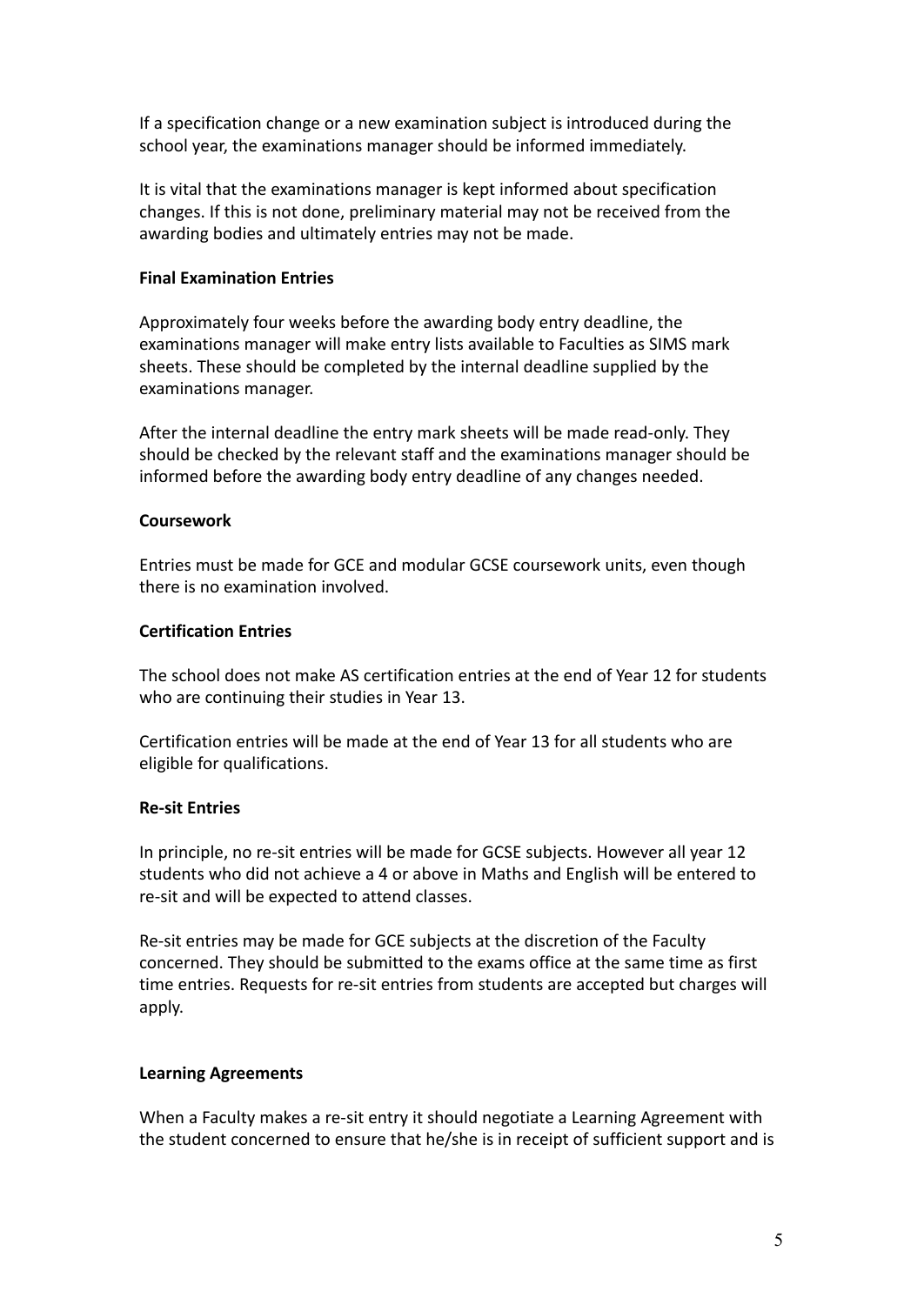prepared to undertake the study necessary to improve his/her mark in the examination.

## **Late Entries**

Faculties making entries after the awarding body deadline, for which penalty fees are payable, must obtain the approval of the SLT line manager for exams. Fees and penalty fees must be paid by the Faculties concerned.

Late requests for re-sits will not be accepted.

### **"Pirate Entries"**

Examiners sometimes receive scripts from candidates who have not been entered by a centre, this scenario has been coined as "pirate entries". Some exam boards will make the effort to contact the centre, but failure to provide an amendment file or notify the exam board will result in the candidate not receiving a result.

Such entries and amendments will not be made without the approval of the SLT line manager for exams. The penalty fees are substantial and must be paid by the Faculties concerned.

### **Late Changes**

At GCSE the awarding bodies will accept tier changes in linear specifications for a limited time after the entry deadline without extra charge. Very late amendments, however, attract a penalty fee. If this is the case, the changes must be approved by the SLT line manager for exams and the penalty fees must be paid by the Faculties concerned.

#### **Dis-applied Students and withdrawal from exam entries**

Agreement for dis-application and exam withdrawals should be approved by Sally B Dean (Assistant Headteacher), after discussion and agreement with the student, staff and parents.

## **"Private Entries"**

It is not possible for a student who is still on roll and studying the course to be entered for exams as a private candidate. Staff should not suggest to students that they may be entered for an examination if they pay for the entry themselves.

#### **Statements of Entry**

The examinations manager will issue statements of entry to students as soon as they are received from the awarding bodies. These will show the dates of examinations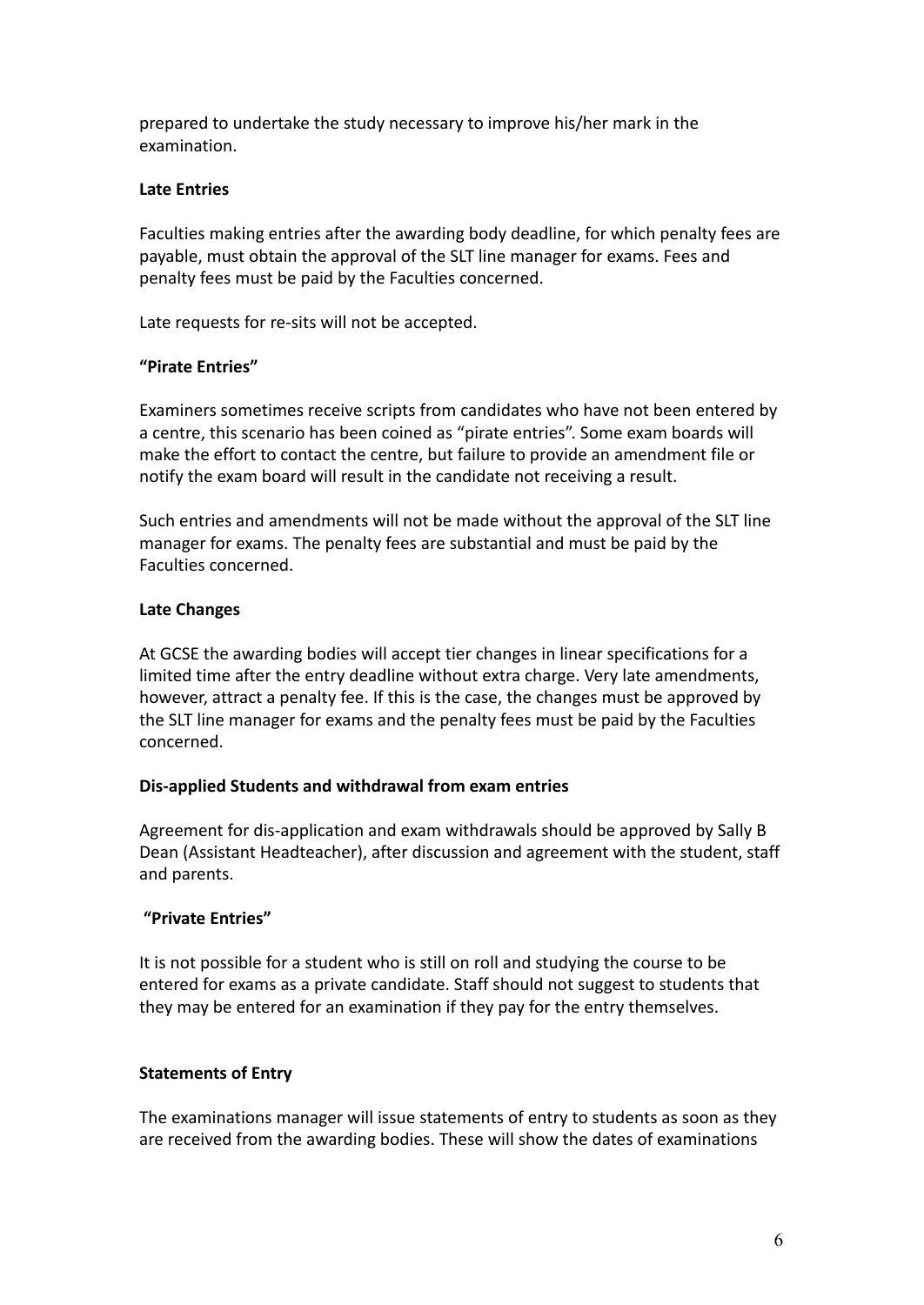but not the specific times and seats, as these may change during the rooming process.

## **RESPONSIBILITIES**

Teaching staff are responsible for supplying and checking all examination entries (including re-sit entries and certification entries).

The examinations manager is responsible for collecting examination entries and other submissions from faculties and communicating them to the awarding bodies accurately and in line with the appropriate deadlines.

The examinations manager is responsible for keeping faculties and students informed about deadlines and about the entries which have been made on their behalf.

Students are responsible for checking their own entries and personal details and alerting the examinations manager to any errors or changes.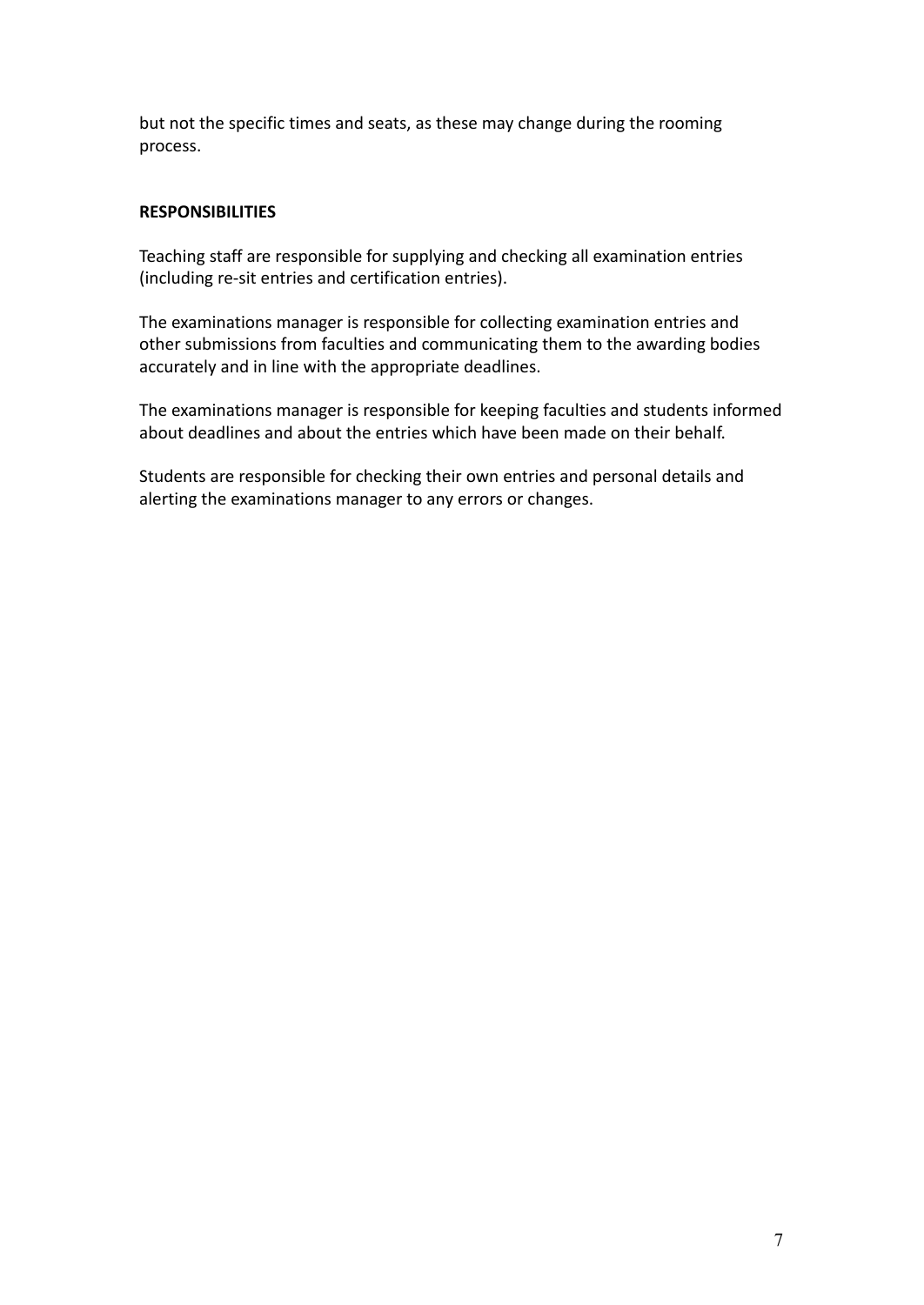### **PROCEDURES ON THE DAY OF EXAMINATION**

In order to ensure a consistent approach, school colleagues are asked to follow the procedures laid out below.

The main part of this section refers to external examinations, but internal exams should normally follow similar guidelines. *Paragraphs in italics cover areas where procedures for internal examinations may differ.*

#### **GENERAL**

#### **Exams/Lessons**

- When students on study leave are not in exams they should either go home or revise in the LRC/designated classrooms. Other students should go to their normal lessons. No students should be wandering around the site.
- Students are expected to remain silent throughout the time they spend in the exam room, whether or not an exam is actually in progress. This includes entry and exit from the exam room

#### **Exam Signs**

These will be put up inside and outside exam rooms by exams office staff and in accordance with the JCQ regulations

#### **Student ID Cards**

Students must bring the ID badges provided by the school and placed on the front corner of the desk, to assist invigilators in checking attendance.

#### **Publication of Seating Arrangements**

- Every student will be given a personal timetable containing room and seat details.
- Seating plans will be posted daily on the Exams notice board (A Building, Ground Floor).
- A seating plan will be available in each exam room (with invigilator).
- **●** A timetable for the whole season will be issued to all staff.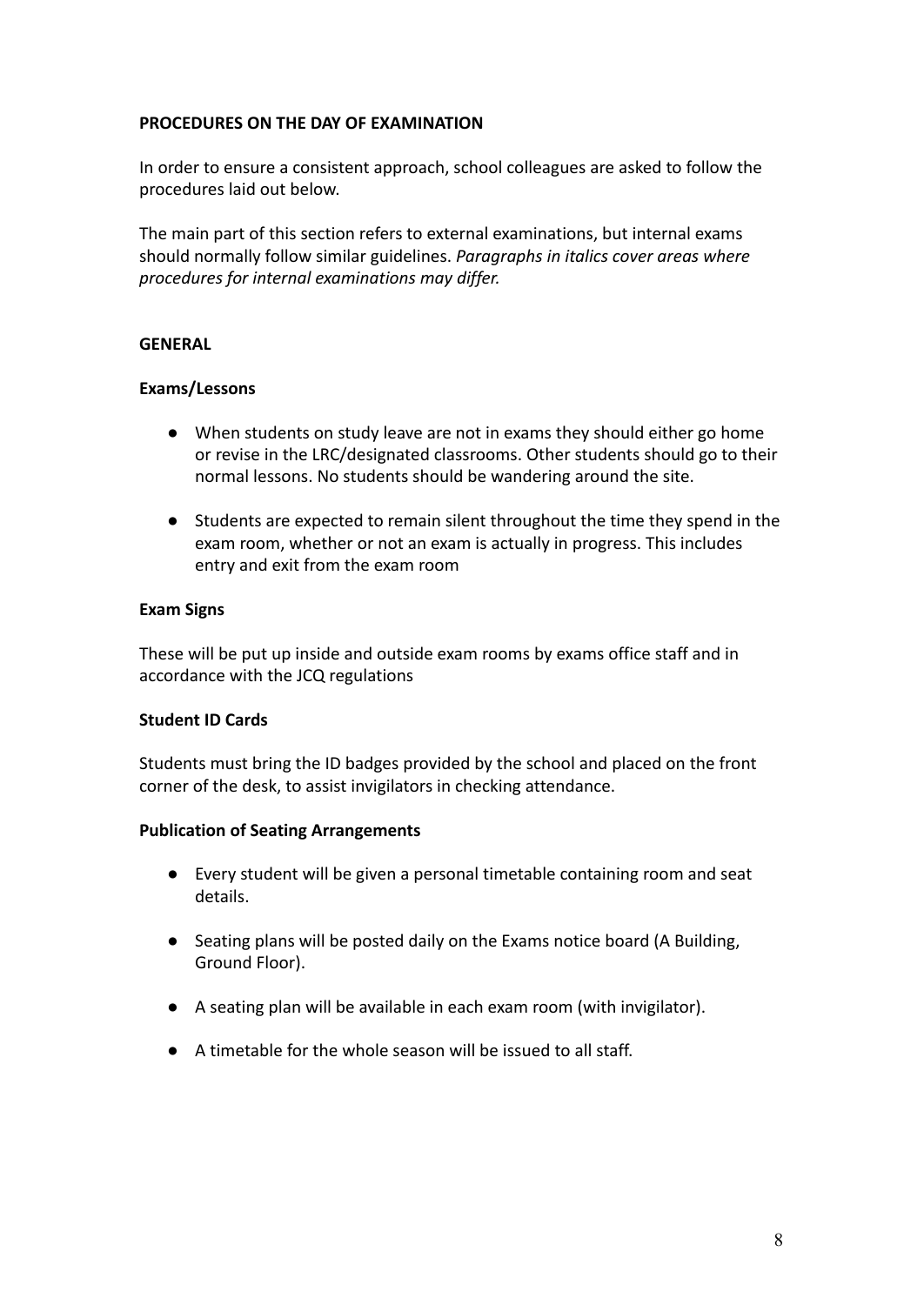### **Invigilation**

A team of invigilators has been recruited to supervise all examination rooms. Teaching staff may occasionally be asked to supervise students for some mock examinations when the examination takes place at a time when they would have been timetabled to teach these students.

Invigilators will supervise students after they enter examination rooms, directing them to their seats, answering exam process related questions and issuing instructions about bags and equipment. They will make any announcements that are required. They will not be responsible for student discipline before and after examinations.

SLT and available teaching staff will manage student behaviour outside of the exam rooms/halls. A timetable of SLT support will be in place and provided to the exams manager.

Invigilators must make reception aware of any student disrupting the exam or in need of support. Reception will immediately request SOR.

### **SETTING UP EXAMS**

Invigilators will be given advance timetables allocating them to particular exam rooms. They should gather outside the Exams cupboard half an hour before the start of each session. Lead invigilators with large venues to set up, should be in school an hour before the beginning of the exam.

- Morning exams officially start at 9.00am
- Afternoon exams officially start at 1.30pm, but times may vary. If possible they are scheduled so that they finish at 3pm, 15 minutes before buses leave.
- Students frequently sit two or more papers in succession. In such cases they remain under exam conditions throughout and may not leave the exam room unaccompanied between papers.

Where a venue demands more than one invigilator, one will be designated lead invigilator on the advance timetable. He/she will be responsible for coordinating the work of the team and for making any announcements required.

Papers and other materials will be laid out in the exams storage space. Papers and answer booklets for external exams are stored in the exams cupboard. The examinations manager will sort them and provide appropriate numbers for each exam room.

*For internal examinations, Faculties will provide the examinations manager with a master copy of each question paper by the deadline set by exams. The exams office will arrange copying and storage.*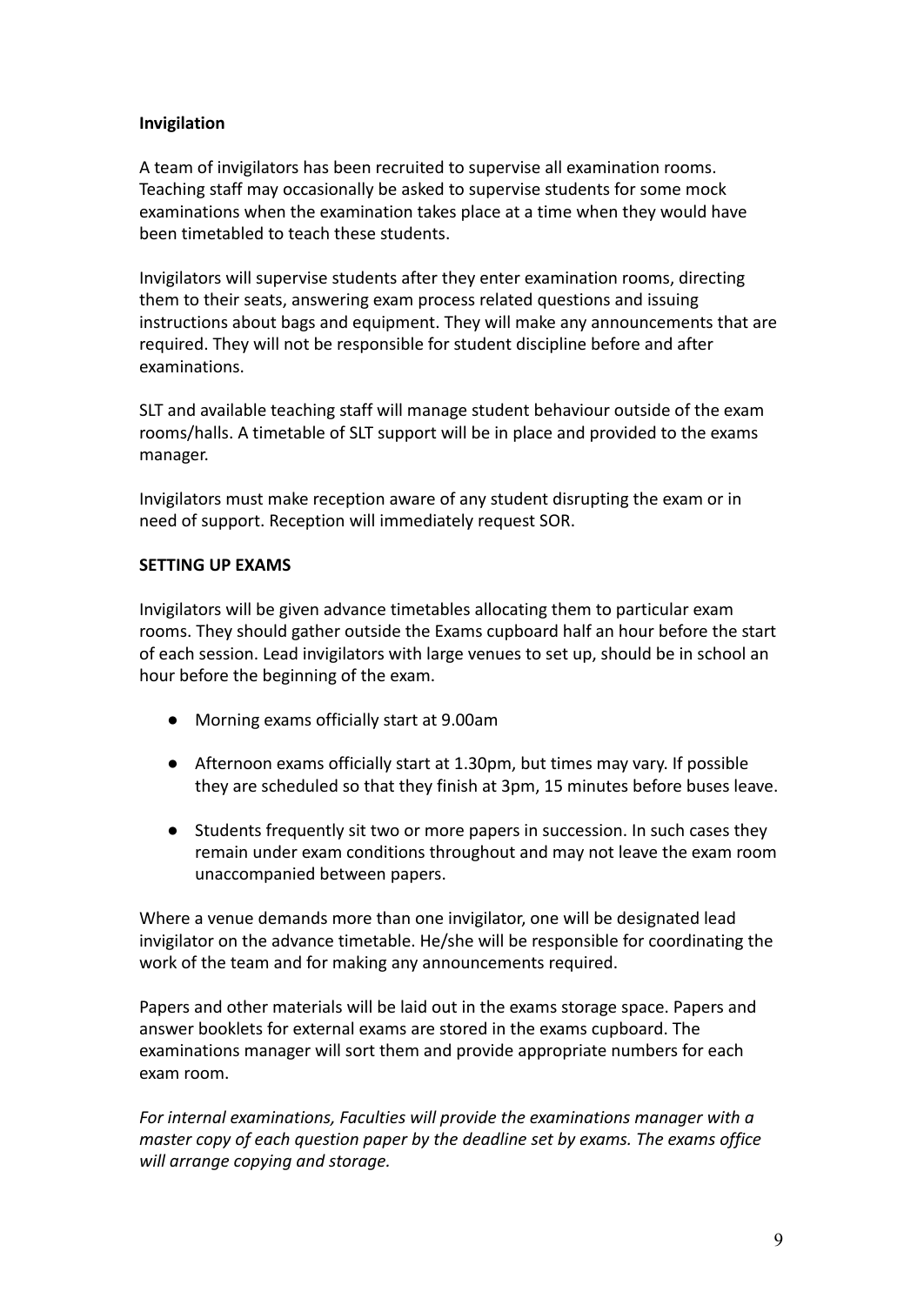Invigilators should take question and answer papers and all other materials directly to the exam rooms assigned to them. **Under no circumstances should exam papers in invigilators' care ever be left unsupervised.**

- In large venues (the Hall and Sports Hall) packs of exam papers should be opened and question papers and answer booklets laid out on desks before students are admitted to the exam room.
- In classrooms answer booklets and other materials may be laid out on desks, but packets of exam papers should not be opened until after students have been seated.
- Students should line up outside exam rooms 15 minutes early and wait until given permission to enter by the invigilator.
- If in the **Hall** students will line up in the foyer in their rows in silence.
- If in the **Sports Hall** students will line up in the quadrangle outside the PE Office.
- Supervision outside exam rooms will be arranged by the appropriate member of SLT.

## **CONDUCT OF EXAMINATIONS**

#### **The Start of the Exam**

An invigilator should be at the door of the exam room in order to ensure correct entry. Students are sometimes asked to enter a row at a time. An exam is deemed to be in progress from the time the candidates enter until the scripts have been collected and the students have left the room.

#### **Invigilators Must...**

- **●** Ensure that students have not taken bags into examination rooms.
- **●** Ensure that students do not have mobile telephones, iPods or MP4 players, wrist watches, or any other Smart or personal device with them in the examination room.
- **●** Ensure that students are sitting in the correct seats. There will be a seating plan with every set of papers.

## **The Lead Invigilator Should...**

● Write the Centre Number **55247**, the date and the start and finish times of each exam on the board.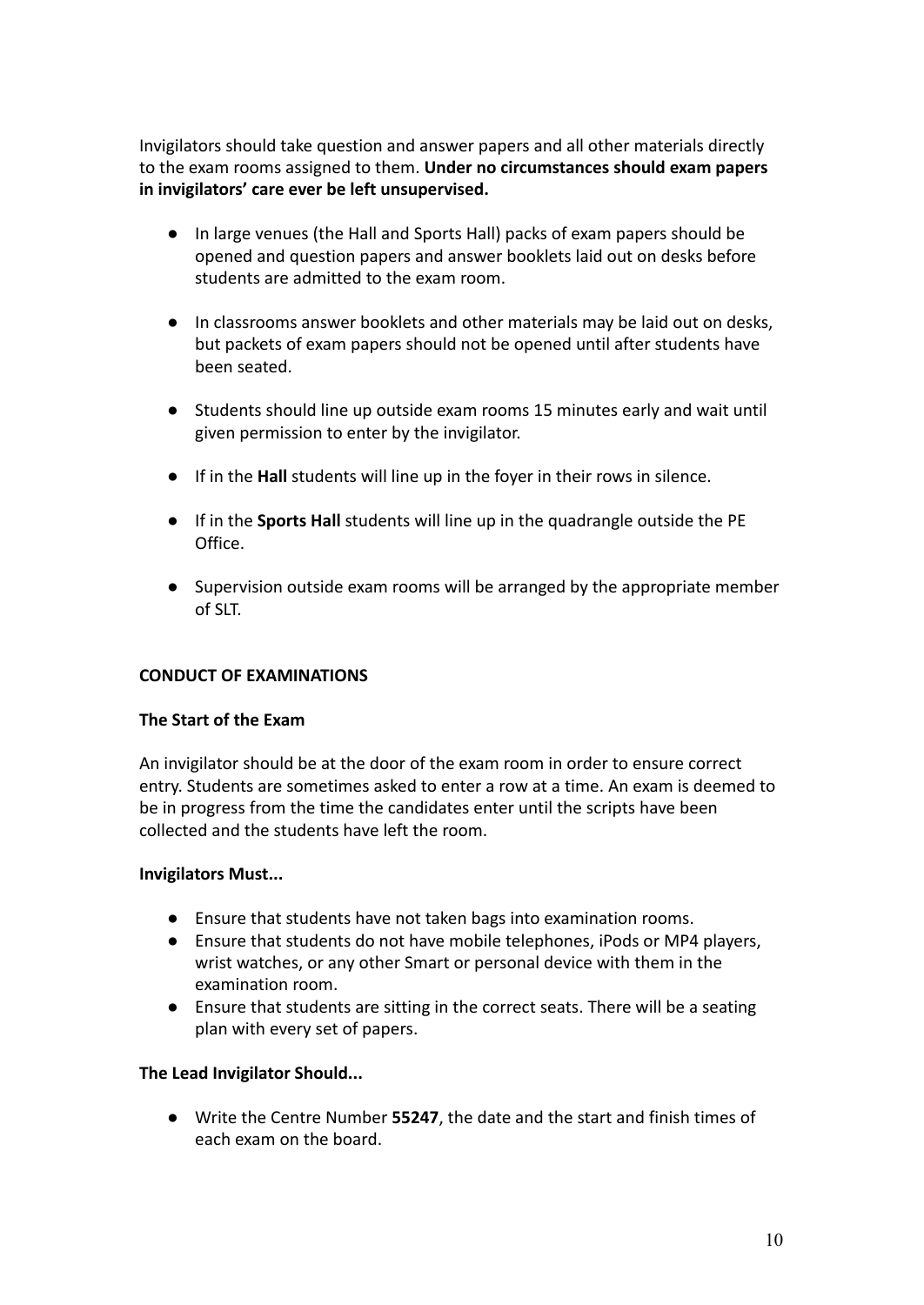- Check that a clock is visible to all candidates, showing the correct time and a second hand or counter
- Instruct students to place their ID cards on the front corners of their desks, so that they can be identified by invigilators.
- Read appropriate parts of the suggested wording for the Invigilator's announcement given in the **JCQ Instructions for the Conduct of Examinations**.
- Draw students' attention to check they are sitting the correct exam subject and tier and the instructions on the front of the question paper. Also issue any other notices issued by the examiners including any erratum.
- Instruct students to write their names on the front of the answer papers.
- Tell students that they can start writing.

#### **Announcements by Teachers**

Teachers may not enter exam rooms or make announcements to candidates at the beginning of an examination.

Faculties may provide invigilators with announcements to be read to candidates. Such announcements may not refer to any part of the exam paper other than the instructions on the front page. Invigilators are permitted to remind candidates which set books or options they have studied, but they may not tell candidates which questions to answer.

Teachers may not look at question papers until one hour after the official start time of the examination (i.e. 10.00am for morning exams and 2.30pm for afternoon exams). This is under the supervision of the exams manager if they are available.

Teachers may not remove question papers from exam rooms. Unused copies will normally be distributed to Faculties within 24 hours.

#### **During the Exam**

Invigilators should give students their full attention throughout the exam. They should not take work or reading material or refreshments into the exam room.

Invigilators are not permitted to give candidates any advice whatsoever about exam questions, even if they ask for it. If an invigilator or a teacher believes there is an error in a question paper this should be reported to the examinations manager immediately. Under no circumstances should any announcement be made to candidates sitting the exam, unless the awarding body has issued an erratum notice.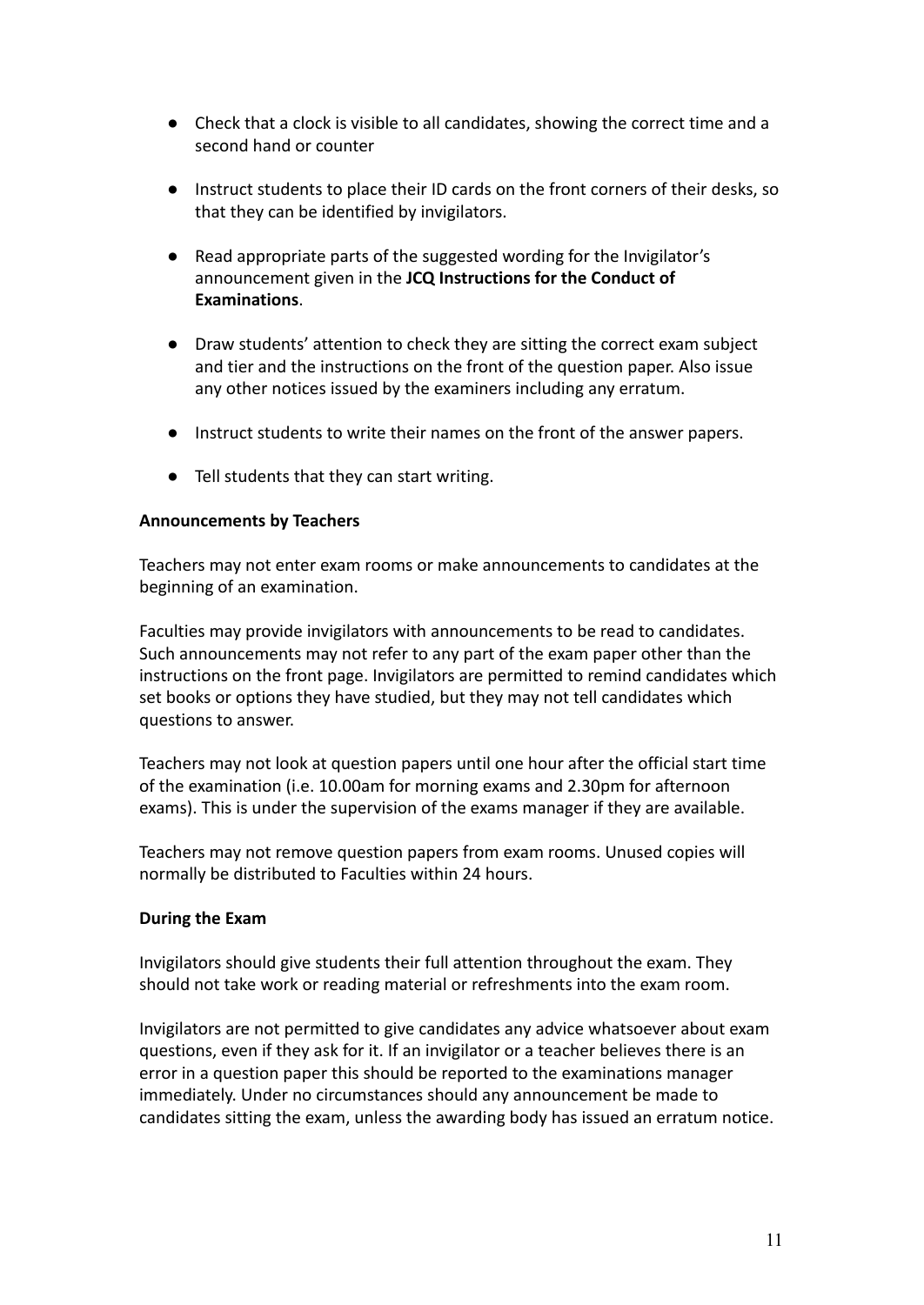- Invigilators should sign in at reception, giving their times of arrival and departure.
- Invigilators should check attendance under the direction of the lead invigilator, marking absentees and late arrivals clearly on the seating plan. Bear in mind that it may be necessary to refer to the seating plan months after the exam – any markings should be clear and unambiguous.
- Where there is an awarding body attendance list this should then be completed accurately from the seating plan. Do not mark students as absent if they do not appear on the seating plan – they may be in another room. Where an exam is spread over several rooms, the attendance list will normally be in the largest room.
- Invigilators should "work the room" keeping an eye on students and ensuring appropriate behaviour.
- Invigilators must complete the monitoring forms provided with the detail requested by the exams manager. This includes feedback on student usage of exam arrangements.

## **At the End of the Exam**

- At the end of the exam candidates should be told to stop writing.
- The lead invigilator should remind students to write their names and exam numbers on the front of the answer paper.

# **Collection of Scripts**

- Answer papers must be collected before students leave the exam room.
- **●** Answer papers should be collected in exam number order, or sorted after collection if this is not practical. In external exams students are usually seated "snake-wise" - that is, from front to back of row A, from back to front of row B, from front to back of row C etc.
- Students using a laptop must save their work to a USB stick provided and remain in exam conditions until this paper is printed and each page signed by the student. This will be under the direction of the invigilator.
- **●** For internal exams students must add their subject teacher's name

## **The End of the Exam**

● Students should sit in silence and wait for dismissal.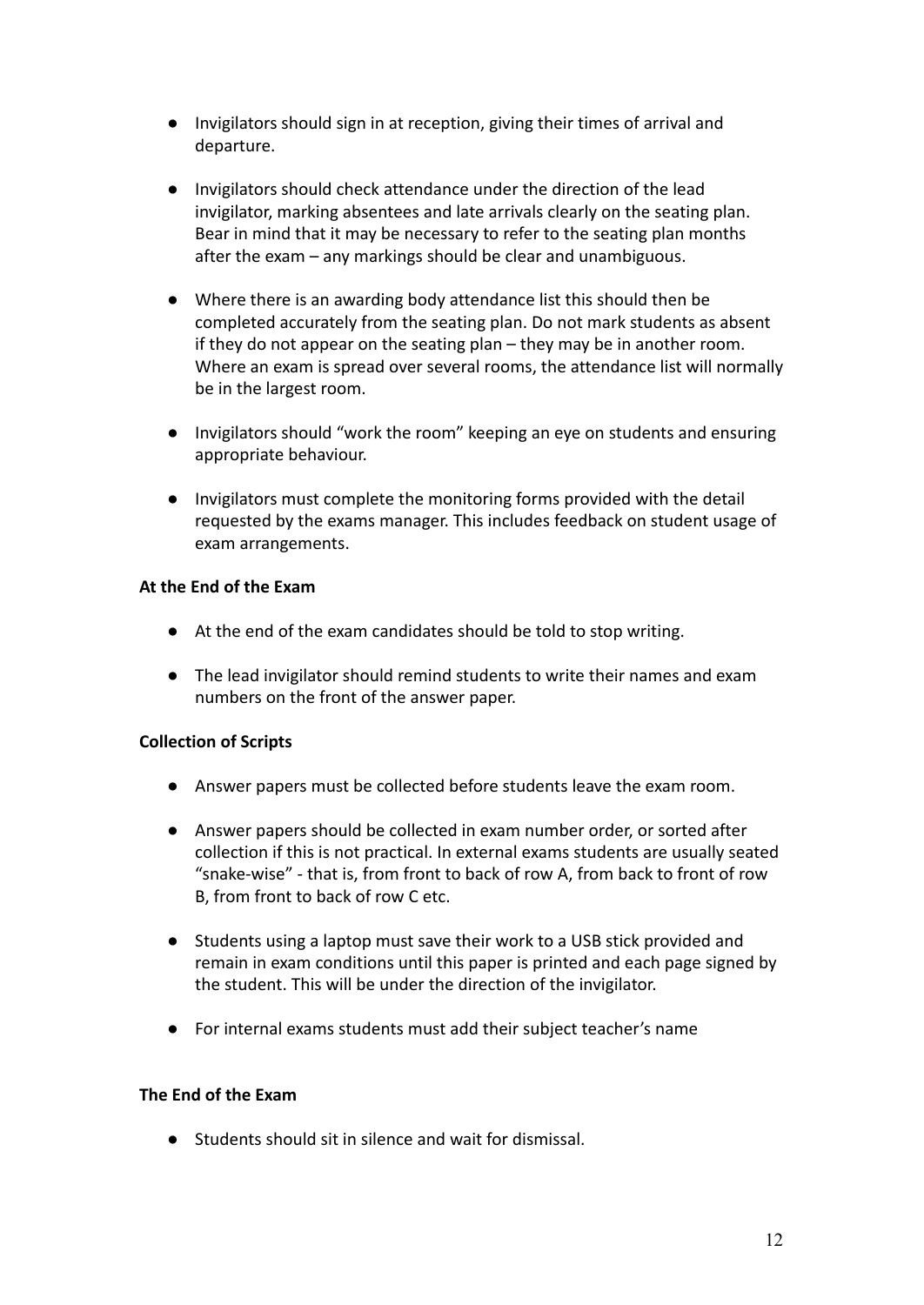- **●** In large venues students should leave row by row, in silence, when told to by the lead invigilator.
- **●** Where examinations continue after 3.15pm candidates who normally travel by school bus are responsible for making their own travel arrangements.

## **Return of Scripts**

**•** Scripts should be returned to the exams storage space, A Building,  $3^{rd}$  Floor.

### **EVENTUALITIES**

#### **Late Arrivals**

- It is at the discretion of the centre as to whether a late candidate should be admitted to the exam room. Arrivals up to 30 minutes will be permitted entry, except in instances where it would disrupt a video or audio based exam. Arrivals after 30 minutes will need to be sent to the exam's office to decide the feasibility of them completing the exam.
- Where a candidate arrives more than one hour after the publishes starting time for an exam which lasts more than one hour, or after the awarding bodies published finish time for an exam which lasts less than one hour, are considered very late. The centre may still permit the candidate to take the exam but the reasons for the lateness must be recorded and submitted along with the relevant JCQ paperwork.
- *All students arriving late for internal exams should be sent to the Exams Office.*

#### **Missing Equipment**

- Students are responsible for providing their own pens, pencils, drawing equipment, calculators etc. The Exams office does hold a small amount of spare equipment that will be made available to students if necessary.
- Under no circumstances should students be allowed to share equipment.

#### **Leaving the Exam Room Temporarily**

● Students who leave the exam room to go to the toilet or the medical room must be accompanied by an invigilator and must not speak to anyone, either in person or on the phone, while they are outside the exam room. They will be allowed extra time to make up for their absence if it is an authorised rest break but not if it is a bathroom break.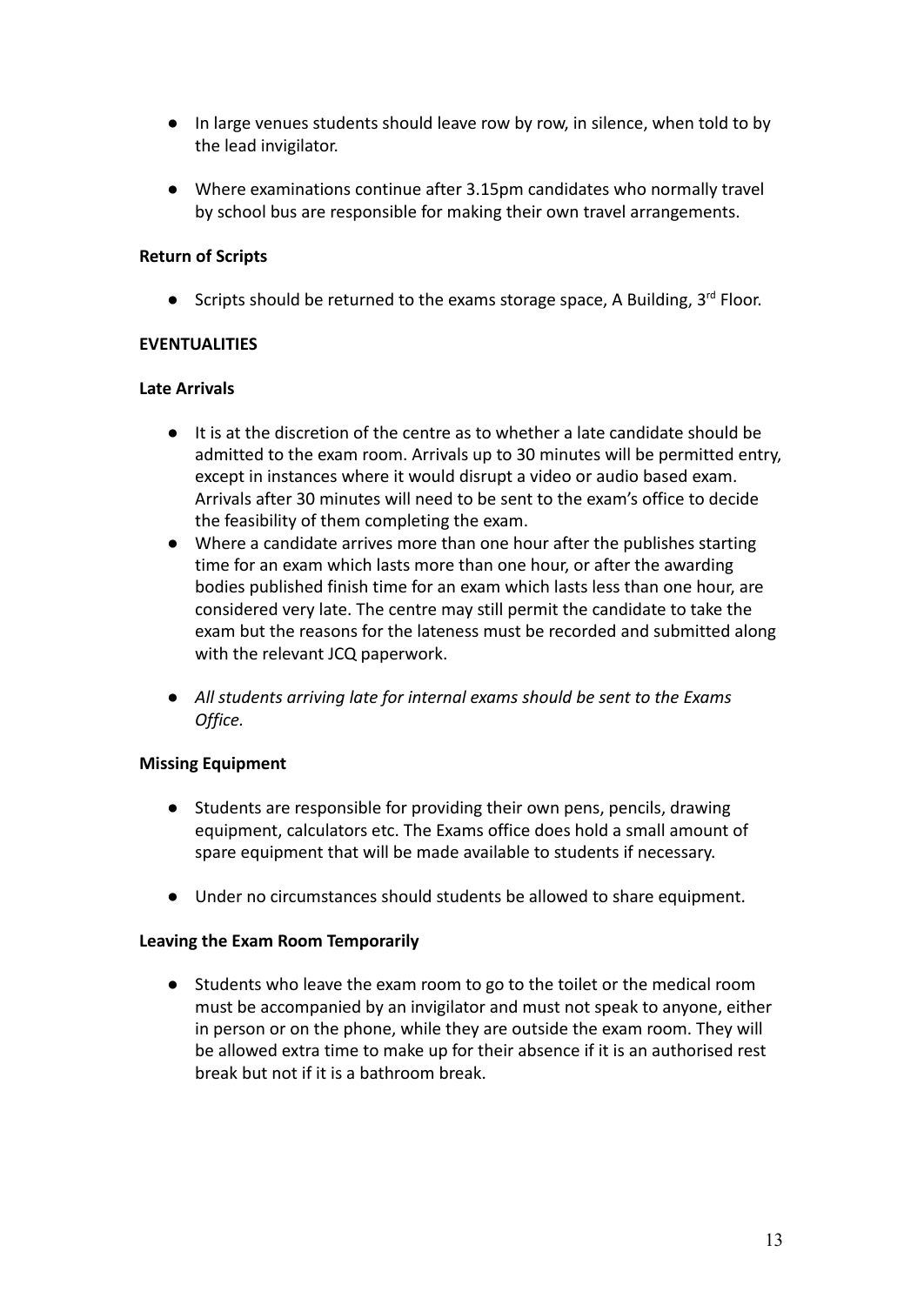#### **Leaving the Exam Room Early**

- No candidate will be offered to leave the exam room early, they are expected to stay and remain for the entire exam period. Where a candidate causes a disturbance they may be asked to leave.
- No candidate may be readmitted to the exam room once he/she has left.
- During internal examinations all students must remain in the exam room until all scheduled exams have been completed.
- The senior invigilator should make an announcement at the beginning of the exam explaining if and when candidates may leave.

### **Mobile Phones and other electronic devices**

- Students are not permitted to bring mobile phones, MP4 players, wrist watches or other electronic devices into an exam room.
- **●** If a mobile phone rings in a student's pocket, it should be switched off and handed to an invigilator immediately. At the end of the exam the student should be taken to the examinations manager.
- **●** All incidents involving mobile phones will be reported to the awarding body. The candidate concerned can potentially have his/her marks for the paper reduced to zero and on occasion be disqualified from the exam subject entirely.

#### **Cheating/Malpractice**

Any student who is observed to be cheating should be warned immediately by the invigilator and any offending material confiscated. At the end of the exam he/she should be taken to the examinations manager. There is a penalty of disqualification for malpractice.

#### **Disturbances**

Any student creating a disturbance should be warned not to do so **once**. If he/she persists the invigilator should contact Reception and ask for a removal. The member of senior staff responding may remove him/her from the examination.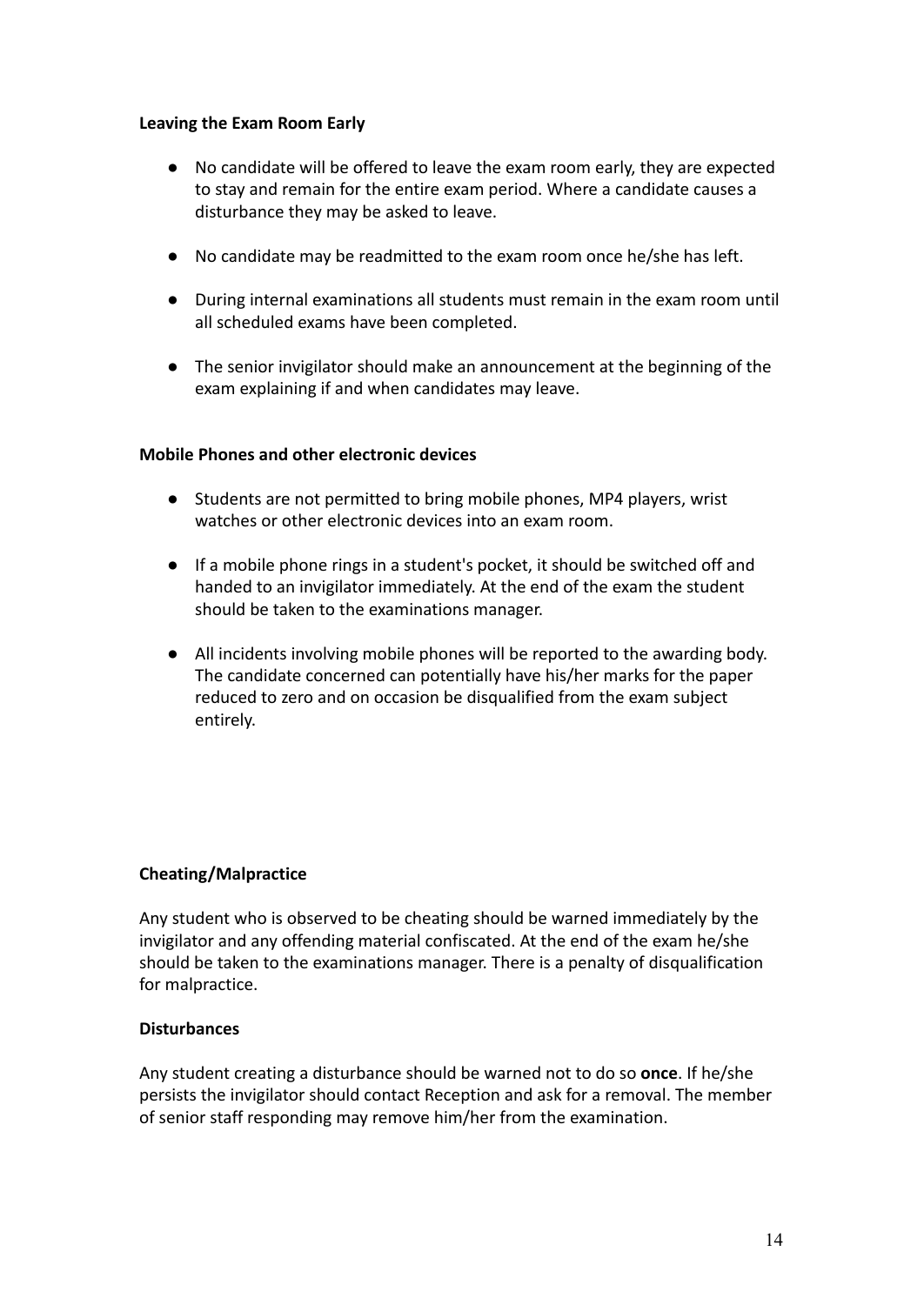## **Emergency Evacuation Procedure**

The invigilator **must** take the following action in an emergency such as a fire alarm or a bomb alert/lockdown.

- Stop the candidates from writing.
- Collect the attendance register or seating plan (**in order to ensure all candidates are present**) and evacuate the examination room in line with the instructions given by the appropriate authority.
- Advise candidates to leave all question papers and scripts in the examination room
- Candidates should leave the room in silence.
- Make sure that the candidates are supervised as closely as possible while they are out of the examination room to make sure there is no discussion about the examination.
- Students should go to the assembly area in front of Farthing Hall, and should be kept separate from other students and supervised to ensure that there is no collusion.
- Make a note of the time of the interruption and how long it lasted.
- Allow the candidates the full working time set for the examination.
- If there are only a few candidates, consider the possibility of taking the candidates (with question papers and scripts) to another place to finish the examination.
- **●** When the all clear is given students should return to the exam room and complete the paper, being allowed the full working time. A report will be made to the awarding body

## **Calling for Assistance**

Staff invigilating alone should take a mobile phone with them (switched off) and call Reception on **01202 885233** if they need assistance. Where possible, the exams manager and a member of the invigilation will complete checks on all rooms during each exam.

## **Recording Incidents**

The lead invigilator should record all incidents in the space on the Incident Log and Rest Breaks Log. In cases where disciplinary action is to be taken a written statement may be required after the examination.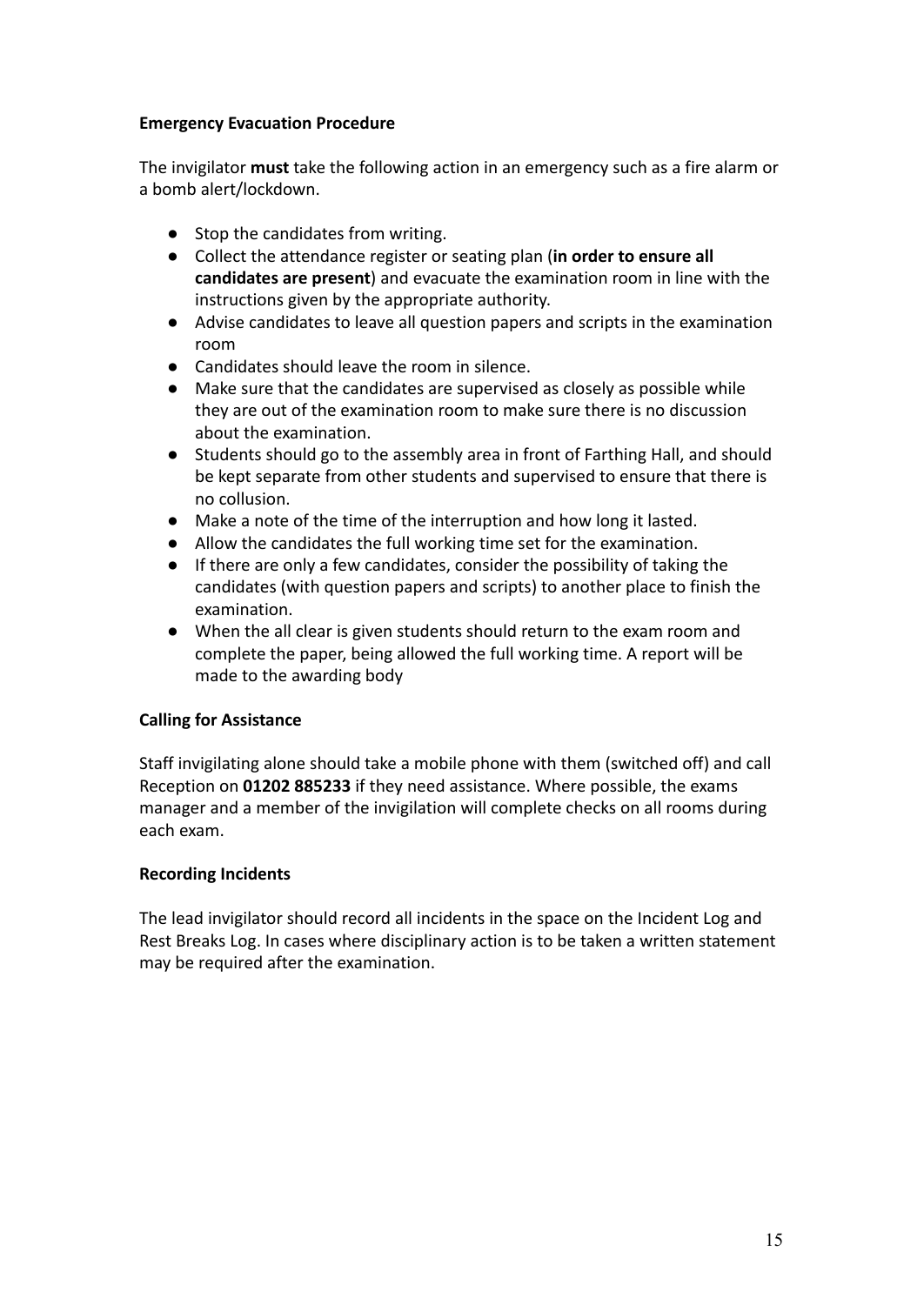#### **RESPONSIBILITIES**

As Head of Centre the Headteacher has ultimate responsibility for all assessments conducted at Queen Elizabeth's School.

The examinations manager is responsible for the day to day management of examinations, including

- timetabling
- rooming and seating
- publication of arrangements
- the safekeeping and distribution of question papers
- the activity of invigilators
- the collection and dispatch of scripts
- the observation of awarding body regulations

The examinations manager reports to the SLT line manager for exams.

Students are responsible for attending examinations on time and in the correct rooms, as detailed in their timetables.

Students are responsible for providing their own pens, pencils, drawing equipment, calculators etc.

If examinations continue after the end of school, students are responsible for making their own travel arrangements.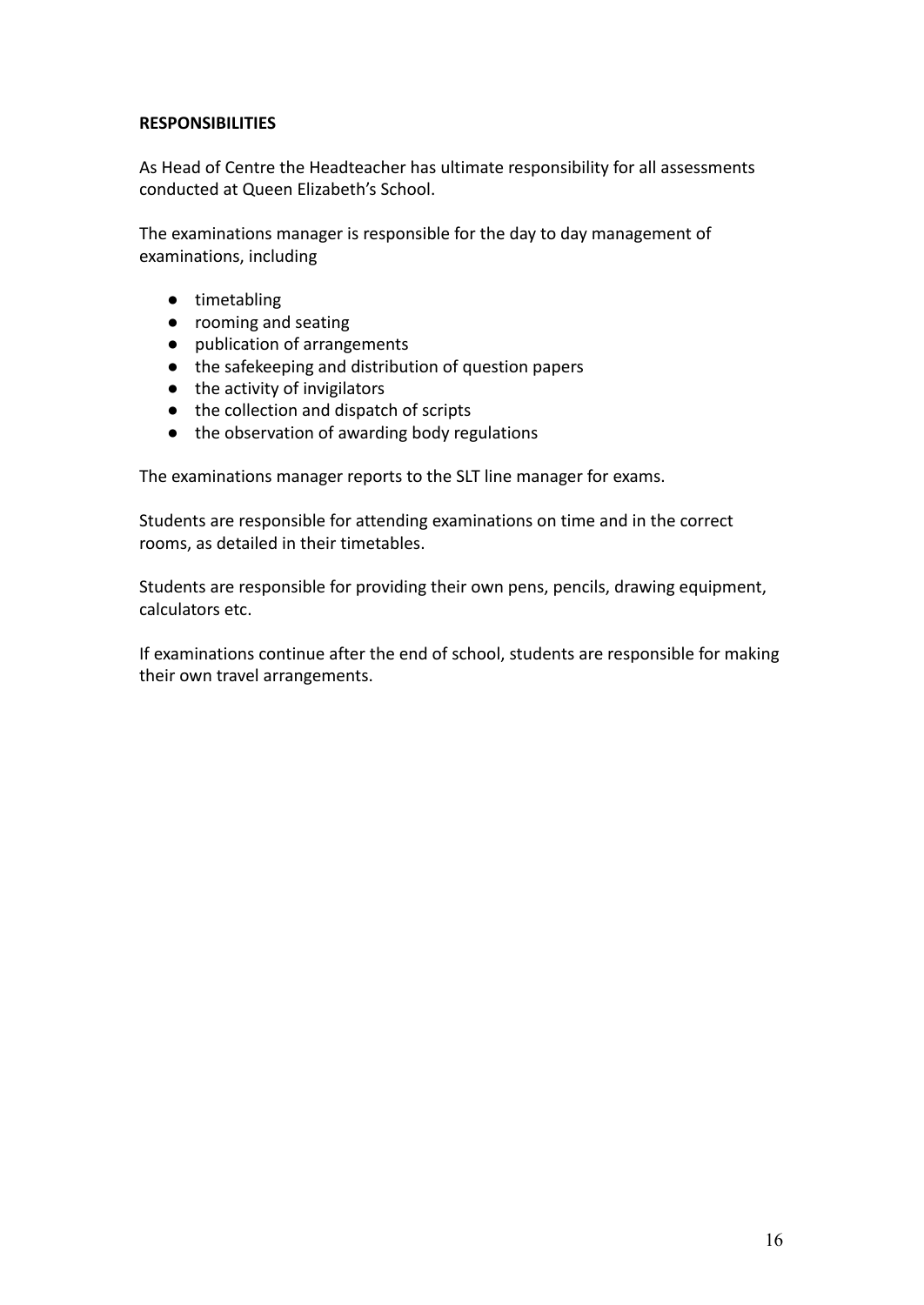### **COURSEWORK**

On completion of a piece of coursework all students must sign an appropriate statement of authentication. Teaching staff should take the steps necessary to confirm that no plagiarism has taken place, from the Internet or from other sources.

#### **RESPONSIBILITIES**

Teaching staff are responsible for managing the production, marking and internal moderation of coursework.

The examinations manager is responsible for collecting coursework marks and submitting them to the awarding bodies, for forwarding requests for samples to the appropriate Faculties and for packaging and dispatching coursework to moderators.

All documentation of coursework is the responsibility of the teachers concerned. The examinations manager will not check coursework or documentation before dispatch.

#### **RESULTS AND CERTIFICATES**

Students will be invited to collect examination results when these are released by the awarding bodies. Results will be posted to students who provide stamped addressed envelopes and emailed to those providing consent and an email address. Results for other students will be held in Reception for collection. If someone is collecting on behalf of a student, the student must have given written consent prior to or on the day of collection.

Certificates for the main summer exam season will be available for collection at the beginning of January. Students that remain on role after year 11 will be issued their certificates in school.

#### **The school only posts certificates in special circumstances agreed by SLT.**

#### **RESPONSIBILITIES**

The examinations manager is responsible for receiving, checking, storing and recording distribution of certificates.

The School will commit to keeping certificates for at least 2 years and then they may be destroyed. Replacements can then be ordered from the awarding bodies.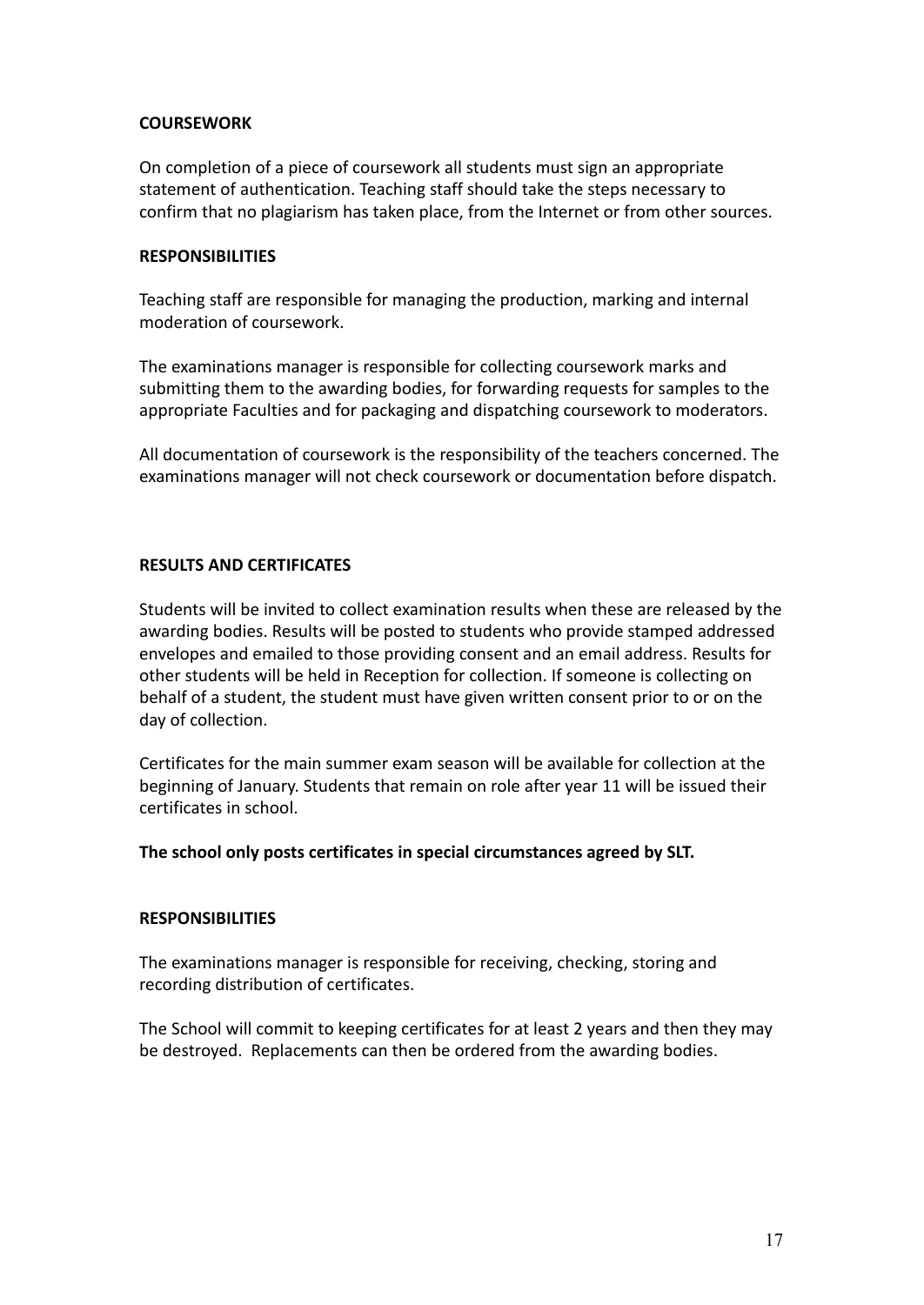#### **POST-RESULTS SERVICES**

Students will be issued with information about Post-Result Services along with their examination results. Services include:

- obtaining photocopies of scripts (GCE only)
- obtaining original scripts
- claiming grades
- review of marking services

Students wishing to have a script re-marked may obtain a photocopy of it first and discuss whether a re-mark is advisable with the appropriate teacher.

All scripts and photocopies of scripts are the property of candidates and will be forwarded directly to them on receipt by the school. Faculties wishing to retain scripts for teaching purposes must make their own arrangements with individual students.

The cost of script returns and re-marks are to be paid for by the student concerned unless it is a school/faculty request.

#### **RESPONSIBILITIES**

It is the responsibility of the Faculties to request post-result services from the examinations manager.

It is the responsibility of the examinations manager to

- inform Faculties and students about deadlines for post-result services
- submit requests for post-result services to the awarding bodies in accordance with any deadlines they may set

Because of the short timescale the examinations manager will accept requests for photocopies of scripts directly from students.

#### **DOCUMENTS**

- JCQ: [www.jcq.org.uk/exams-office/ice---instructions-for-conducting-examinations](http://www.jcq.org.uk/exams-office/ice---instructions-for-conducting-examinations)
- JCQ: [www.jcq.org.uk/exams-office/post-results-services](http://www.jcq.org.uk/exams-office/post-results-services)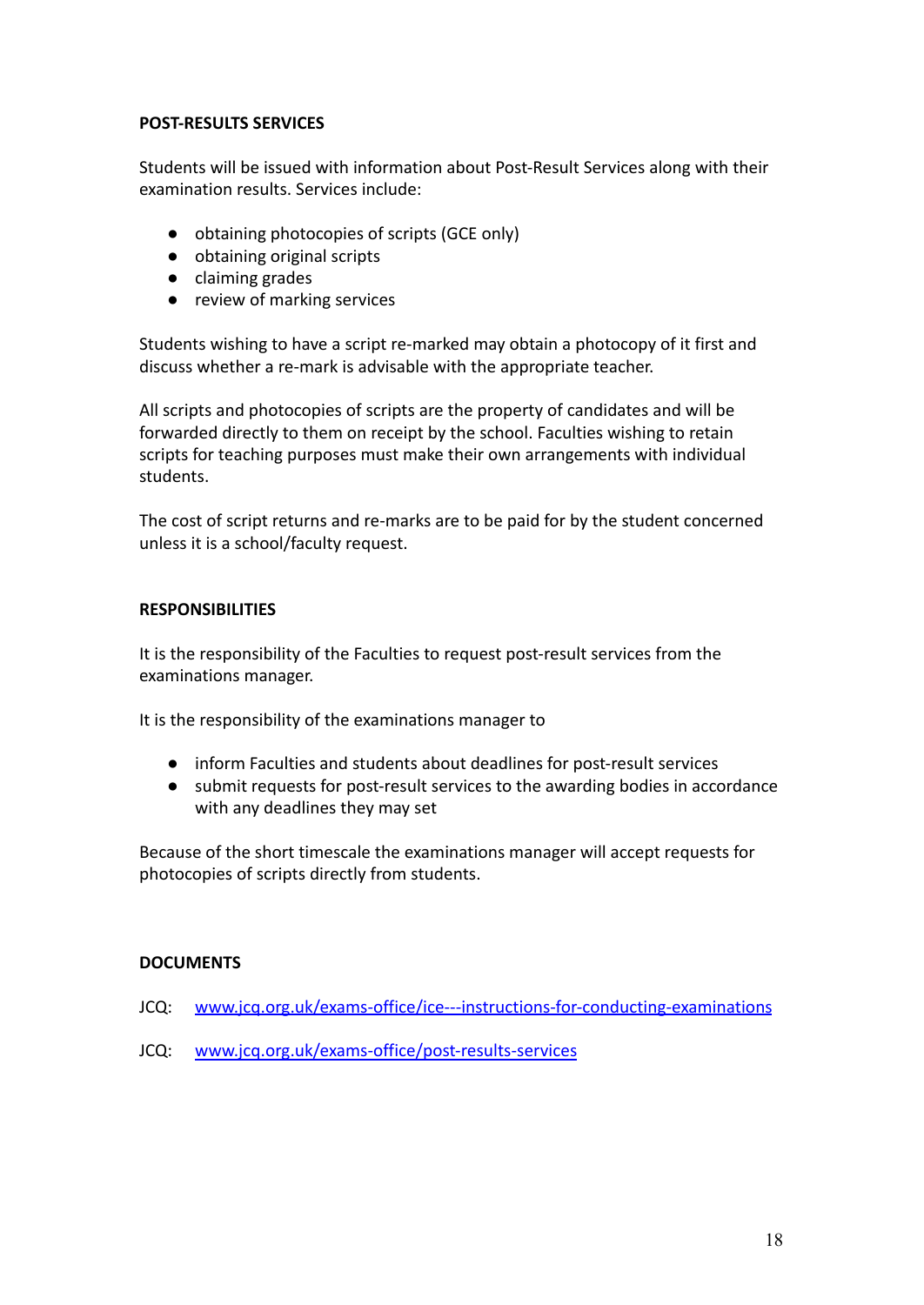### **MALPRACTICE**

#### **DEFINITIONS**

**"Malpractice"** means any act, default or practice which is a breach of the Regulations or which:

- compromises, attempts to compromise or may compromise the process of assessment, the integrity of any qualification or the validity of an examination result or certificate; and/or
- damages the authority, reputation or credibility of any awarding body or centre or any manager, employee or agent of any awarding body or centre.

A failure by a centre to investigate allegations of suspected malpractice in accordance with the requirements in this document also constitutes malpractice.

*JCQ: <https://www.jcq.org.uk/exams-office/malpractice>*

## **POLICY**

The school will ensure that students are informed about regulations relating to examinations and coursework.

The school will investigate all alleged infringements of regulations, by staff or by students.

Any student or member of staff accused of malpractice will be

- informed of the allegation made against him or her
- given access to the evidence supporting the allegation
- told the possible consequences should malpractice be proven
- given the opportunity to prepare a response
- given the opportunity to seek independent help
- informed of appeals procedures (if any)

All proven allegations of malpractice will be reported to the appropriate awarding body.

#### **PROCEDURES**

Where malpractice appears to have taken place it should be reported to the examinations manager in the first instance.

An investigation will be carried out by the SLT member responsible for examinations on behalf of the Head of Centre and the Head of Centre will submit a report to the awarding body.

Where allegations of malpractice are made against a student, he or she should be

● given an opportunity to write a personal statement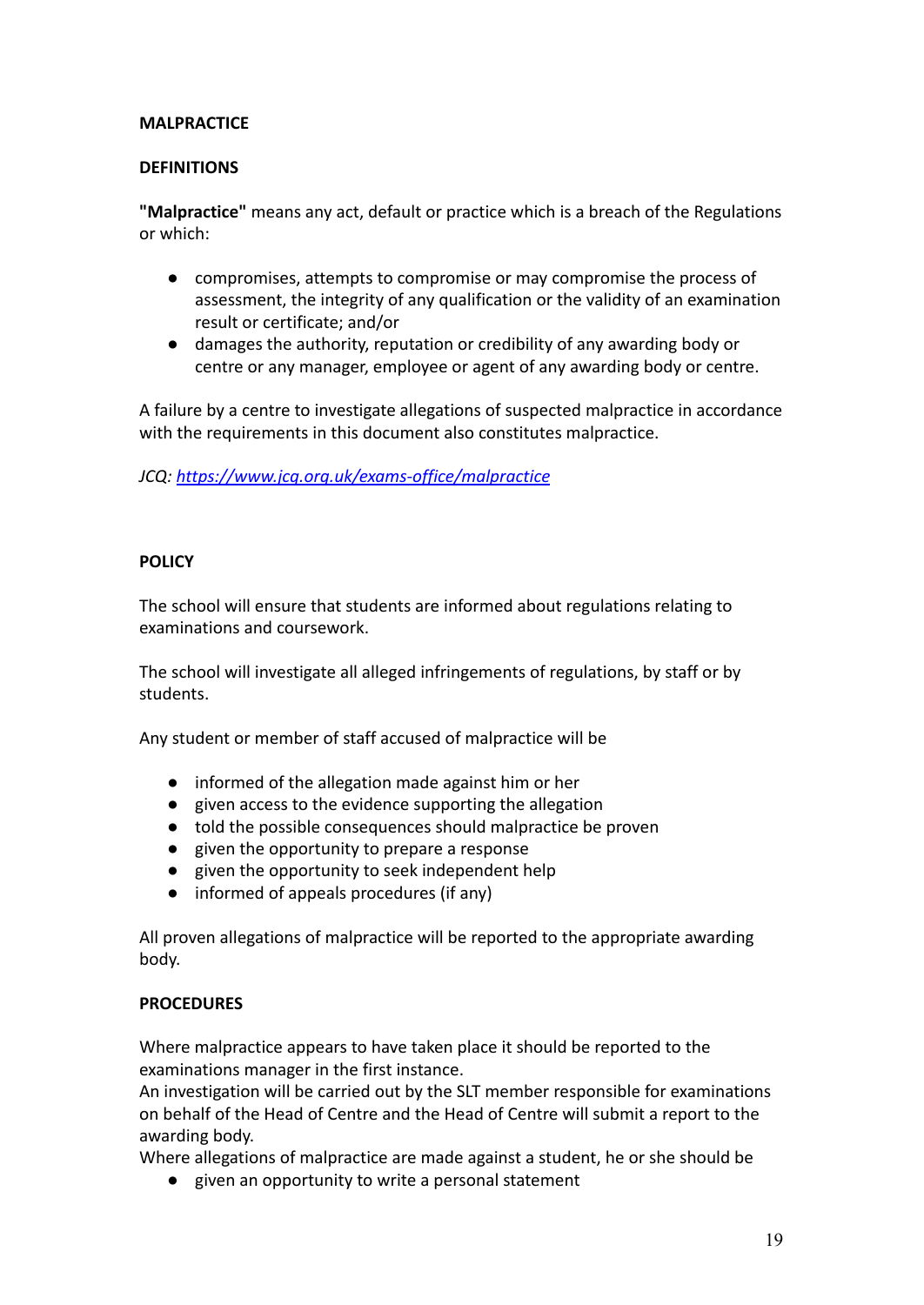● given an opportunity to seek advice from his/her parents.

Whether or not a student's parents are involved in the investigation, a copy of the report submitted to the awarding body will be made available to them on request.

Where a student's parents are connected with the school (for example, as members of staff or governors) they will not be permitted to take part in the investigation.

Where the alleged malpractice involves coursework and the student has not yet signed a statement of authentication the issue should be dealt with internally.

Where coursework submitted for internal assessment is rejected on the grounds of malpractice, candidates have the right to appeal against this decision.

Once a statement of authentication has been signed the case must be referred to the appropriate awarding body.

All decisions about penalties to be applied for malpractice lie with the awarding body concerned. When it receives a response to a malpractice report the school should inform the parties involved as soon as possible.

Students do not have a right of appeal against decisions. The school may appeal on behalf of a student. Students and parents should not attempt to contact awarding bodies directly.

#### **RESPONSIBILITIES**

It is the responsibility of teaching staff to ensure that students understand

- exam room regulations
- regulations relating to coursework
- school expectations during the exam period.

It is the responsibility of the examinations manager to ensure that

- students are issued with copies of regulatory notices
- regulatory notices are displayed in all exam rooms
- invigilators remind students of regulations at the beginning of each exam session
- copies of regulatory notices are published on the school's website.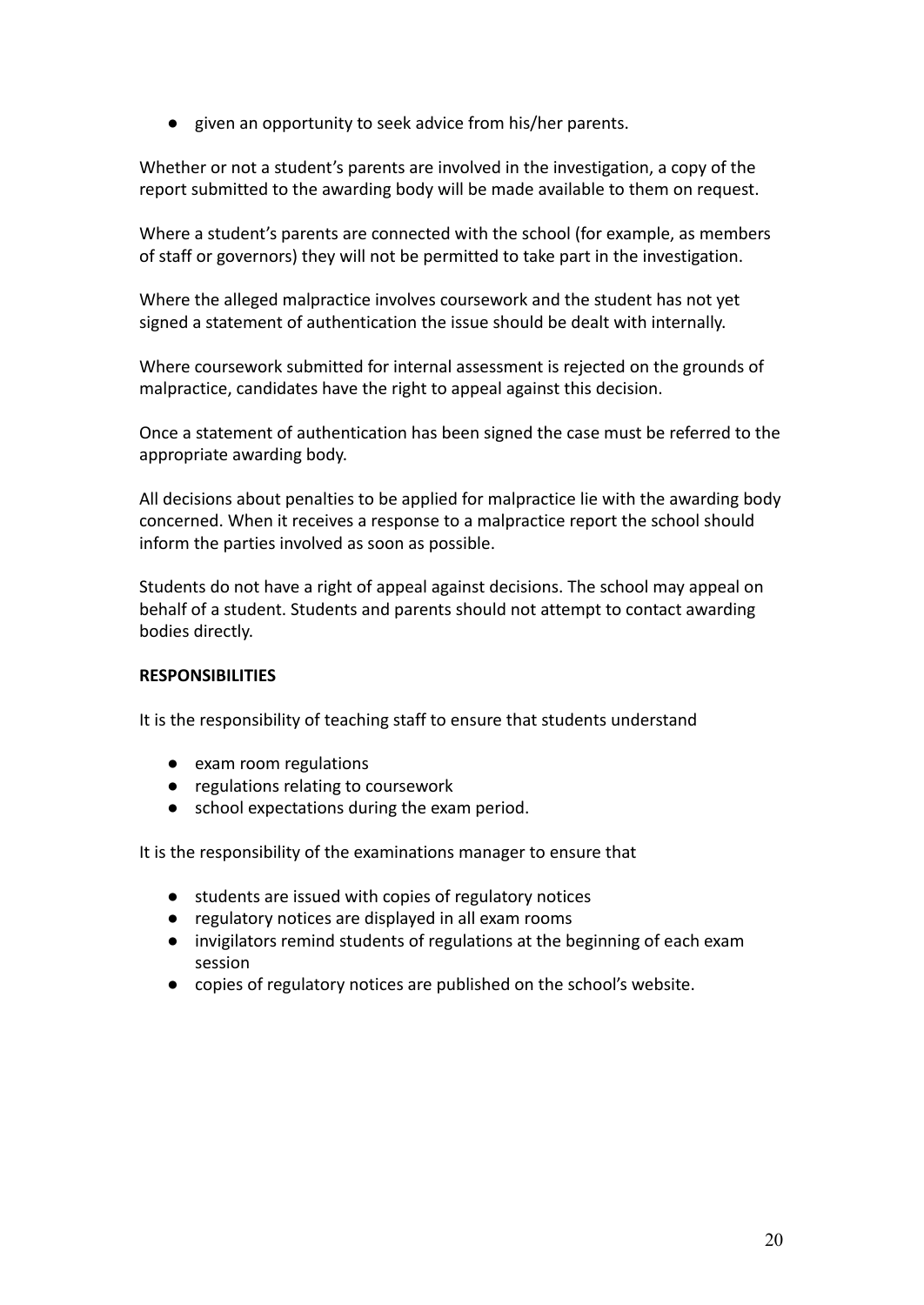#### **NON-EXAMINATION ASSESSMENT POLICY**

#### **What are non-examination assessments?**

Non-examination assessments measure subject-specific knowledge and skills that cannot be tested by timed written papers.

There are three assessment stages and rules which apply to each stage. These rules often vary across subjects. The stages are:

- task setting;
- task taking;
- task marking.

### **Procedures for planning and managing non-examination assessments identifying staff roles and responsibilities**

#### **The basic principles**

#### **Head of centre**

- Returns a declaration (managed as part of. the National Centre Number Register annual update) to confirm awareness of, and that relevant centre staff are adhering to, the latest version of [NEA](http://www.jcq.org.uk/exams-office/non-examination-assessments)
- Ensures the centre's Non-examination Assessment Policy is fit for purpose
- Ensures the centre's Internal Appeals Procedures clearly detail the procedure to be followed by candidates (or their parents/carers) appealing against internal assessment decisions (centre assessed marks) and requesting a review of the centre's marking

#### **Senior leaders**

- Ensure the correct conduct of non-examination assessments (including endorsements) which comply with [NEA](http://www.jcq.org.uk/exams-office/non-examination-assessments) and awarding body subject-specific instructions
- Ensure the centre-wide calendar records assessment schedules by the start of the academic year

#### **Quality assurance (QA) lead/Lead internal verifier**

- Confirms with subject heads that appropriate awarding body forms and templates for non-examination assessments (including endorsements) are used by teachers and candidates
- Ensures appropriate procedures are in place to internally standardise/verify the marks awarded by subject teachers in line with awarding body criteria
- Ensures appropriate centre-devised templates are provided to capture/record relevant information given to candidates by subject teachers
- Ensures appropriate centre-devised templates are provided to capture/record relevant information is received and understood by candidates
- Where not provided by the awarding body, ensures a centre-devised template is provided for candidates to keep a detailed record of their own research, planning, resources etc.

#### **Subject head/lead**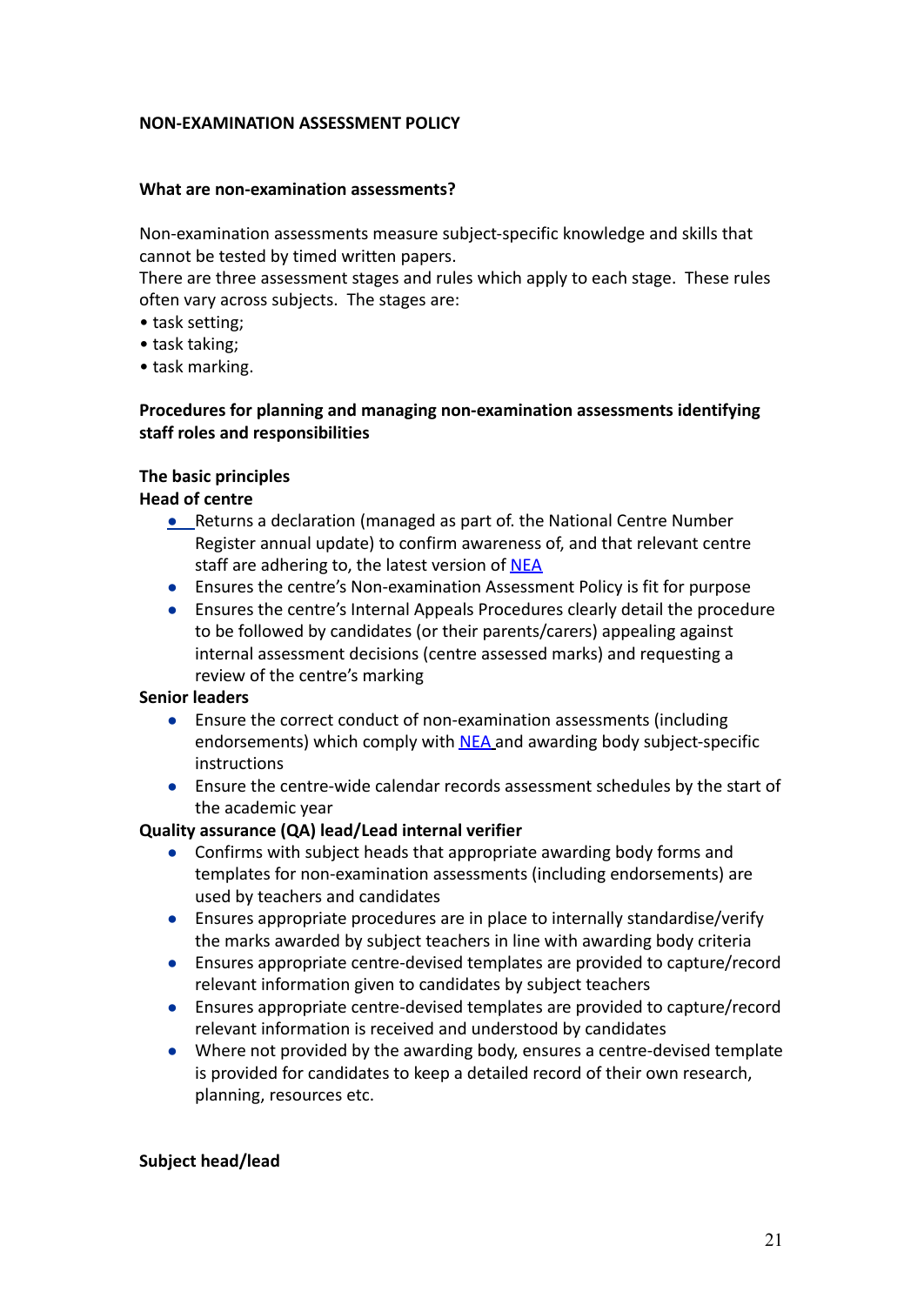- Ensures subject teachers understand their role and responsibilities within the non-examination assessment process
- Ensures [NEA](http://www.jcq.org.uk/exams-office/non-examination-assessments) and relevant awarding body subject specific instructions are followed in relation to the conduct of non-examination assessments (including endorsements)
- Works with the QA lead/Lead internal verifier to ensure appropriate procedures are followed to internally standardise/verify the marks awarded by subject teachers

#### **Subject teacher**

- Understands and complies with the general instructions as detailed in [NEA](http://www.jcq.org.uk/exams-office/non-examination-assessments)
- Where these may also be provided by the awarding body, understands and complies with the awarding body's specification for conducting non-examination assessments, including any subject-specific instructions, teachers' notes or additional information on the awarding body's website
- Marks internally assessed work to the criteria provided by the awarding body
- Ensures the exams officer is provided with relevant entry codes for subjects (whether the entry for the internally assessed component forms part of the overall entry code for the qualification or is made as a separate unit entry code) to the internal deadline for entries

### **Exams officer**

- Signposts the annually updated JCQ publication [NEA](http://www.jcq.org.uk/exams-office/non-examination-assessments) to relevant centre staff
- Carries out tasks where these may be applicable to the role in supporting the administration/management of non-examination assessment

## **Task setting**

#### **Subject teacher**

- Selects tasks to be undertaken where a number of comparable tasks are provided by the awarding body OR designs tasks where this is permitted by criteria set out within the subject specification
- Makes candidates aware of the criteria used to assess their work

#### **Issuing of tasks**

- Determines when set tasks are issued by the awarding body
- Identifies date(s) when tasks should be taken by candidates
- Accesses set tasks in sufficient time to allow planning, resourcing and teaching and ensures that materials are stored securely at all times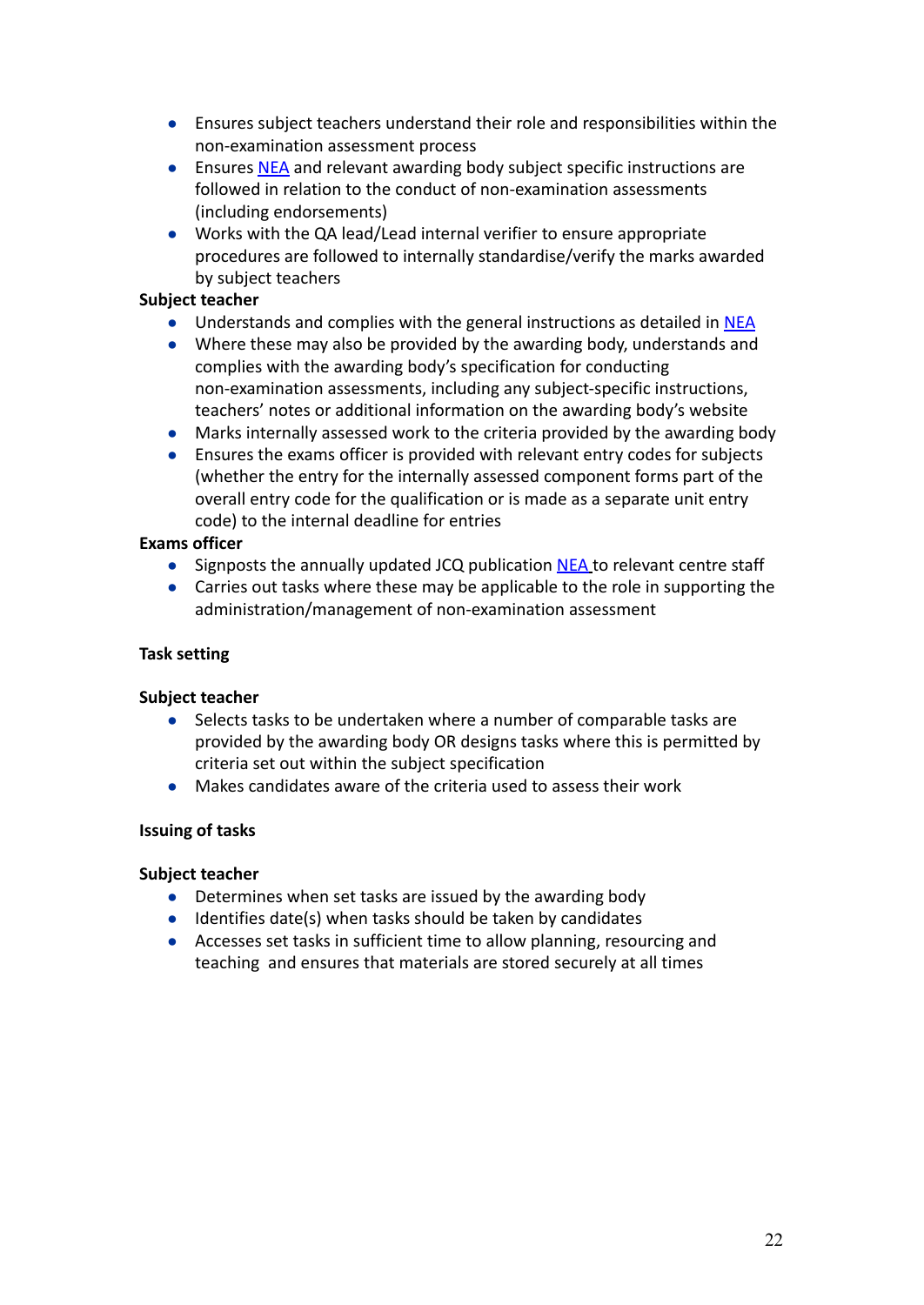## **Task taking**

## **Supervision**

### **Subject teacher**

- Checks the awarding body's subject-specific requirements ensuring candidates take tasks under the required conditions and supervision arrangements
- Ensures there is sufficient supervision to enable the work of a candidate to be authenticated
- Ensures there is sufficient supervision to ensure the work a candidate submits is their own
- Is confident where work may be completed outside of the centre without direct supervision, that the work produced is the candidate's own
- Where candidates may work in groups, keeps a record of each candidate's contribution
- Ensures candidates are aware of the current JCQ documents [Information for](http://www.jcq.org.uk/exams-office/information-for-candidates-documents) [candidates - non-examination assessments](http://www.jcq.org.uk/exams-office/information-for-candidates-documents) and Information [for candidates -](http://www.jcq.org.uk/exams-office/information-for-candidates-documents) [Social Media](http://www.jcq.org.uk/exams-office/information-for-candidates-documents)
- *●* Ensures candidates understand and comply with the regulations in relevant JCQ documents Information for candidates

## **Advice and feedback**

## **Subject teacher**

- As relevant to the subject/component, advises candidates on relevant aspects before candidates begin working on a task
- Will not provide candidates with model answers or outlines/headings specific to the task
- When reviewing candidates' work, unless prohibited by the specification, provides oral and written advice at a general level to candidates
- Allows candidates to revise and re-draft work after advice has been given at a general level
- Records any assistance given beyond general advice and takes it into account in the marking or submits it to the external examiner
- Ensures when work has been assessed, candidates are not allowed to revise it

## **Resources**

- Refers to the awarding body's specification and/or associated documentation to determine if candidates have restricted/unrestricted access to resources when planning and researching their tasks
- Ensures conditions for any formally supervised sessions are known and put in place
- Ensures appropriate arrangements are in place to keep the work to be assessed, and any preparatory work, secure between any formally supervised sessions, including work that is stored electronically
- Ensures conditions for any formally supervised sessions are understood and followed by candidates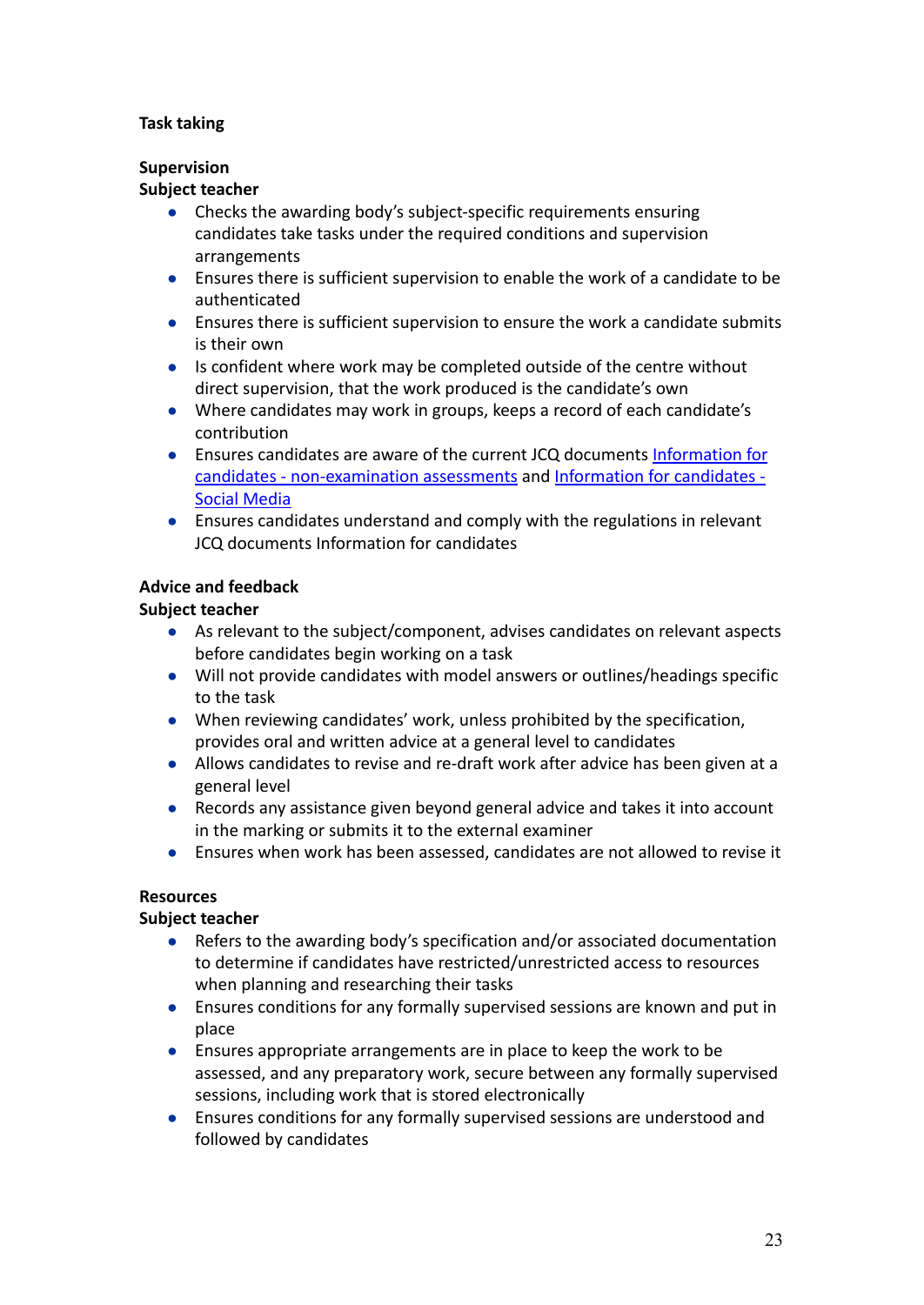- Ensures candidates understand that they are not allowed to introduce improved notes or new resources between formally supervised sessions
- Ensures that where appropriate to include references, candidates keep a detailed record of their own research, planning, resources etc.

## **Word and time limits**

### **Subject teacher**

● Refers to the awarding body's specification to determine where word and time limits apply/are mandatory

### **Collaboration and group work**

### **Subject teacher**

- Unless stated otherwise in the awarding body's specification, and where appropriate, allows candidates to collaborate when carrying out research and preparatory work
- Ensures that it is possible to attribute assessable outcomes to individual candidates
- Ensures that where an assignment requires written work to be produced, each candidate writes up their own account of the assignment
- Assesses the work of each candidate individually

### **Authentication procedures**

### **Subject teacher**

- Where required by the awarding body's specification
	- o ensures candidates sign a declaration confirming the work they submit for final assessment is their own unaided work
	- o signs the teacher declaration of authentication confirming the requirements have been met
- Keeps signed candidate declarations on file until the deadline for requesting reviews of results has passed or until any appeal, malpractice or other results enquiry has been completed, whichever is later
- Provides signed candidate declarations where these may be requested by a JCQ Centre Inspector
- Where there may be doubt about the authenticity of the work of a candidate or if malpractice is suspected, follows the authentication procedures and malpractice information in [NEA](http://www.jcq.org.uk/exams-office/non-examination-assessments) and informs a member of the senior leadership team
- Understands that if, during the external moderation process, it is found that the work has not been properly authenticated, the awarding body will set the mark(s) awarded by the centre to zero

#### **Presentation of work**

- Obtains informed consent at the beginning of the course from parents/carers if videos or photographs/images of candidates will be included as evidence of participation or contribution
- Instructs candidates to present work as detailed in [NEA](http://www.jcq.org.uk/exams-office/non-examination-assessments) unless the awarding body's specification gives different subject-specific instructions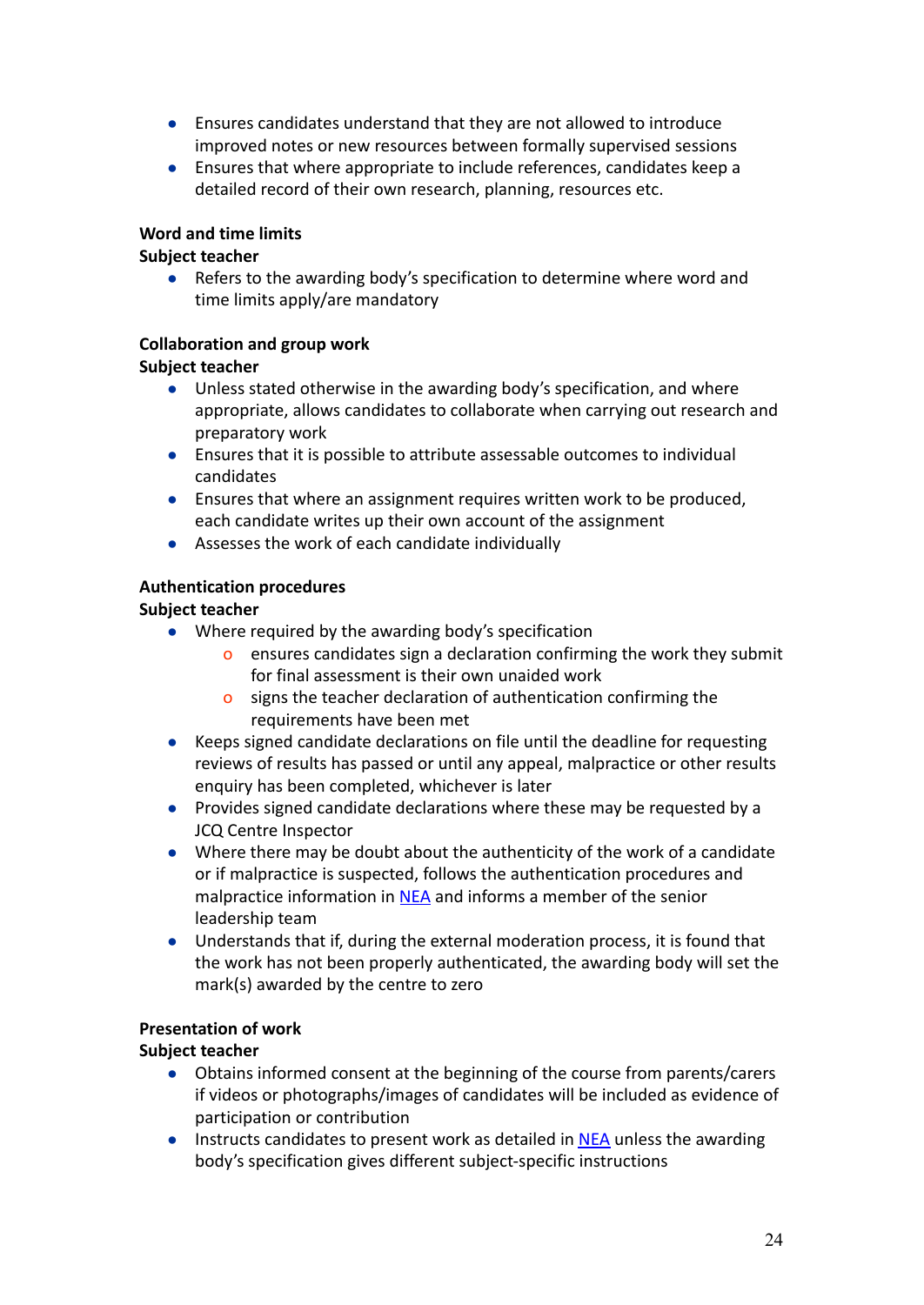● Instructs candidates to add their candidate number, centre number and the component code of the assessment as a header/footer on each page of their work

### **Keeping materials secure**

### **Subject teacher**

- When work is being undertaken by candidates under formal supervision, ensures work is securely stored between sessions (if more than one session)
- When work is submitted by candidates for final assessment, ensures work is securely stored
- *●* Follows secure storage instructions as defined in [NEA](http://www.jcq.org.uk/exams-office/non-examination-assessments) 4.8
- Takes sensible precautions when work is taken home for marking
- Stores internally assessed work, including the sample returned after awarding body moderation, securely until all possible post-results services have been exhausted
- If post-results services have not been requested, returns internally assessed work to candidates (if requested by a candidate) after the deadline for requesting a review of results for the relevant series
- If post-results services have been requested, returns internally assessed work to candidates (if requested by a candidate) once the review of results and any subsequent appeal has been completed
- Reminds candidates of the need to keep their own work secure at all times and not share completed or partially completed work on-line, on social media or through any other means (Reminds candidates of the contents of the JCQ document Information for candidates – Social Media)
- Where work is stored electronically, liaises with the IT Manager to ensure the protection and back-up of candidates' work and that appropriate arrangements are in place to restrict access to it between sessions
- Understands that during the period from the submission of work for formal assessment until the deadline for requesting a review of results, copies of work may be used for other purposes, provided that the originals are stored securely as required

#### **IT Manager**

- Ensures appropriate arrangements are in place to restrict access between sessions to candidates' work where work is stored electronically
- Restricts access to this material and utilises appropriate security safeguards such as firewall protection and virus scanning software
- Employs an effective back-up strategy so that an up to date archive of candidates' evidence is maintained
- Considers encrypting any sensitive digital media to ensure the security of the data stored within it and refers to awarding body guidance to ensure that the method of encryption is suitable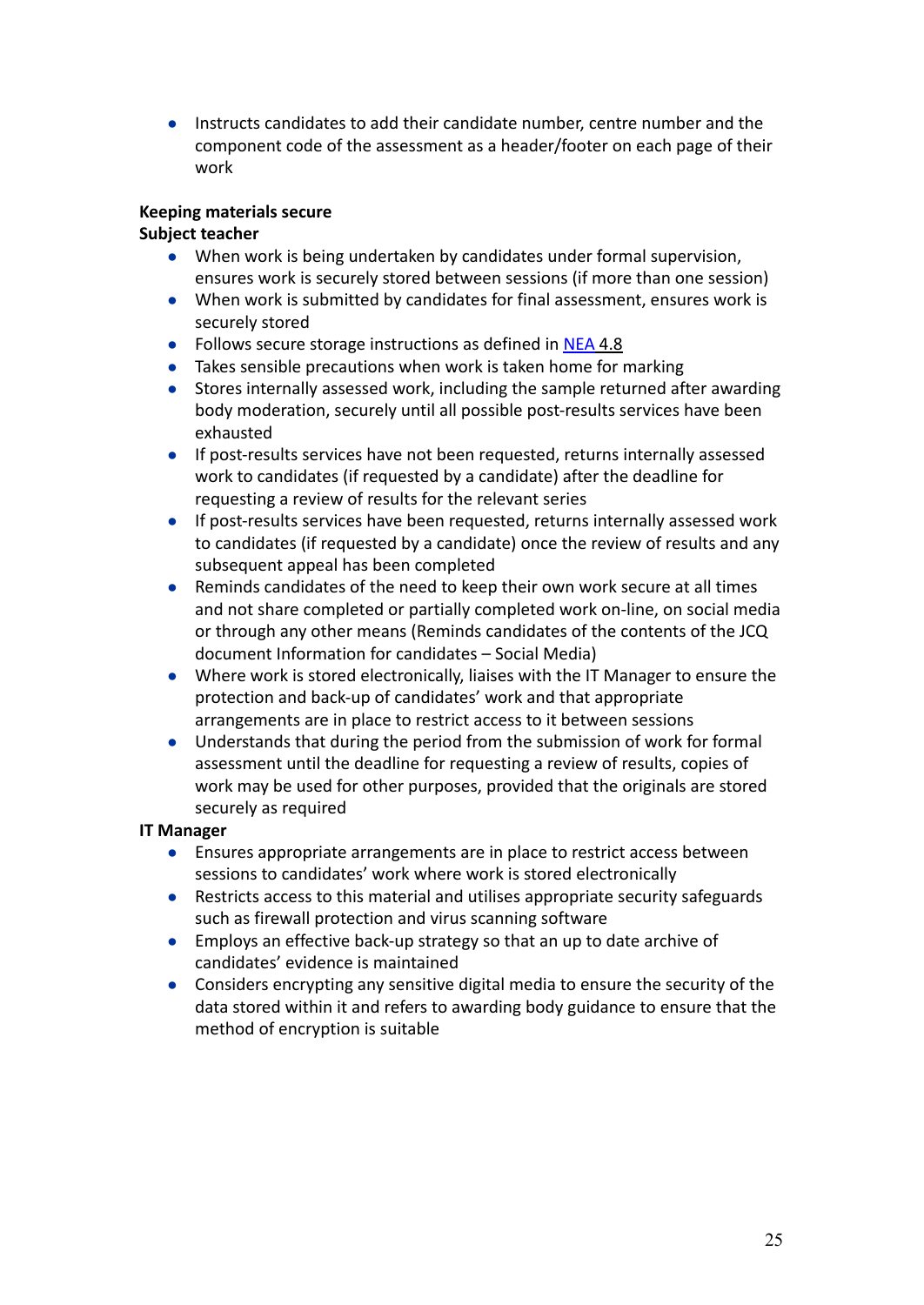#### **Task marking – externally assessed components**

## **Conduct of externally assessed work**

### **Subject teacher**

- Liaises with the exams officer regarding the arrangements for any externally assessed components of a specification which must be conducted within a window of dates specified by the awarding body and according to JCQ Instructions for conducting examinations
- **●** Liaises with the Visiting Examiner where this may be applicable to any externally assessed component

### **Exams officer**

- **●** Arranges timetabling, rooming and invigilation where and if this is applicable to any externally assessed non-examination component of a specification
- **●** Conducts the externally assessed component within the window specified by the awarding body and according to JCQ Instructions for conducting examinations

## **Submission of work**

## **Subject teacher**

● Provides the attendance register to a Visiting Examiner

## **Exams officer**

- **●** Provides the attendance register to the subject teacher where the component may be assessed by a Visiting Examiner
- **●** Ensures the awarding body's attendance register for any externally assessed component is completed correctly to show candidates who are present and any who may be absent
- **●** Where candidates' work must be despatched to an awarding body's examiner, ensures the completed attendance register accompanies the work
- **●** Keeps a copy of the attendance register until after the deadline for reviews of results for the exam series
- **●** Packages the work as required by the awarding body and attaches the examiner address label
- Ensures that the package in which the work is despatched is robust and securely fastened
- **●** Despatches the work to the awarding body's instructions by the required deadline

#### **Task marking – internally assessed components Marking and annotation Head of centre**

**●** Ensures where a teacher is teaching, preparing and assessing a candidate with whom they have a close relationship e.g. members of their family (which includes step-family, foster family and similar close relationships) or close friends and their immediate family (e.g. son/daughter) a conflict of interest is declared to the awarding body and the marked work of the child submitted for moderation, whether it is part of the moderation sample or not

#### **Subject head/lead**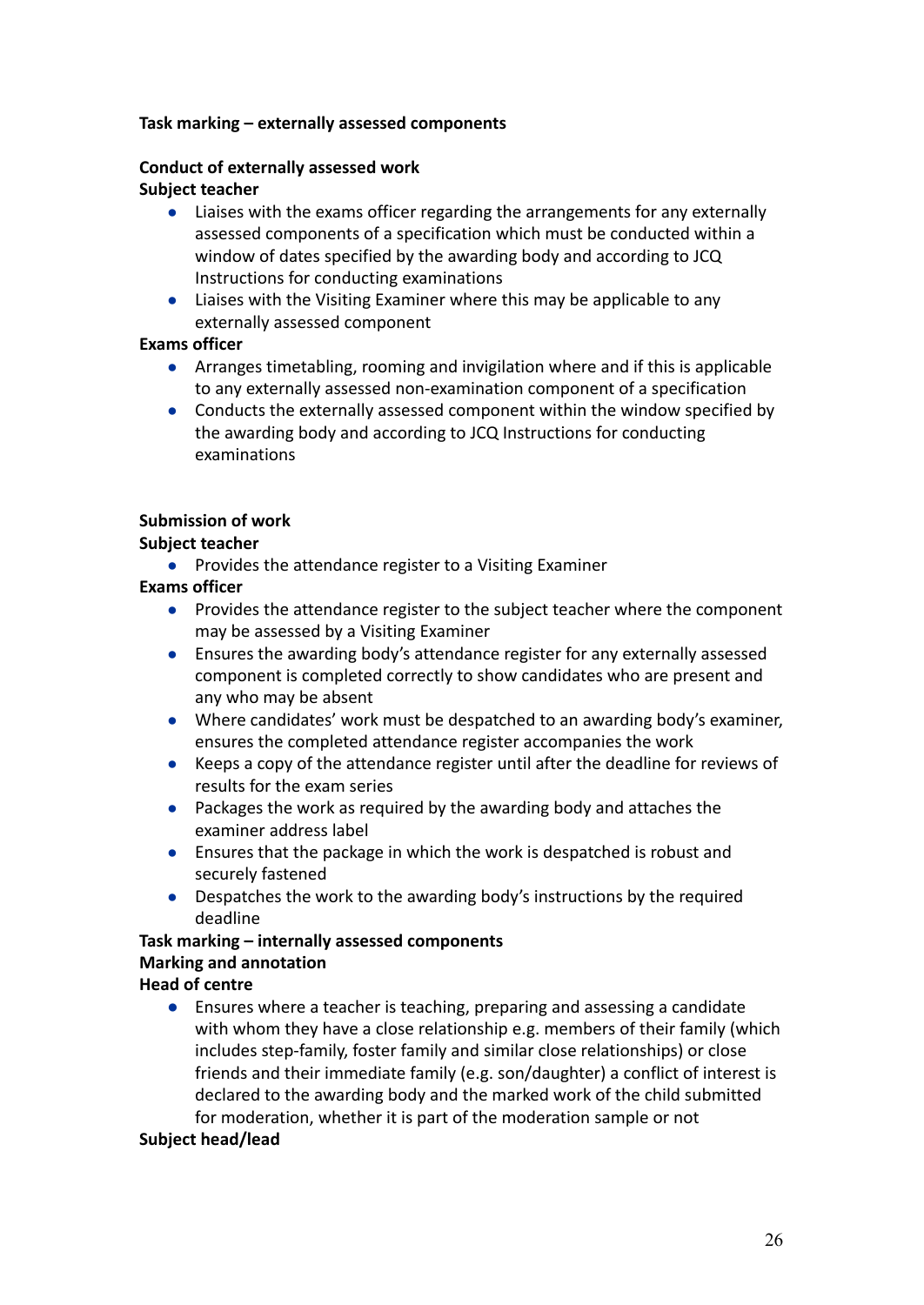● Sets timescales for teachers to inform candidates of their centre-assessed marks that will allow sufficient time for a candidate to appeal an internal assessment decision/request a review of the centre's marking prior to the marks being submitted to the awarding body external deadline

#### **Subject teacher**

- Accesses awarding body training/updates as required to ensure familiarity with the mark scheme/marking process
- Marks candidates' work in accordance with the marking criteria provided by the awarding body
- Annotates candidates' work as required to facilitate internal standardisation of marking and enable external moderation to check that marking is in line with the assessment criteria
- Informs candidates of their marks which could be subject to change by the awarding body moderation process
- Ensures candidates are informed to the timescale set by the subject lead or as indicated in the centre's *internal appeals procedure* to enable an internal appeal/request for a review of marking to be submitted by a candidate and the outcome known before final marks are submitted to the awarding body

### **Internal standardisation**

### **Quality assurance (QA) lead/Lead internal verifier**

- Ensures that internal standardisation of marks across assessors and teaching groups takes place as required and to sequence
- Supports staff not familiar with the mark scheme (e.g. NQTs, supply staff etc.)
- Ensures accurate internal standardisation for example by
	- o obtaining reference materials at an early stage in the course
	- o holding a preliminary trial marking session prior to marking
	- o carrying out further trial marking at appropriate points during the marking period
	- o after most marking has been completed, holds a further meeting to make final adjustments
	- o making final adjustments to marks prior to submission retaining work and evidence of standardisation

#### **●** Retains evidence that internal standardisation has been carried out

#### **Subject teacher**

- Indicates on work (or cover sheet) the date of marking
- Marks to common standards
- Keeps candidates work secure until after the closing date for review of results for the series concerned or until any appeal, malpractice or other results enquiry has been completed, whichever is later

#### **Consortium arrangements**

#### **Subject head/lead**

- Ensures a consortium co-ordinator is nominated (where this may be required as the consortium lead)
- If the consortium lead, liaises with the exams officer to ensure the relevant awarding body is informed that the centre is part of a consortium by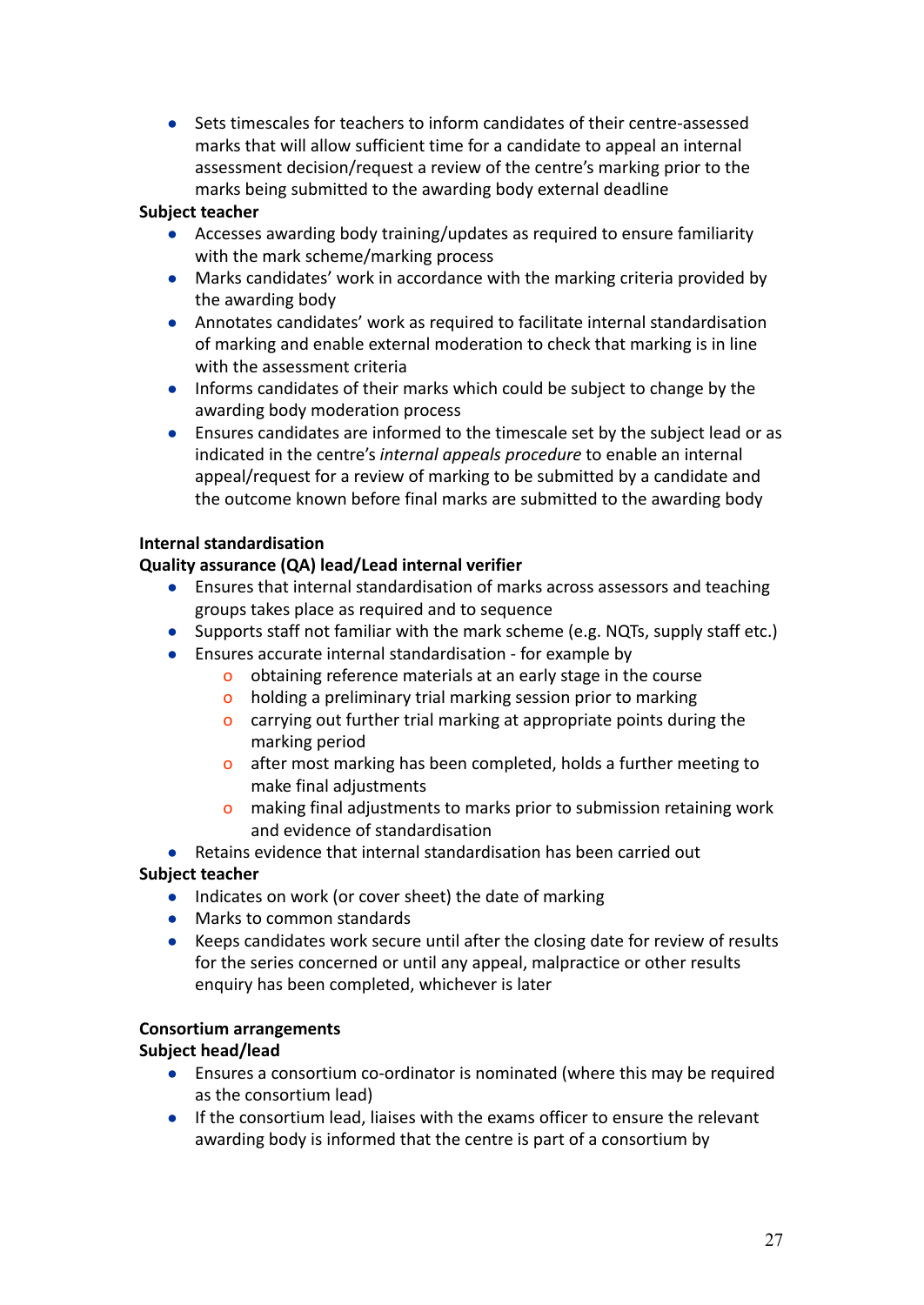submitting Form JCQ/CCA Centre consortium arrangements for centre-assessed work for each exam series affected

- Ensures procedures for internal standardisation as a consortium are followed **Subject teacher**
	- Provides marks to the exams officer to the internal deadline
	- Provides the moderation sample to the exams officer to the internal deadline
	- Retains all candidates' work in the consortium until after the deadline for reviews of results for the exam series concerned or until any appeal,

## malpractice or other results enquiry has been completed, whichever is later **Exams officer**

- Where the centre is the consortium lead
	- o submits an online notification of Centre consortium arrangements for centre-assessed work to the relevant awarding body through the Centre Admin Portal (CAP) by no later than the published deadline for each exam series affected
	- o submits marks for home centre candidates to the awarding body deadline
	- o liaises with the other exams officers in the consortium to arrange despatch of a single moderation sample to the awarding body deadline

## **Submission of marks and work for moderation**

## **Subject teacher**

- Inputs and submits marks online, via the awarding body secure extranet site, keeping a record of the marks awarded, to the external deadline/Provides marks to the exams officer to the internal deadline
- Where responsible for marks input, ensures checks are made that marks for any additional candidates are submitted and ensures mark input is checked before submission to avoid transcription errors
- Submits the requested samples of candidates' work to the awarding body moderator by the external deadline, keeping a record of the work submitted/Provides the moderation sample to the exams officer to the internal deadline
- Ensures that where a candidate's work has been facilitated by a scribe or practical assistant, the relevant completed cover sheet is securely attached to the front of the work and sent to the moderator in addition to the sample requested
- Ensures the moderator is provided with authentication of candidates' work, confirmation that internal standardisation has been undertaken and any other subject-specific information where this may be required
- Submits any supporting documentation required by the awarding body/Provides the exams officer with any supporting documentation required by the awarding body

## **Exams officer**

● Inputs and submits marks online, via the awarding body secure extranet site, keeping a record of the marks submitted, to the external deadline/Confirms with subject teachers that marks have been submitted to the awarding body deadline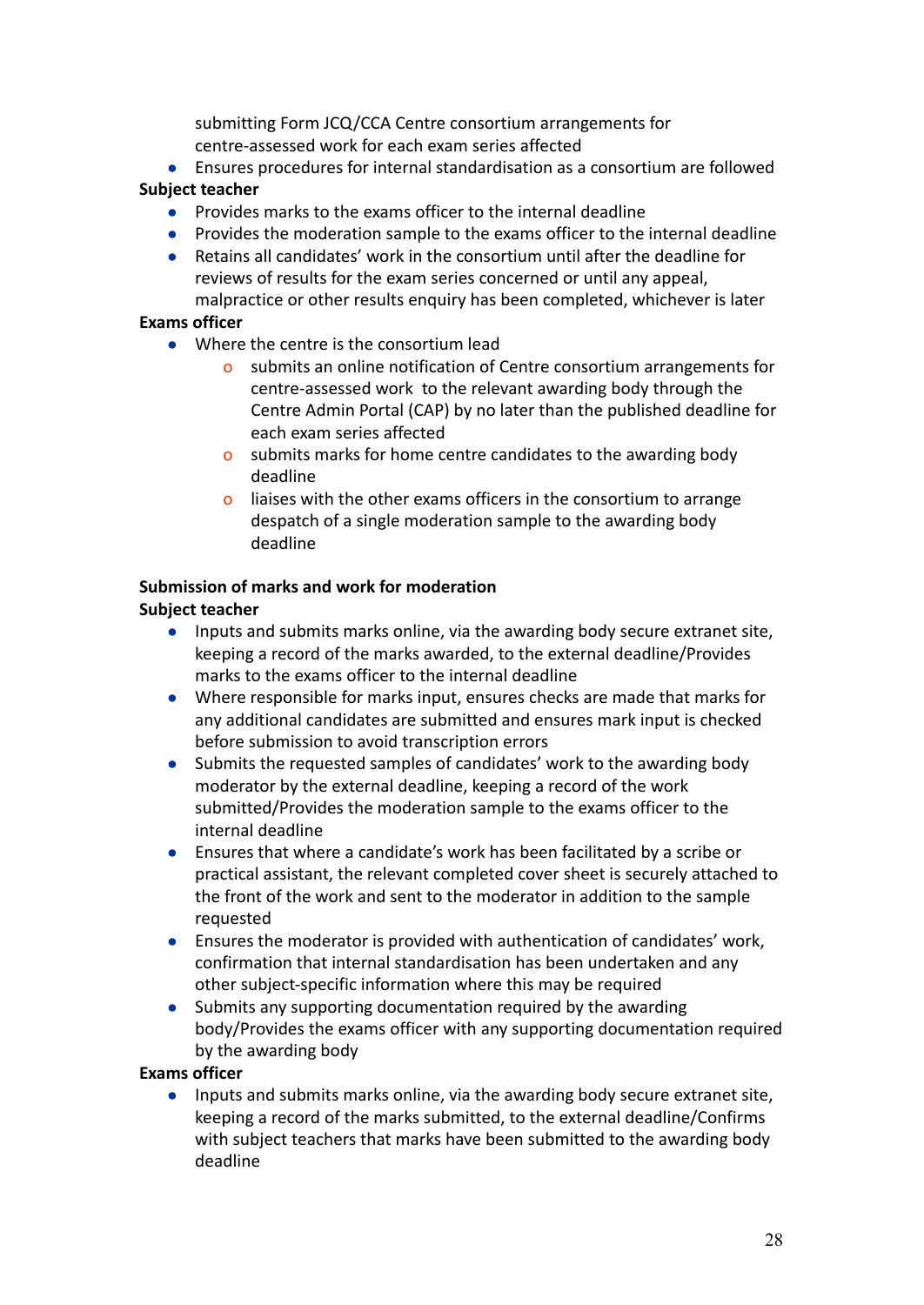- Where responsible for marks input, ensures checks are made that marks for any additional candidates are submitted and ensures mark input is checked before submission to avoid transcription errors
- Submits the requested samples of candidates' work to the moderator by the awarding body deadline, keeping a record of the work submitted/Confirms with Subject teacher that the moderation sample has been submitted to the awarding body deadline
- Ensures that for postal moderation
	- o work is dispatched in packaging provided by the awarding body
	- o moderator label(s) provided by the awarding body are affixed to the packaging
	- o proof of dispatch is obtained and kept on file until the successful issue of final results
- Through the subject teacher, ensures the moderator is provided with authentication of candidates' work, confirmation that internal standardisation has been undertaken and any other subject-specific information where this may be required
- Through the subject teacher, submits any supporting documentation required by the awarding body

## **Storage and retention of work after submission of marks Subject teacher**

- Keeps a record of names and candidate numbers for candidates whose work was included in the moderation sample
- Retains all marked candidates' work (including any sample returned after moderation) under secure conditions for the required retention period
- In liaison with the IT Manager, takes steps to protect any work stored electronically from corruption and has a back-up procedure in place
- If retention is a problem because of the nature of the work, retains some form of evidence such as photos, audio or media recordings

## **Exams officer**

● Ensures any sample returned after moderation is logged and returned to the subject teacher for secure storage and required retention

# **External moderation – the process**

- Ensures that awarding body or its moderator receive the correct samples of candidates' work
- Where relevant, liaises with the awarding body/moderator where the moderator visits the centre to mark the sample of work
- Complies with any request from the moderator for remaining work or further evidence of the centre's marking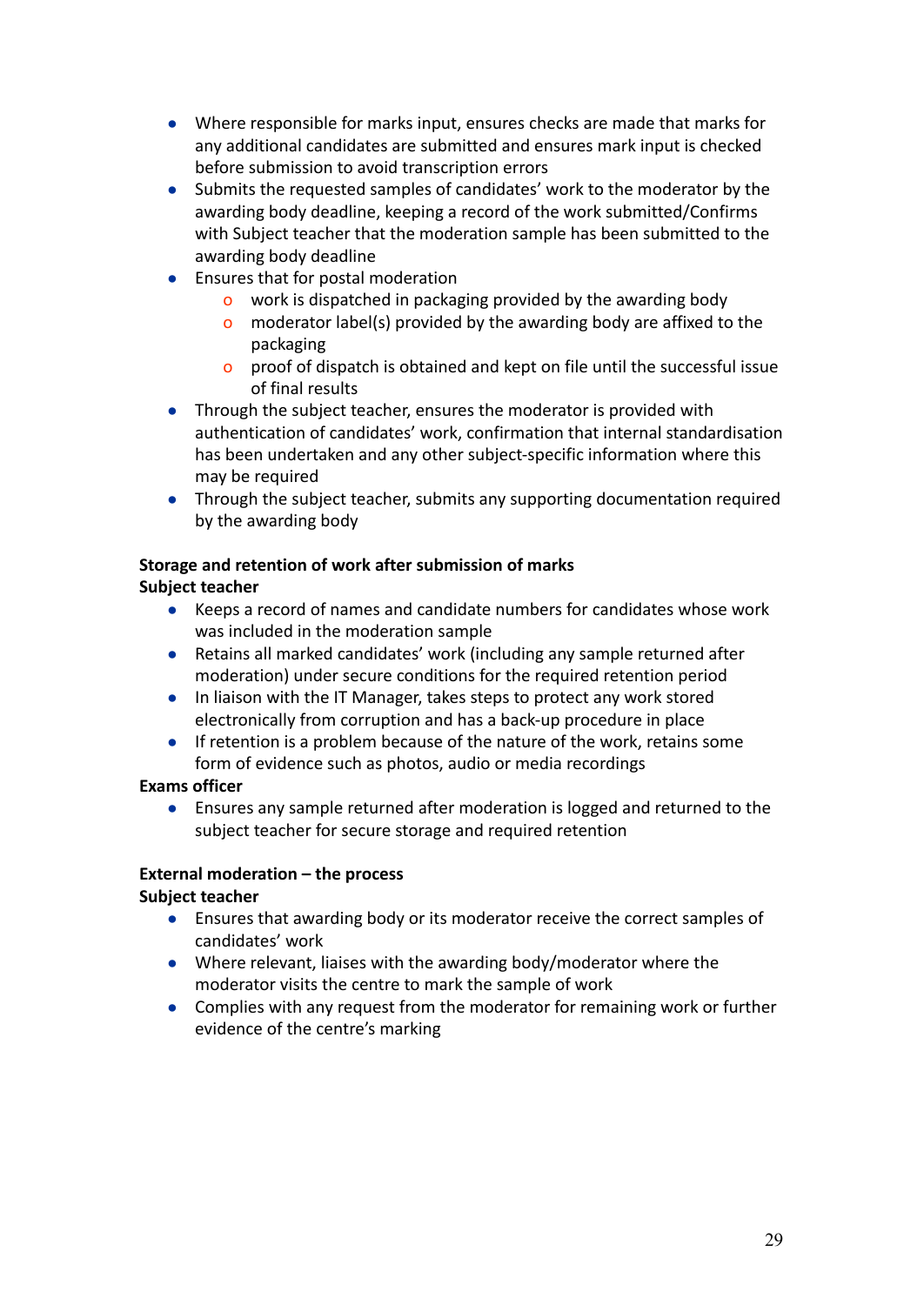## **External moderation – feedback**

### **Subject head/lead**

- Checks the final moderated marks when issued to the centre when the results are published
- Checks moderator reports and ensures that any remedial action, if necessary, is undertaken before the next exam series

#### **Exams officer**

- Accesses or signposts moderator reports to relevant staff
- Takes remedial action, if necessary, where feedback may relate to centre administration

#### **Access arrangements**

### **Subject teacher**

● Works with the ALS lead/SENCo to ensure any access arrangements for eligible candidates are applied to assessments

## **Additional Learning Support (ALS lead)/Special educational needs coordinator (SENCo)**

- **●** Follows the regulations and guidance in the JCQ publication [Access](http://www.jcq.org.uk/exams-office/access-arrangements-and-special-consideration) [Arrangements and Reasonable Adjustments](http://www.jcq.org.uk/exams-office/access-arrangements-and-special-consideration) in relation to non-examination assessments including [Reasonable Adjustments for GCE](https://www.jcq.org.uk/exams-office/access-arrangements-and-special-consideration/regulations-and-guidance) A-level sciences – [Endorsement of practical skills](https://www.jcq.org.uk/exams-office/access-arrangements-and-special-consideration/regulations-and-guidance)
- **●** Where arrangements do not undermine the integrity of the qualification and is the candidate's normal way of working, will ensure access arrangements are in place and awarding body approval, where required, has been obtained prior to assessments taking place
- **●** Makes subject teachers aware of any access arrangements for eligible candidates which need to be applied to assessments
- **●** Works with subject teachers to ensure requirements for access arrangement candidates requiring the support of a facilitator in assessments are met
- **●** Ensures that staff acting as an access arrangement facilitator are fully trained in their role

## **Special consideration and loss of work**

- Understands that a candidate may be eligible for special consideration in assessments in certain situations where a candidate is absent and/or produces a reduced quantity of work
- Liaises with the exams officer when special consideration may need to be applied for a candidate taking assessments
- Liaises with the exams officer to report loss of work to the awarding body **Exams officer**
	- $\bullet$  Refers to/directs relevant staff to the JCQ publication [A guide to the special](http://www.jcq.org.uk/exams-office/access-arrangements-and-special-consideration) [consideration process](http://www.jcq.org.uk/exams-office/access-arrangements-and-special-consideration)
		- o Where a candidate is eligible, submits an application for special consideration via the awarding body's secure extranet site to the prescribed timescale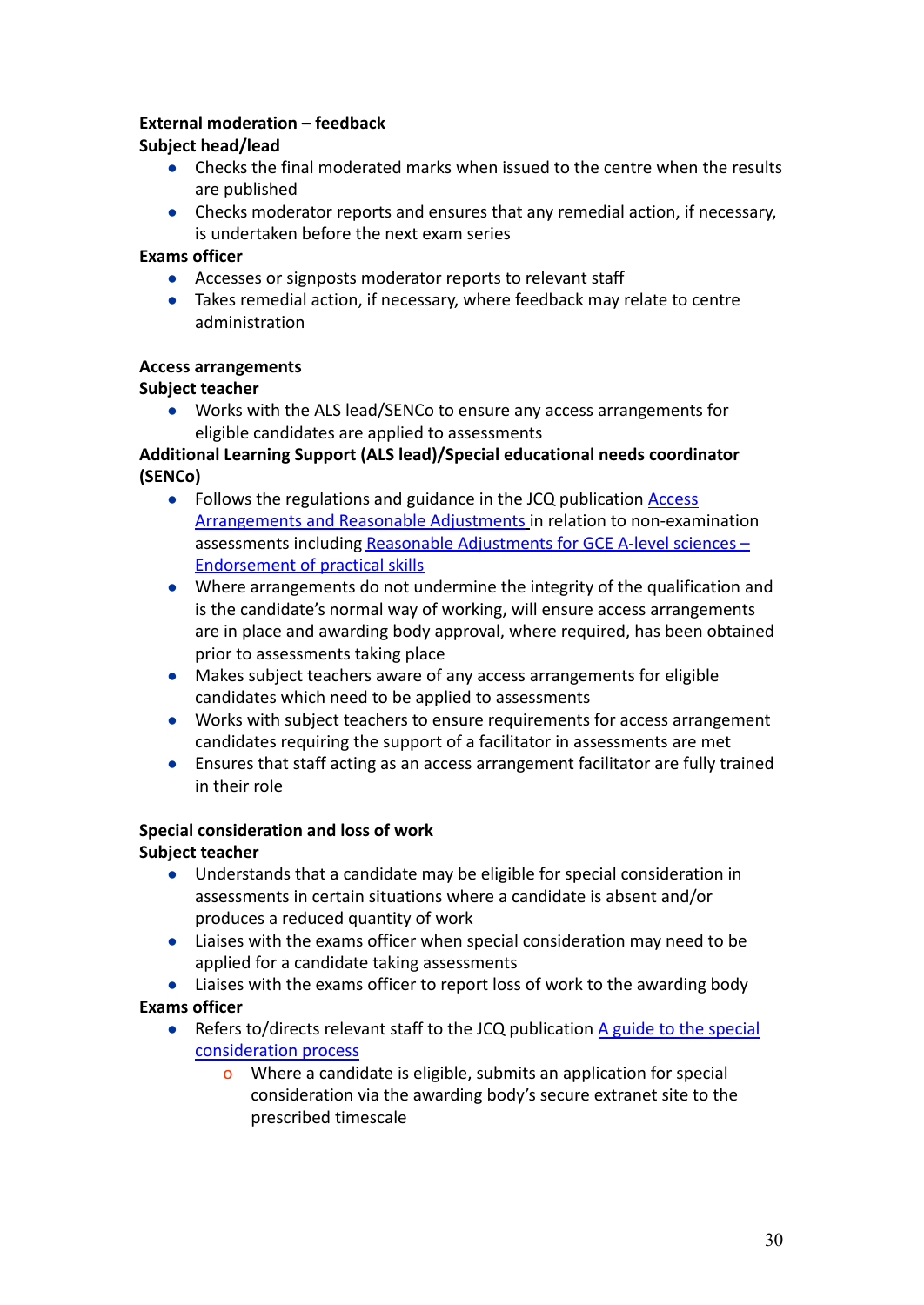- o Where application for special consideration via the awarding body's secure extranet site is not applicable, submits the required form to the awarding body to the prescribed timescale
- o Keeps required evidence on file to support the application
- Refers to/directs relevant staff where applicable to  $Form 15 JCQ/LCW$  and where applicable submits to the relevant awarding body

## **Malpractice**

## **Head of centre**

- Understands the responsibility to immediately report to the relevant awarding body any alleged, suspected or actual incidents of malpractice involving candidates, teachers, invigilators or other administrative staff
- Is familiar with the JCQ publication [Suspected Malpractice:](http://www.jcq.org.uk/exams-office/malpractice) Policies and [Procedures](http://www.jcq.org.uk/exams-office/malpractice)
- Ensures that those members of teaching staff involved in the direct supervision of candidates producing non-examination assessment are aware of the potential for malpractice and ensures that teaching staff are reminded that failure to report allegations of malpractice or suspected malpractice constitutes malpractice in itself

### **Subject teacher**

- *●* Is aware of the JCQ [Notice to Centres Sharing NEA](http://www.jcq.org.uk/exams-office/non-examination-assessments) material and candidates' [work](http://www.jcq.org.uk/exams-office/non-examination-assessments) to mitigate against candidate and centre malpractice
- *●* Ensures candidates understand what constitutes malpractice in non-examination assessments
- Ensures candidates understand the JCQ document Information [for candidates](http://www.jcq.org.uk/exams-office/information-for-candidates-documents) [- non-examination assessments](http://www.jcq.org.uk/exams-office/information-for-candidates-documents)
- **•** Ensures candidates understand the JCQ document Information [for candidates](http://www.jcq.org.uk/exams-office/information-for-candidates-documents) [- Social Media](http://www.jcq.org.uk/exams-office/information-for-candidates-documents)
- **•** Escalates and reports any alleged, suspected or actual incidents of malpractice involving candidates to the head of centre

## **Exams officer**

- *●* Signposts the JCQ publication Suspected Malpractice: [Policies and Procedures](http://www.jcq.org.uk/exams-office/malpractice) to the head of centre
- *●* Signposts the JCQ [Notice to Centres Sharing NEA](http://www.jcq.org.uk/exams-office/non-examination-assessments) material and candidates' [work](http://www.jcq.org.uk/exams-office/non-examination-assessments) to subject heads
- *●* Signposts candidates to the relevant JCQ information for candidates documents
- *●* Where required, supports the head of centre in investigating and reporting incidents of alleged, suspected or actual malpractice

## **Post-results services**

## **Head of centre**

- Is familiar with the JCQ publication [Post-Results](https://www.jcq.org.uk/exams-office/post-results-services) Services
- Ensures the centre's *internal appeals procedures* clearly detail the procedure to be followed by candidates (or their parents/carers) appealing against a centre decision not to support a review of results or an appeal

#### **Subject head/lead**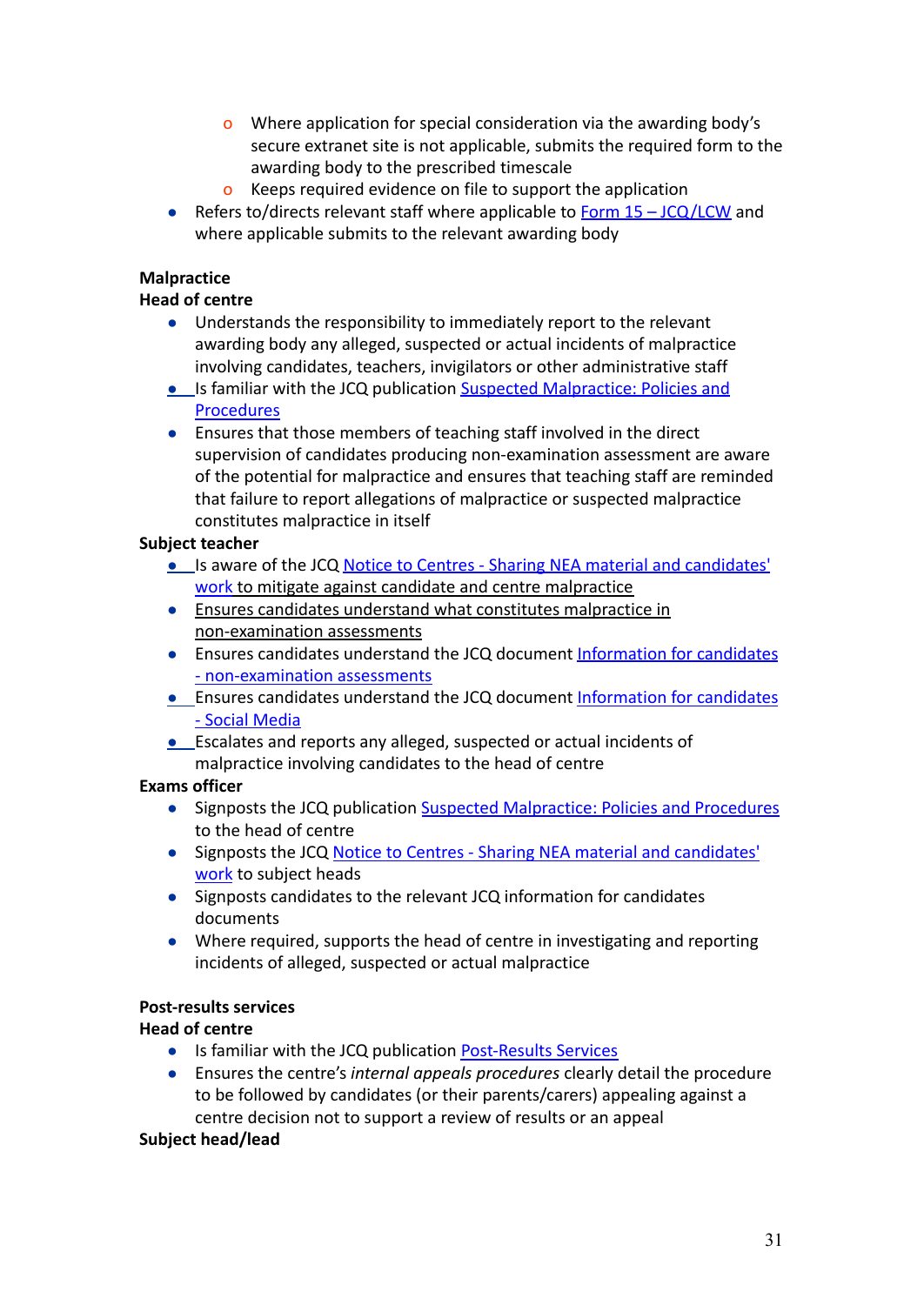● Provides relevant support to subject teachers making decisions about reviews of results

## **Subject teacher**

- Provides advice and guidance to candidates on their results and the post-results services available
- Provides the exams officer with the original sample or relevant sample of candidates' work that may be required for a review of moderation to the internal deadline

## **Exams officer**

- *●* Is aware of the individual post-results services available for externally assessed and internally assessed components of non-examination assessments as detailed in the JCQ publication [Post-Results](https://www.jcq.org.uk/exams-office/post-results-services) Services (Information and guidance to centres...)
- Provides/signposts relevant centre staff and candidates to post-results services information
- Ensures any requests for post-results services that are available to non-examination assessments are submitted online via the awarding body secure extranet site to deadline

## **Practical Skills Endorsement for the A Level Sciences designed for use in England Head of centre**

- Returns an online 'Head of Centre declaration' at the time of the National Centre Number Register annual update confirming that all reasonable steps have been or will be taken to ensure that all candidates at the centre have had, or will have, the opportunity to undertake the prescribed practical activities
- Ensures new lead teachers undertake the required training provided by the awarding body on the implementation of the practical endorsement
- Ensures relevant centre staff liaise with all relevant parties in relation to arrangements for and conduct of the monitoring visit

## **Quality assurance (QA) lead/Lead internal verifier**

● Ensures arrangements are in place for implementing the requirements of the practical endorsement appropriately and applying the standards appropriately

# **Subject head/lead**

- Confirms understanding of the Practical Skills Endorsement for the A Level Sciences designed for use in England and ensures any relevant JCQ/awarding body instructions are followed
- Ensures where the centre intends to enter candidates for the first time for one or more of the A level subjects, the relevant awarding body will be contacted at the beginning of the course
- Undertakes any training provided by the awarding body on the implementation of the practical endorsement
- Disseminates information to subject teachers ensuring the standards can be applied appropriately
- Liaises with all relevant parties in relation to arrangements for and conduct of a monitoring visit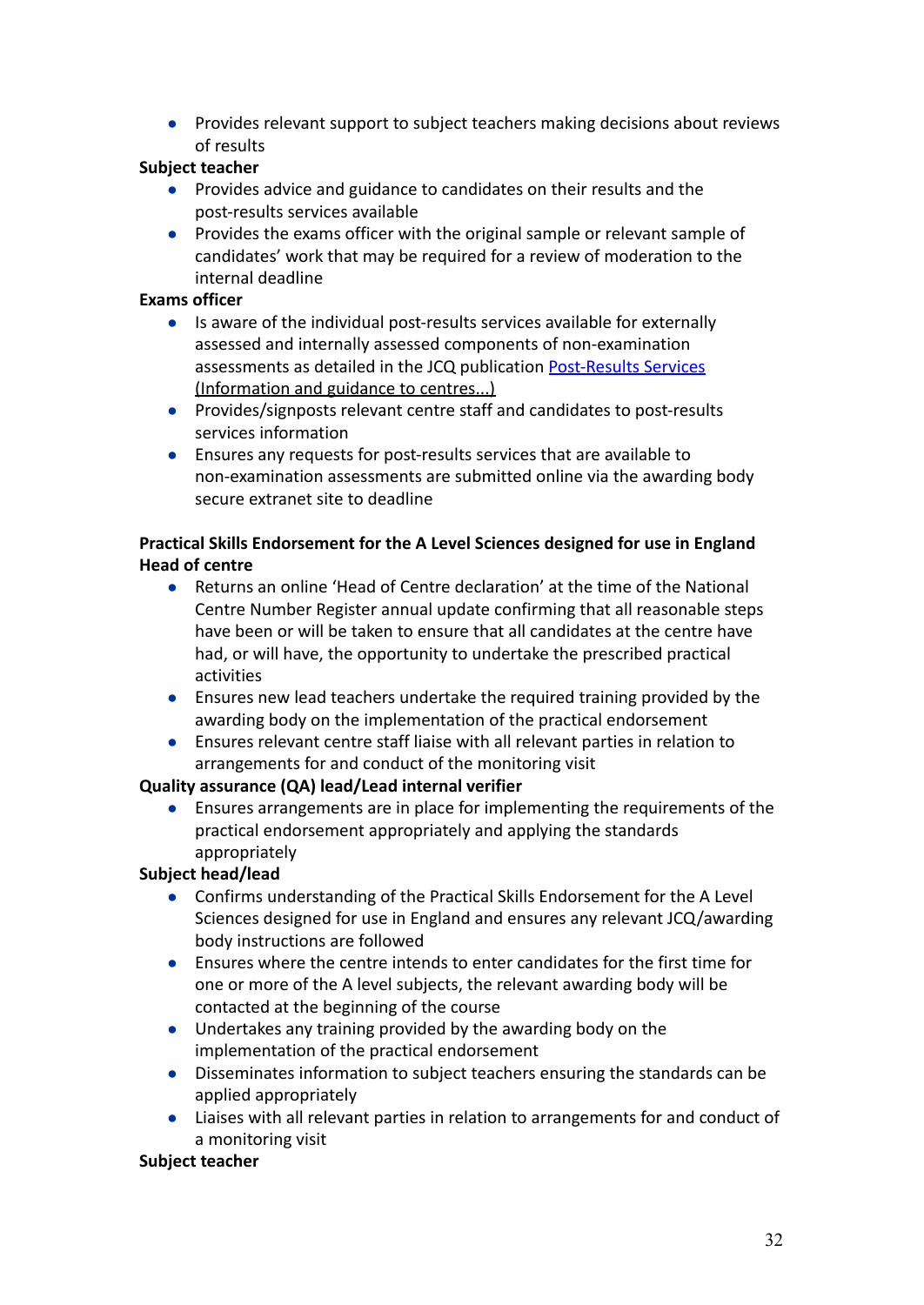- Ensures all the JCQ/awarding body requirements/instructions in relation to the endorsement are known, understood and followed
- Ensures the required arrangements for practical activities are in place
- Provides all the required centre records
- Ensures candidates provide the required records
- Provides any required information to the subject lead regarding the monitoring visit
- Assesses candidates using Common Practical Assessment Criteria (CPAC)
- Applies for an exemption where a candidate cannot access the practical endorsement due to a substantial impairment
- Follows the awarding body's instructions for the submission of candidates Pass or Not Classified assessment outcome/provides assessment outcomes to the exams officer to the internal deadline

## **Exams officer**

- Accepts contact with the monitor and passes information to the subject lead for a visit to be arranged with at least two weeks notice
- Confirms with the subject teacher that assessment outcomes have been submitted to the awarding body to the external deadline/Follows the awarding body's instructions for the submission of candidates Pass or Not Classified assessment outcome

# **Spoken Language Endorsement for GCSE English Language specifications designed for use in England**

# **Head of centre**

● Returns an online 'Head of Centre declaration' at the time of the National Centre Number Register annual update, confirming that all reasonable steps have been or will be taken to ensure that all candidates at the centre have had, or will have, the opportunity to undertake the Spoken Language endorsement

## **Quality assurance (QA) lead/Lead internal verifier**

**●** Ensures the appropriate arrangements are in place for internal standardisation of assessments

# **Subject head/lead**

- **●** Confirms understanding of the Spoken Language Endorsement for GCSE English Language specifications designed for use in England and ensures any relevant JCQ/awarding body instructions are followed
- **●** Ensures the required task setting and task taking instructions are followed by subject teachers
- **●** Ensures subject teachers assess candidates, either live or from recordings, using the common assessment criteria
- **●** Ensures for monitoring purposes, audio-visual recordings of the presentations of a sample of candidates are provided

- Ensures all the requirements in relation to the endorsement are known and understood
- Follows the required task setting and task taking instructions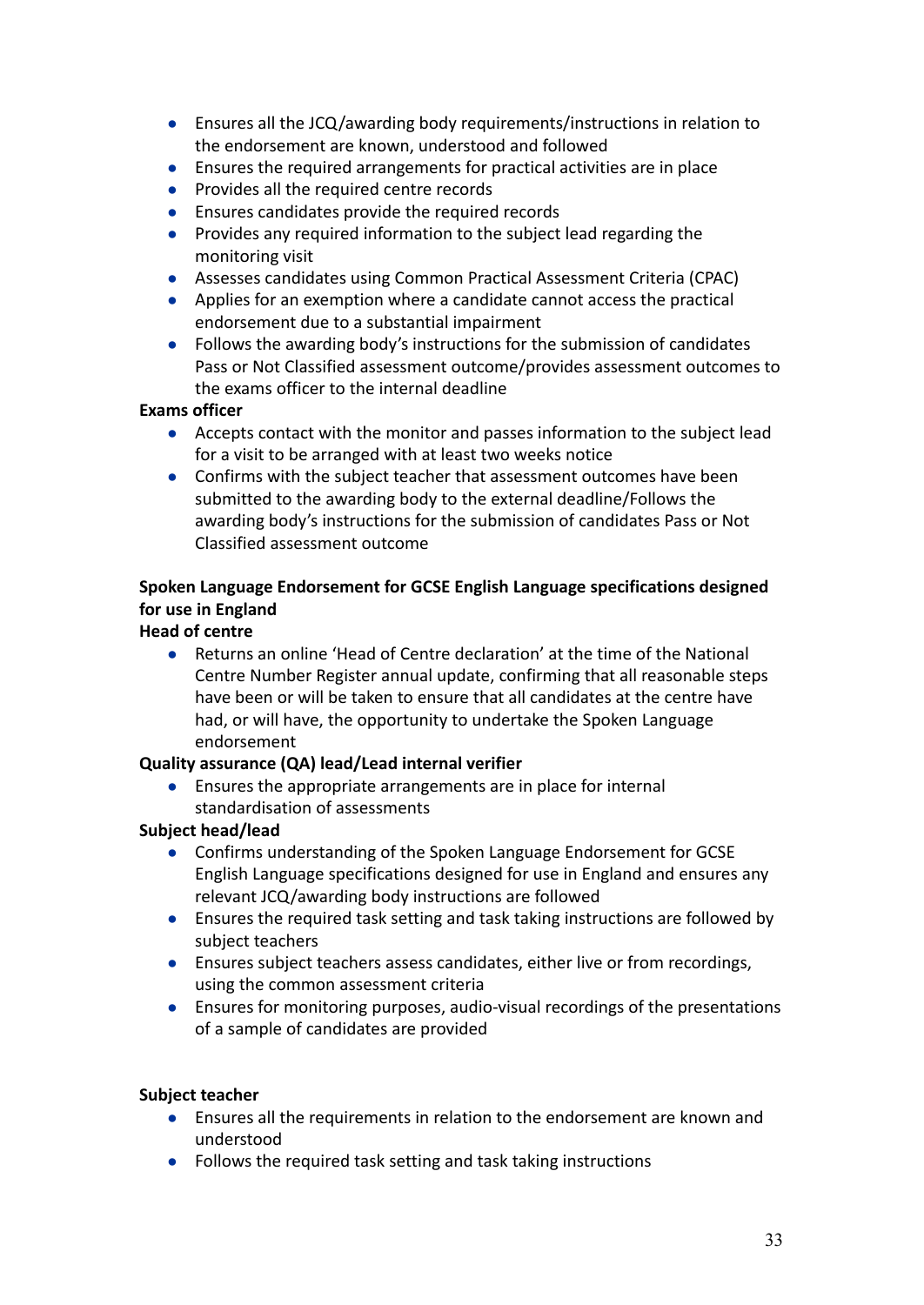- Assesses candidates, either live or from recordings, using the common assessment criteria
- Provides audio-visual recordings of the presentations of a sample of candidates for monitoring purposes
- Follows the awarding body's instructions for the submission of grades (Pass, Merit, Distinction or Not Classified) and the storage and submission of recordings

## **Exams officer**

● Follows the awarding body's instructions for the submission of grades and recordings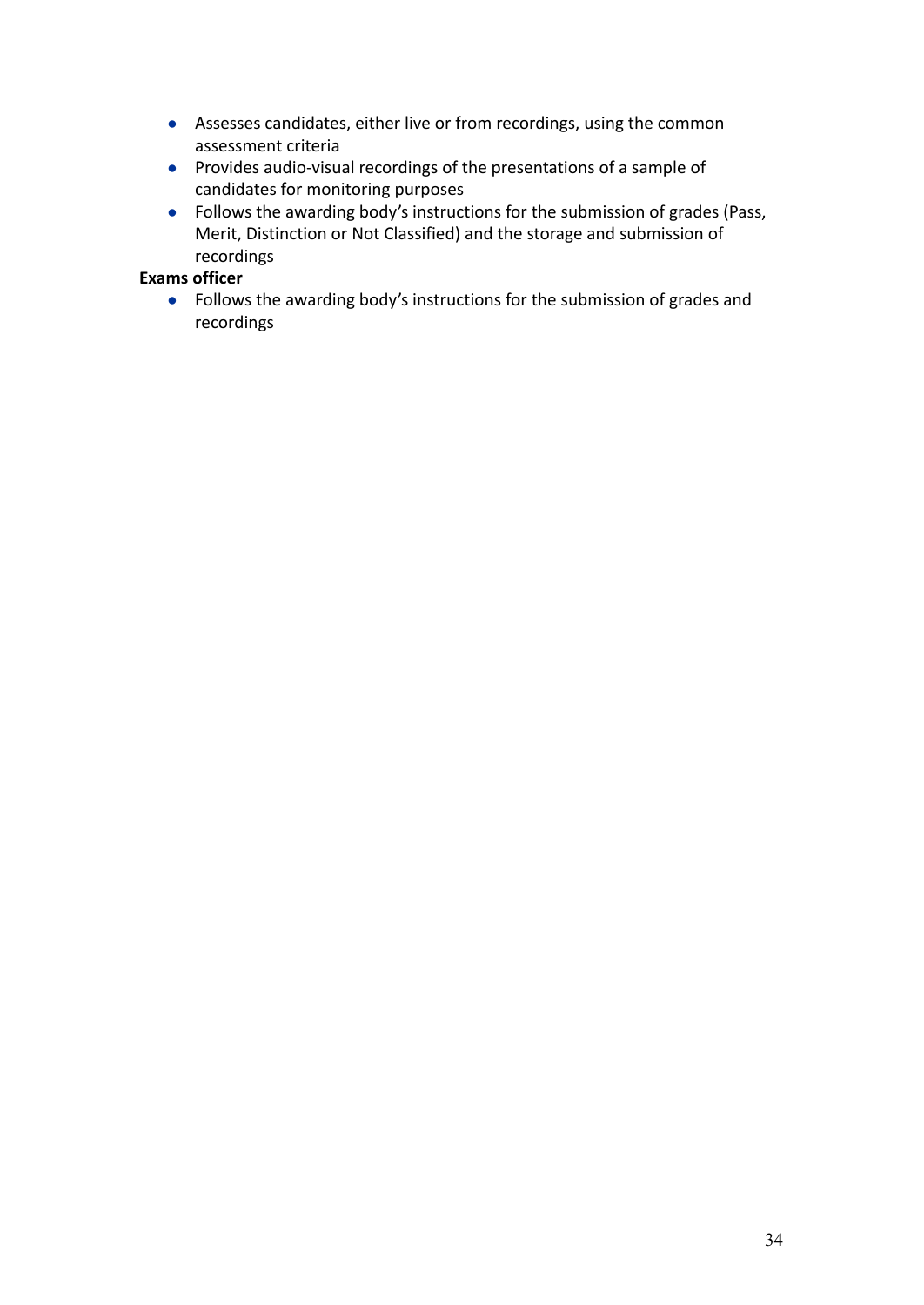## **EXAM CONTINGENCY PLANNING**

## Purpose:

This plan examines potential risks and issues that could cause disruption to the exams process at Queen Elizabeth's School. By outlining actions/procedures to be invoked in case of disruption it is intended to mitigate the impact these disruptions have on our exam process.

Alongside internal processes, this plan is informed by the **Ofqual** Exam system contingency plan: England, Wales and Northern Ireland which provides guidance in the publication What schools and colleges and other centres should do if exams or other assessments are seriously disrupted and the **JCQ** Joint Contingency Plan in the event of widespread disruption to the Examination System in England, Wales and Northern Ireland*.*

● This plan also confirms Queen Elizabeth's School is compliant with the JCQ regulation (section 5.3, General Regulations for Approved Centres 2020-21) that the centre has in place a written examination contingency plan which covers all aspects of examination administration. This will allow members of the senior leadership team to act immediately in the event of an emergency or staff absence. The examination contingency plan should reinforce procedures in the event of the centre being unavailable for examinations, or on results day, owing to an unforeseen emergency.

### **Specific consideration for COVID-19 response and closure:**

Queen Elizabeth's School has an established risk assessment and response procedure for dealing with confirmed and suspected cases of COVID-19 within our centre or affecting our students. This is informed by the latest Department for Education, Department for Health and Social Care, and local government advice. We will use the relevant sections outlined below should an outbreak or a whole (or partial) school closure occur. Where cases are identified in our centre, we will work with exam regulators, examining bodies, local government, PHE and the relevant authorities to ensure the smooth running of exams.

#### **Possible causes of disruption to the exam process:**

#### **1. Exam officer extended absence at key points in the exam process**

#### Criteria for implementation of the plan

Key tasks required in the management and administration of the exam cycle not undertaken including:

Planning

- annual data collection exercise not undertaken to collate information on qualifications and awarding body specifications being delivered
- annual exams plan not produced identifying essential key tasks, key dates and deadlines
- sufficient invigilators not recruited

Entries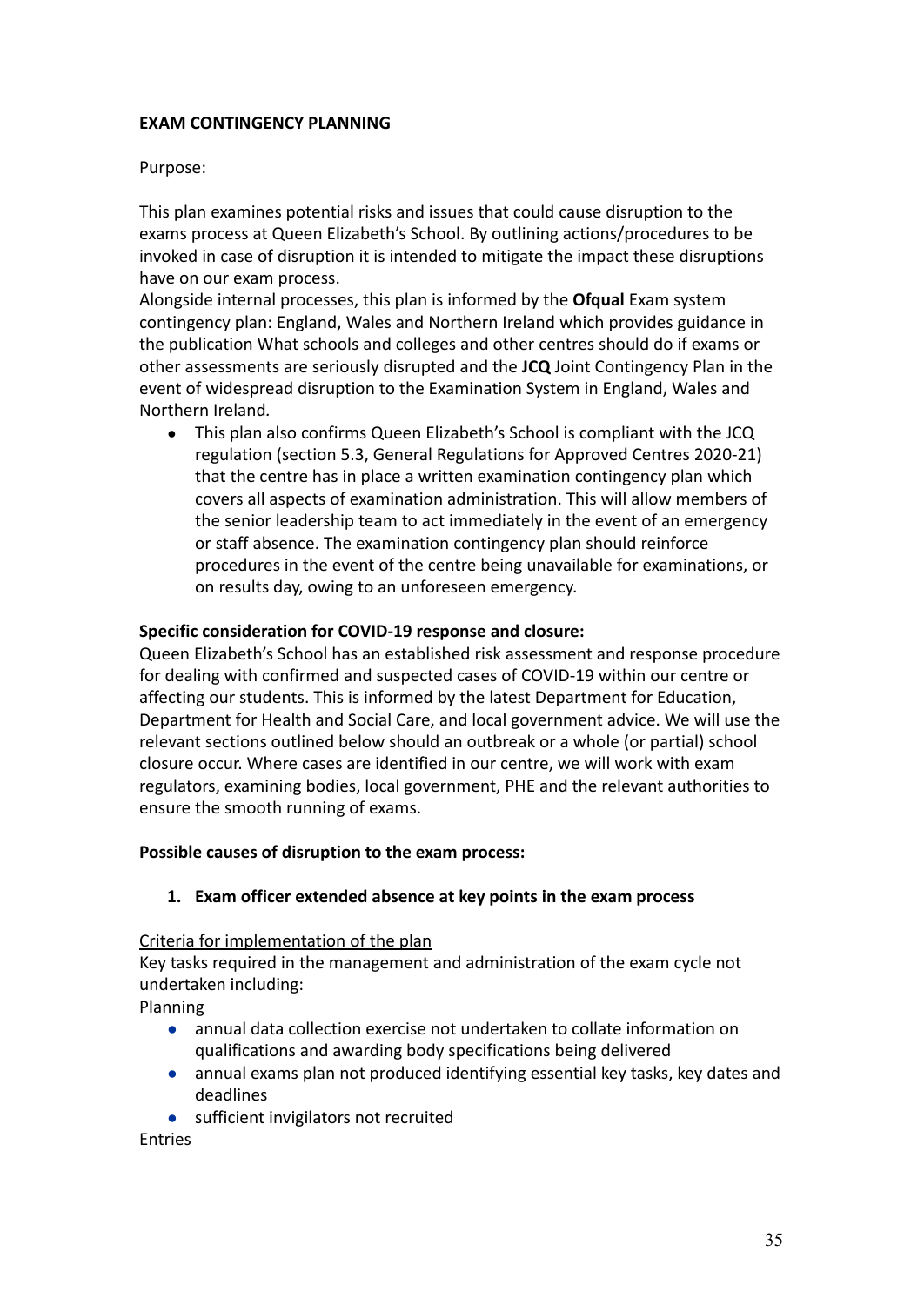- awarding bodies not being informed of early/estimated entries which prompts release of early information required by teaching staff
- candidates not being entered with awarding bodies for external exams/assessment
- awarding body entry deadlines missed or late or other penalty fees being incurred

Pre-exams

- invigilators not trained or updated on changes to instructions for conducting exams
- exam timetabling, rooming allocation; and invigilation schedules not prepared
- candidates not briefed on exam timetables and awarding body information for candidates
- confidential exam/assessment materials and candidates' work not stored under required secure conditions
- internal assessment marks and samples of candidates' work not submitted to awarding bodies/external moderators

Exam time

- exams/assessments not taken under the conditions prescribed by awarding bodies
- required reports/requests not submitted to awarding bodies during exam/assessment periods, for example very late arrival, suspected malpractice, special consideration

● candidates' scripts not dispatched as required for marking to awarding bodies Results and post-results

● access to examination results affecting the distribution of results to candidates

## Centre actions to mitigate the impact of the disruption

Queen Elizabeth's School currently has two members of staff with some level of responsibility for Exams management. If either were to be on extended absence during key points in the cycle then the other would be able to complete tasks.

Where additional staffing or resources were required the SLT line manager for Exams would need to liaise with the relevant persons in Finance and SLT to arrange for additional staffing or resources.

If both members of staff were absent then there are other staff within the school who have prior experience working in exams, and support would need to be sought from the exam boards, JCQ and the Exams Office.

# **2. SENCo extended absence at key points in the exam cycle**

## Criteria for implementation of the plan

Key tasks required in the management and administration of the access arrangements process within the exam cycle not undertaken including: Planning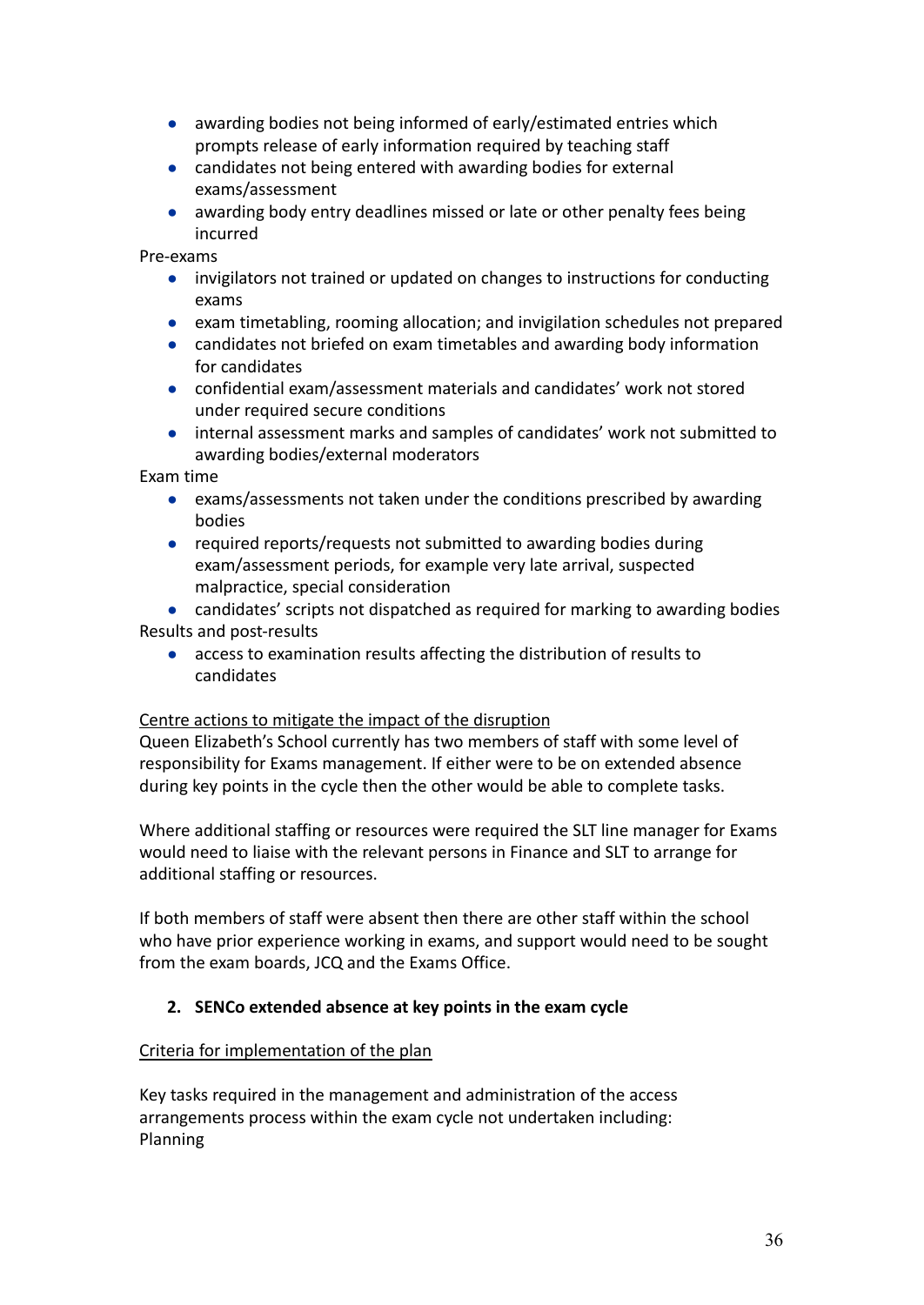- candidates not tested/assessed to identify potential access arrangement requirements
- centre fails to recognise its duties towards disabled candidates as defined under the terms of the Equality Act 2010
- evidence of need and evidence to support normal way of working not collated

Pre-exams

- approval for access arrangements not applied for to the awarding body
- centre-delegated arrangements not put in place
- modified paper requirements not identified in a timely manner to enable ordering to meet external deadline
- staff (facilitators) providing support to access arrangement candidates not allocated and trained

Exam time

● access arrangement candidate support not arranged for exam rooms

### Centre actions to mitigate the impact of the disruption

SLT to address issues and to make adequate arrangements for the tasks which are missed or incomplete.

## **3. Teaching staff extended absence at key points in the exam cycle**

### Criteria for implementation of the plan

Key tasks not undertaken including:

- Early/estimated entry information not provided to the exams officer on time; resulting in pre-release information not being received
- Final entry information not provided to the exams officer on time; resulting in candidates not being entered for exams/assessments or being entered late/late or other penalty fees being charged by awarding bodies
- Non-examination assessment tasks not set/issued/taken by candidates as scheduled
- Candidates not being informed of centre assessed marks before marks are submitted to the awarding body and therefore not being able to consider appealing internal assessment decisions and requesting a review of the centre's marking
- Internal assessment marks and candidates' work not provided to meet awarding body submission deadlines

#### Centre actions to mitigate the impact of the disruption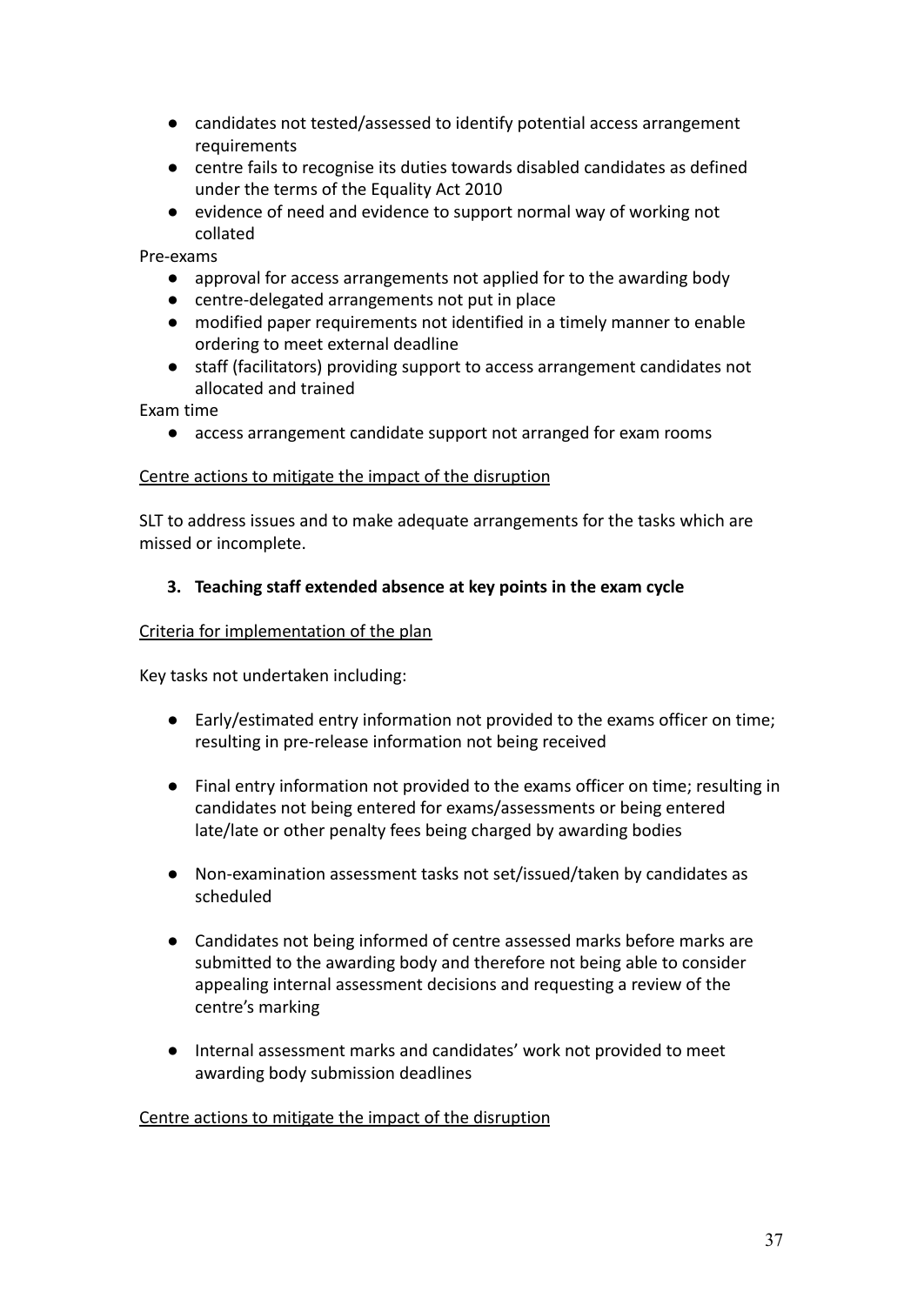QE School will provide adequate cover supervisors and teachers, and where longer term absence is known will employ staff to take on responsibilities.

The Exams Manager will liaise with all heads of department on deadlines and pre-release material to ensure that all is received correctly.

Heads of department to oversee the assessment cycle for their department and to ensure that all students and staff are aware of the awarding body requirements.

## **4. Invigilators – lack of appropriately trained invigilators or invigilator absence**

### Criteria for implementation of the plan

- Failure to recruit and train sufficient invigilators to conduct exams
- Invigilator shortage on peak exam days
- Invigilator absence on the day of an exam

## Centre actions to mitigate the impact of the disruption

Exams manager to regularly update SLT and recruitment at relevant times in academic year on the number of available invigilators.

Exams manager and recruitment to run recruitment on a regular basis.

**5. Exam rooms - lack of appropriate rooms or main venues unavailable at short notice**

#### Criteria for implementation of the plan

- Exams officer unable to identify sufficient/appropriate rooms during exams timetable planning
- Insufficient rooms available on peak exam days
- Main exam venues unavailable due to an unexpected incident at exam time

#### Centre actions to mitigate the impact of the disruption

SLT to liaise with local venues to arrange for appropriate spaces to be rented to school.

Exams Manager to confirm this with awarding bodies and JCQ, and to complete all relevant forms and applications.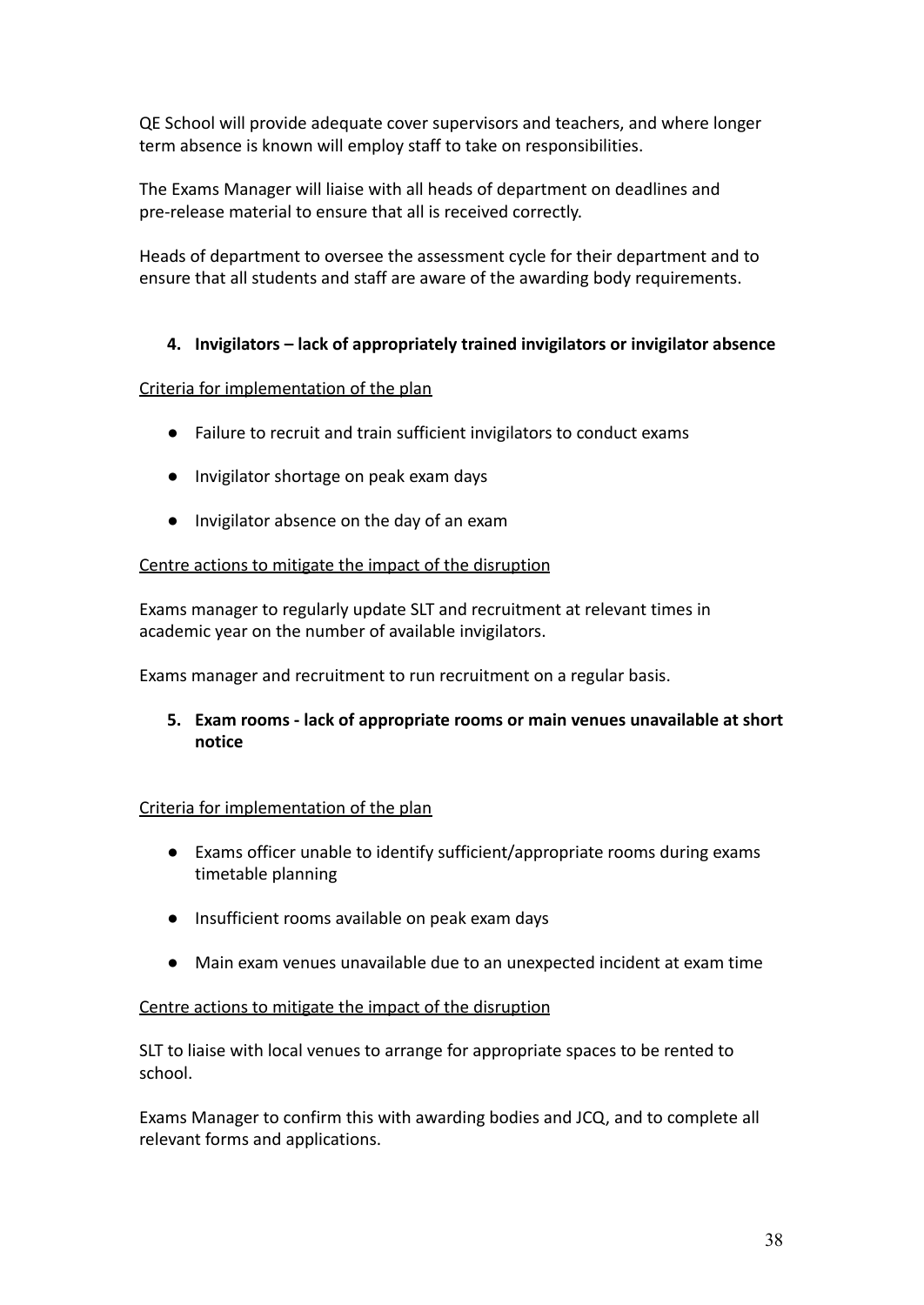Arrangements to be made for transport to alternate site, or provide information to candidates on new arrangements.

## **6. Failure of IT systems**

Criteria for implementation of the plan

- MIS system failure at final entry deadline
- MIS system failure during exams preparation
- MIS system failure at results release time

## Centre actions to mitigate the impact of the disruption

QE's MIS is hosted by SCOMIS, they will be our first point of contact for an MIS failure. We will take their advice on how to resolve the issue.

Local system problems will be resolved by the IT manager and the technical services department.

Where possible, and if access is a local issue, Exams Manager(s) to use personal home resources to continue working.

# **7. Emergency evacuation of the exam room (or centre lock down)**

## Criteria for implementation of the plan

● Whole centre evacuation (or lock down) during exam time due to serious incident resulting in exam candidates being unable to start, proceed with or complete their exams

## Centre actions to mitigate the impact of the disruption

Safety of candidates is the first priority, exams will begin when they can. Candidates will be kept separate from main cohort of students and will return to exam room when appropriate to do so. Exams Manager to follow up with JCQ after the incident.

## **8. Disruption of teaching time in the weeks before and exam – centre closed for an extended period**

# Criteria for implementation of the plan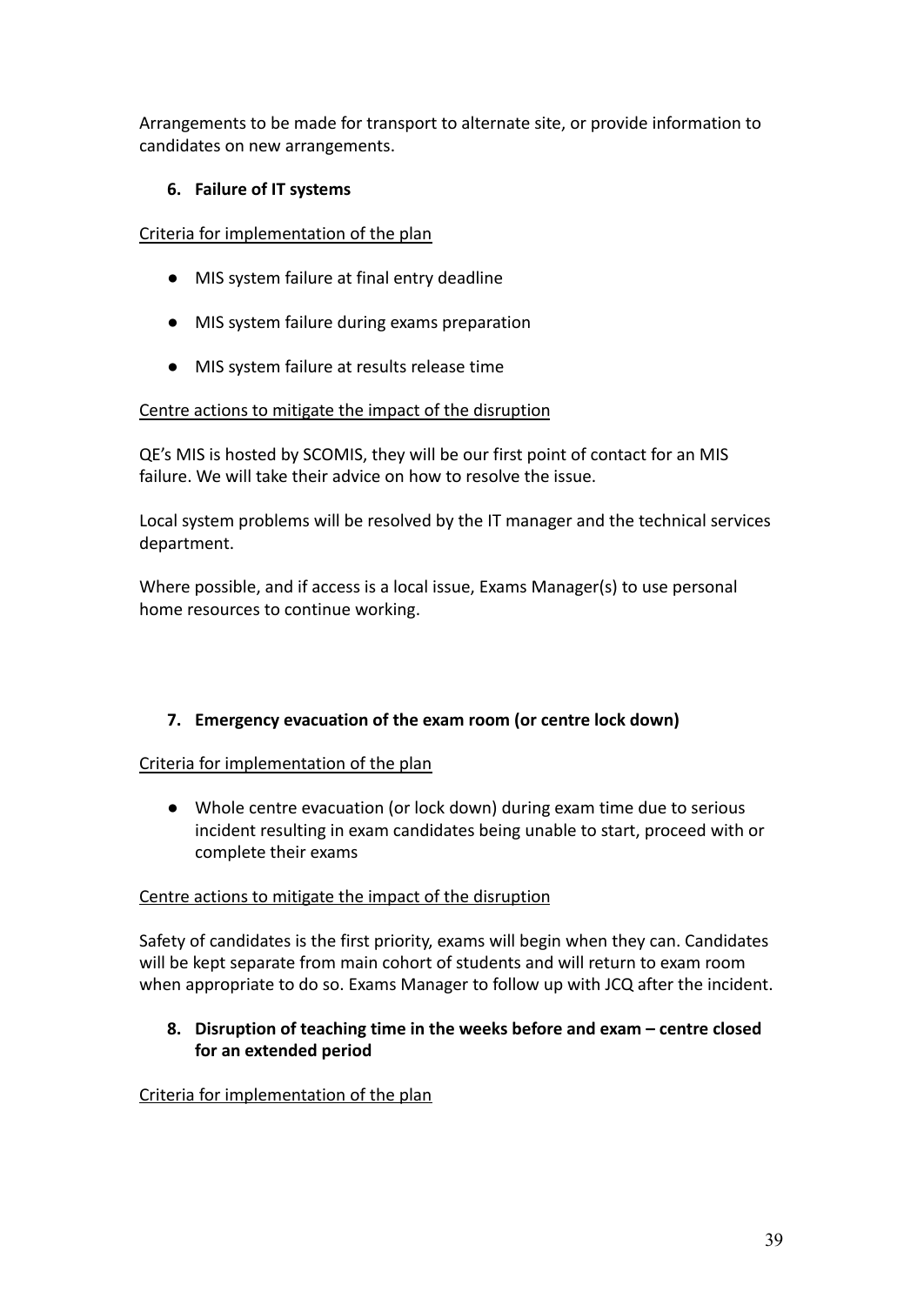● Centre closed or candidates are unable to attend for an extended period during normal teaching or study supported time, interrupting the provision of normal teaching and learning

## Centre actions to mitigate the impact of the disruption

The centre is prepared to continue teaching remotely if necessary and will take appropriate guidance from the awarding bodies and regulators on what action to take.

## **9. Centre unable to open as normal during the examinations period**

## Criteria for implementation of the plan

● Centre unable to open as normal for scheduled examinations

## Centres actions to mitigate the impact of the disruption

Centre will be risk assessed for opening to exam candidates only and if needed, an alternate arrangement will be made (see 5).

### **10. Disruption in the distribution of examination papers**

#### Criteria for implementation of the plan

● Disruption to the distribution of examination papers to the centre in advance of examinations

#### Centres actions to mitigate the impact of the disruption

Examinations manager to acquire digital copies of papers from exam boards

## **11. Disruption to the transportation of completed examination scripts**

#### Criteria for implementation of the plan

● Delay in normal collection arrangements for completed examination scripts/assessment evidence

#### Centres actions to mitigate the impact of the disruption

As part of the yellow label service the exams manager will contact the awarding body for advice on alternative arrangements.

#### **12. Assessment evidence is not available to be marked**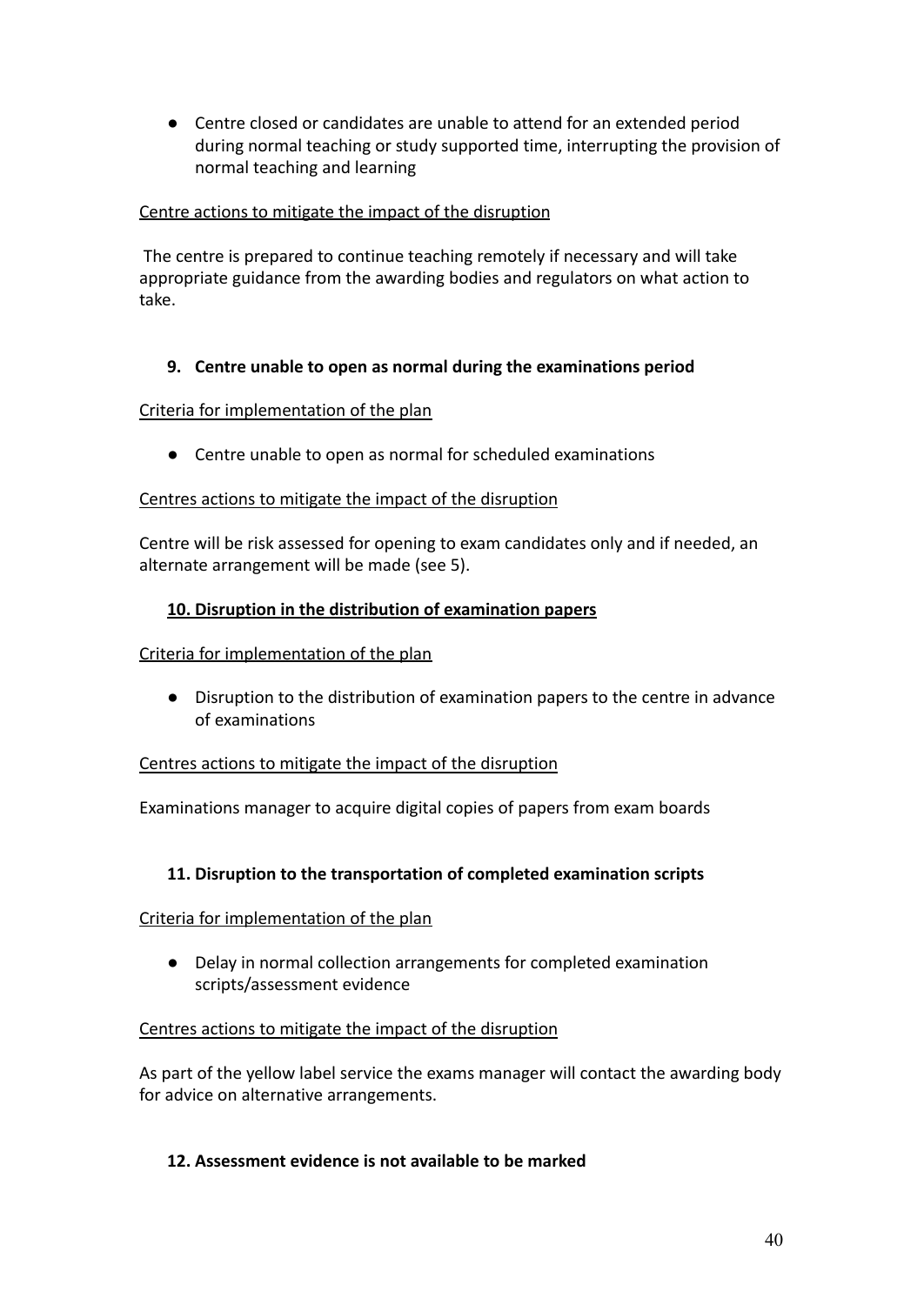## Criteria for implementation of the plan

- Large scale damage to or destruction of completed examination scripts/assessment evidence before it can be marked
- Completed examination scripts/assessment evidence does not reach awarding organisations

## Centres actions to mitigate the impact of the disruption

Exams manager to liaise with awarding body on alternative evidence which can be used.

Where alternatives cannot be used, centre staff will need to arrange for the assessment to take place in the next available season.

## **13. Centre unable to distribute results as normal or facilitate post results services**

### Criteria for implementation of the plan

● Centre is unable to access or manage the distribution of results to candidates, or to facilitate post-results services

#### Centres actions to mitigate the impact of the disruption

Exams manager to agree alternative site with awarding bodies if main school site is unavailable.

SLT to agree alternative arrangements for providing results from another centre, permission must be sought from awarding bodies.

Post-results can be actioned from home if main school site is unavailable.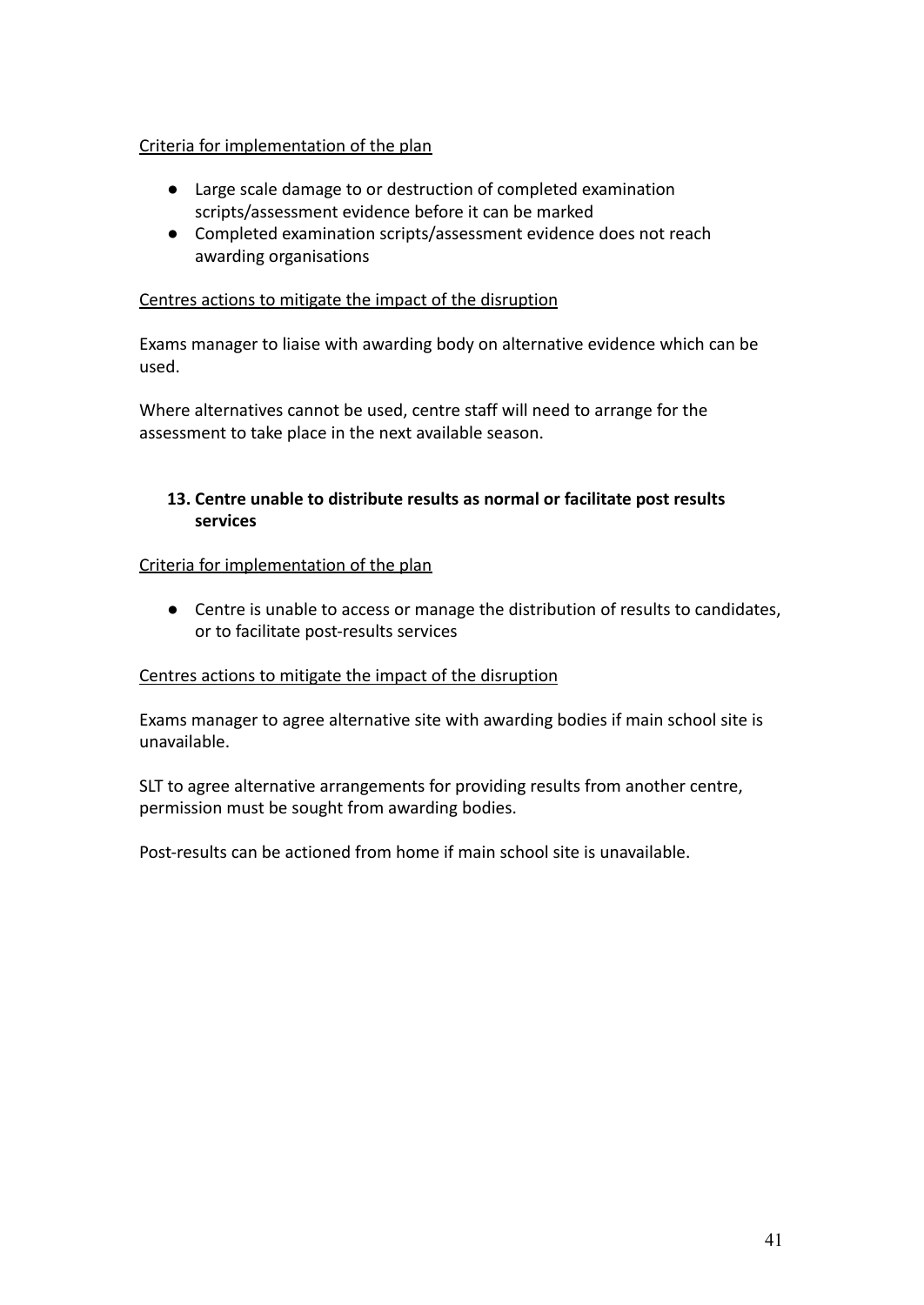#### **INTERNAL APPEALS PROCEDURE**

## **1. Appeals against internal assessment decisions (centre assessed marks) Certain GCSE, GCE and other qualifications contain components of non-examination assessment (or units of coursework) which are internally assessed (marked) by Queen Elizabeth's School and internally standardised.**

The marks awarded (the internal assessment decisions) which contribute to the final grade of the qualification are then submitted by the deadline set by the awarding body for external moderation.

This procedure confirms Queen Elizabeth's School's compliance with JCQ's General Regulations for Approved Centres 2020-2021 (section 5.7) that the centre will:

- have in place and be available for inspection purposes, a written internal appeals procedure relating to internal assessment decisions and to ensure that details of this procedure are communicated, made widely available and accessible to all candidates
- before submitting marks to the awarding body inform candidates of their centre assessed marks and allow a candidate to request a review of the centre's marking

Queen Elizabeth's School is committed to ensuring that whenever its staff mark candidates' work this is done fairly, consistently and in accordance with the awarding body's specification and subject-specific associated documents.

Queen Elizabeth's School ensures that all centre staff follow a robust *Non-examination Assessment Policy* (for the management of GCE and GCSE non-examination assessments). This policy details all procedures relating to non-examination assessments for GCE, GCSE, Project qualifications, and vocational programmes, including the marking and quality assurance processes which relevant teaching staff are required to follow.

Candidates' work will be marked by staff who have appropriate knowledge, understanding and skill, and who have been trained in this activity. Queen Elizabeth's School is committed to ensuring that work produced by candidates is authenticated in line with the requirements of the awarding body. Where a number of subject teachers are involved in marking candidates' work, internal moderation and standardisation will ensure consistency of marking.

On being informed of their centre assessed marks, if a candidate believes that the above procedures were not followed in relation to the marking of his/her work, or that the assessor has not properly applied the mark scheme to his/her marking, then he/she may make use of the appeals procedure below to consider whether to request a review of the centre's marking.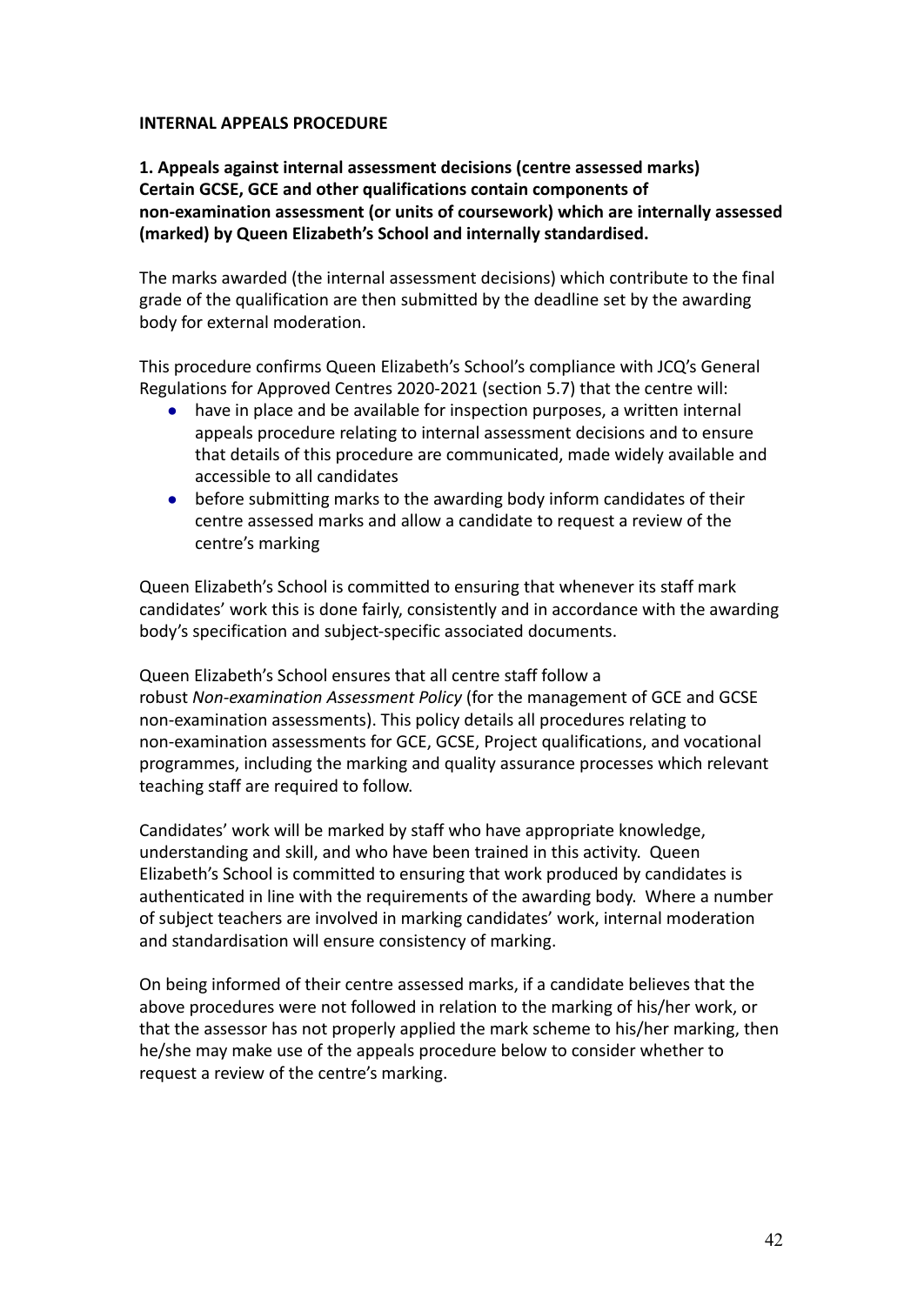The school will

- 1. ensure that candidates are informed of their centre assessed marks so that they may request a review of the centre's marking before marks are submitted to the awarding body
- 2. inform candidates that they will need to explain on what grounds they wish to request a review of an internally assessed mark as a review will only focus on the quality of their work in meeting the published assessment criteria
- 3. inform candidates that they may request copies of materials (for example, as a minimum, a copy of their marked assessment material (work) and the mark scheme or assessment criteria plus additional materials which may vary from subject to subject) to assist them in considering whether to request a review of the centre's marking of the assessment
- 4. having received a request for copies of materials, promptly make them available to the candidate (or for some marked assessment materials, such as art work and recordings, inform the candidate that these will be shared under supervised conditions) within 2 working days.
- 5. inform candidates they will not be allowed access to original assessment material unless supervised
- 6. provide candidates with sufficient time in order to allow them to review copies of materials and reach a decision, informing candidates that if their decision is to request a review they will need to explain what they believe the issue to be
- 7. provide a clear deadline for candidates to submit a request for a review of the centre's marking. Requests will not be accepted after this deadline. Requests must be made in writing within 5 working days of receiving copies of the requested materials by emailing your subject teacher and Exams@queenelizabeths.com
- 8. allow 5 working days for the review to be carried out, to make any necessary changes to marks and to inform the candidate of the outcome, all before the awarding body's deadline
- 9. ensure that the review of marking is carried out by an assessor who has appropriate competence, has had no previous involvement in the assessment of that candidate and has no personal interest in the review
- 10. instruct the reviewer to ensure that the candidate's mark is consistent with the standard set by the centre
- 11. inform the candidate in writing of the outcome of the review of the centre's marking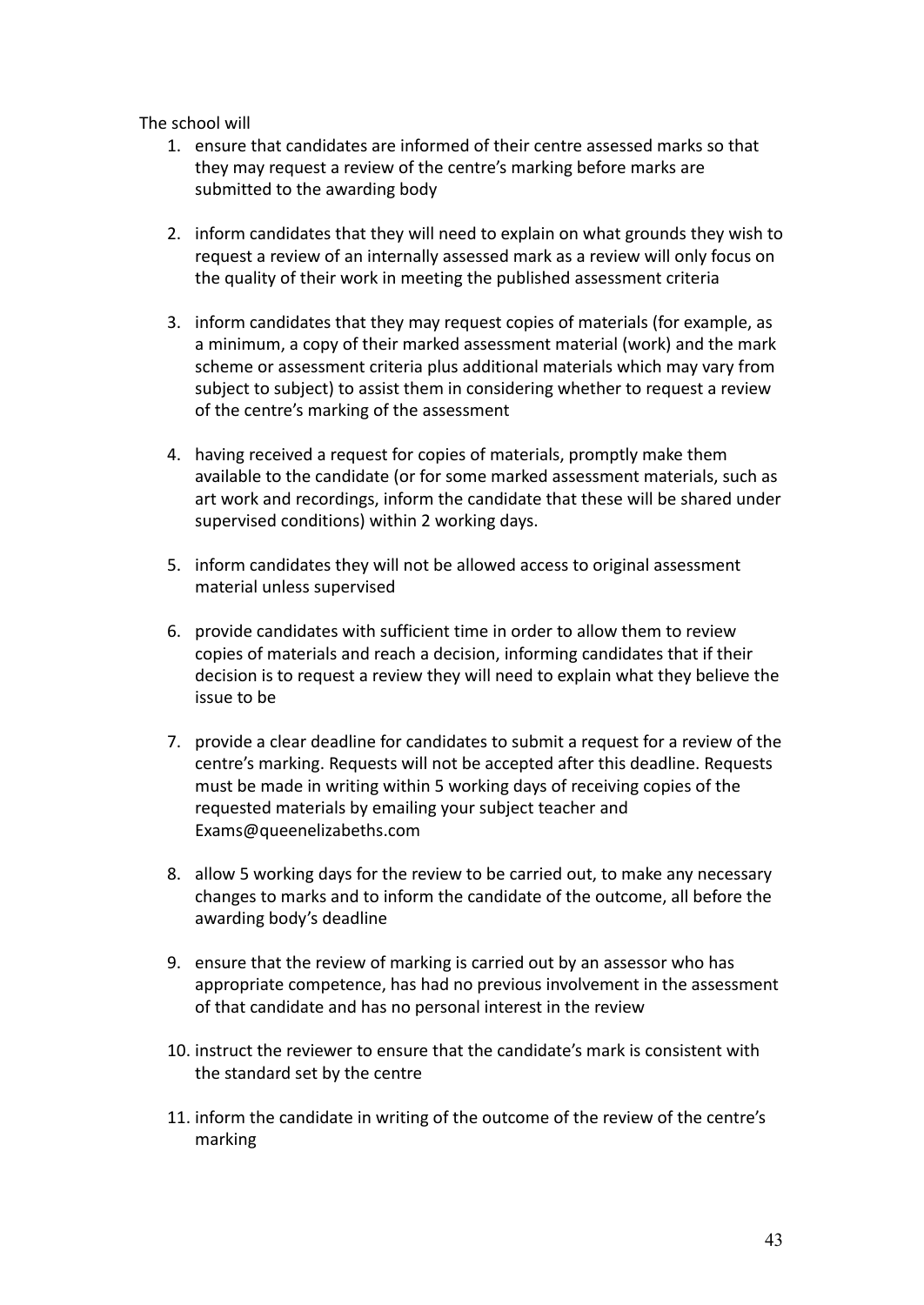The outcome of the review of the centre's marking will be made known to the head of centre who will have the final decision if there is any disagreement on the mark to be submitted to the awarding body. A written record of the review will be kept and made available to the awarding body upon request.

The awarding body will be informed if the centre does not accept the outcome of a review.

The moderation process carried out by the awarding bodies may result in a mark change, either upwards or downwards, even after an internal review. The internal review process is in place to ensure consistency of marking within the centre, whereas moderation by the awarding body ensures that centre marking is line with national standards. The mark submitted to the awarding body is subject to change and should therefore be considered provisional.

The procedure is informed by the JCQ publications [Instructions for conducting](https://www.jcq.org.uk/exams-office/non-examination-assessments) [non-examination assessments](https://www.jcq.org.uk/exams-office/non-examination-assessments) (6.1), Reviews of marking [\(centre assessed marks\)](https://www.jcq.org.uk/exams-office/non-examination-assessments) [suggested template for centres.](https://www.jcq.org.uk/exams-office/non-examination-assessments) and Notice to Centres [-Informing candidates of their](https://www.jcq.org.uk/exams-office/non-examination-assessments) [centre assessed marks](https://www.jcq.org.uk/exams-office/non-examination-assessments)

## **2. Appeals against the centre's decision not to support a clerical re-check, a review of marking, a review of moderation or an appeal**

This procedure confirms the school's compliance with JCQ's General Regulations for Approved Centres 2020-2021 (section 5.13) that the centre will:

● have available for inspection purposes and draw to the attention of candidates and their parents/carers, a written internal appeals procedure to manage disputes when a candidate disagrees with a centre decision not to support a clerical re-check, a review of marking, a review of moderation or an appeal

Following the issue of results, awarding bodies make post-results services available.

Candidates are also informed of the arrangements for post-results services and the availability of senior members of centre staff immediately after the publication of results, before they sit any exams through the exam handbook.

If the centre or a candidate (or his/her parent/carer) has a concern and believes a result may not be accurate, post-results services may be considered.

The JCQ post-results services currently available are detailed below. Reviews of Results (RoRs):

● Service 1 (Clerical re-check)

This is the only service that can be requested for objective tests (multiple choice tests)

- Service 2 (Review of marking)
- Priority Service 2 (Review of marking)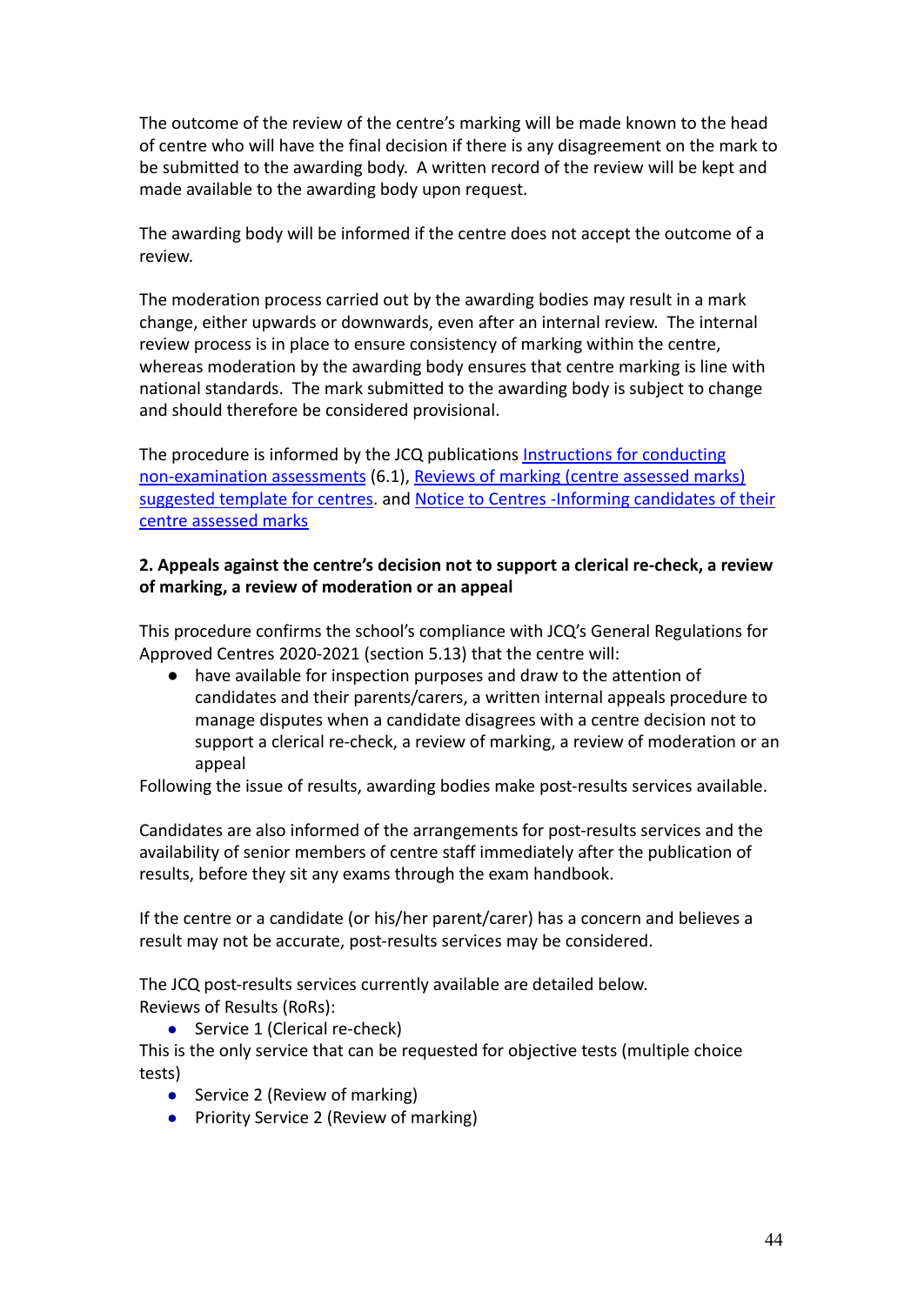This service is only available for externally assessed components of GCE A-level specifications (an individual awarding body may also offer this priority service for other qualifications)

● Service 3 (Review of moderation)

This service is not available to an individual candidate Access to Scripts (ATS):

- Copies of scripts to support reviews of marking
- Copies of scripts to support teaching and learning

Where a concern is expressed that a particular result may not be accurate, the centre will apply on behalf of the candidate for the services requested. All associated fees will be covered by the candidate.

Written candidate consent (informed consent via candidate email is acceptable) is required in all cases before a request for a RoR service 1 or 2 (including priority service 2) is submitted to the awarding body. Consent is required to confirm the candidate understands that the final subject grade and/or mark awarded following a clerical re-check or a review of marking, and any subsequent appeal, may be lower than, higher than, or the same as the result which was originally awarded. Candidate consent must only be collected after the publication of results.

For any moderated components that contributed to the final result, the centre will:

- Confirm that a review of moderation cannot be undertaken on the work of an individual candidate or the work of candidates not in the original sample submitted for moderation
- Consult the moderator's report/feedback to identify any issues raised
- Determine if the centre's internally assessed marks have been accepted without change by the awarding body – if this is the case, a RoR service 3 (Review of moderation) will not be available
- Determine if there are any grounds to submit a request for a review of moderation for the work of all candidates in the original sample]

Where a candidate disagrees with a centre decision not to support a review of moderation, the centre will:

● Inform the candidate that a review of moderation (RoR service 3) cannot be requested for the work of an individual candidate or the work of a candidate not in the original sample]

If the candidate (or his/her parent/carer) believes there are grounds to appeal against the centre's decision not to support a review of results, an internal appeal can be submitted to the centre by emailing [exams@queenelizabeths.com](mailto:exams@queenelizabeths.com) outlining the grounds for appeal at least by the internal deadline for submitting a request for a review of results.

The appellant will be informed of the outcome of his/her appeal prior to the deadline for RoR services.

Following the RoR outcome, an external appeals process is available if the head of centre remains dissatisfied with the outcome and believes there are grounds for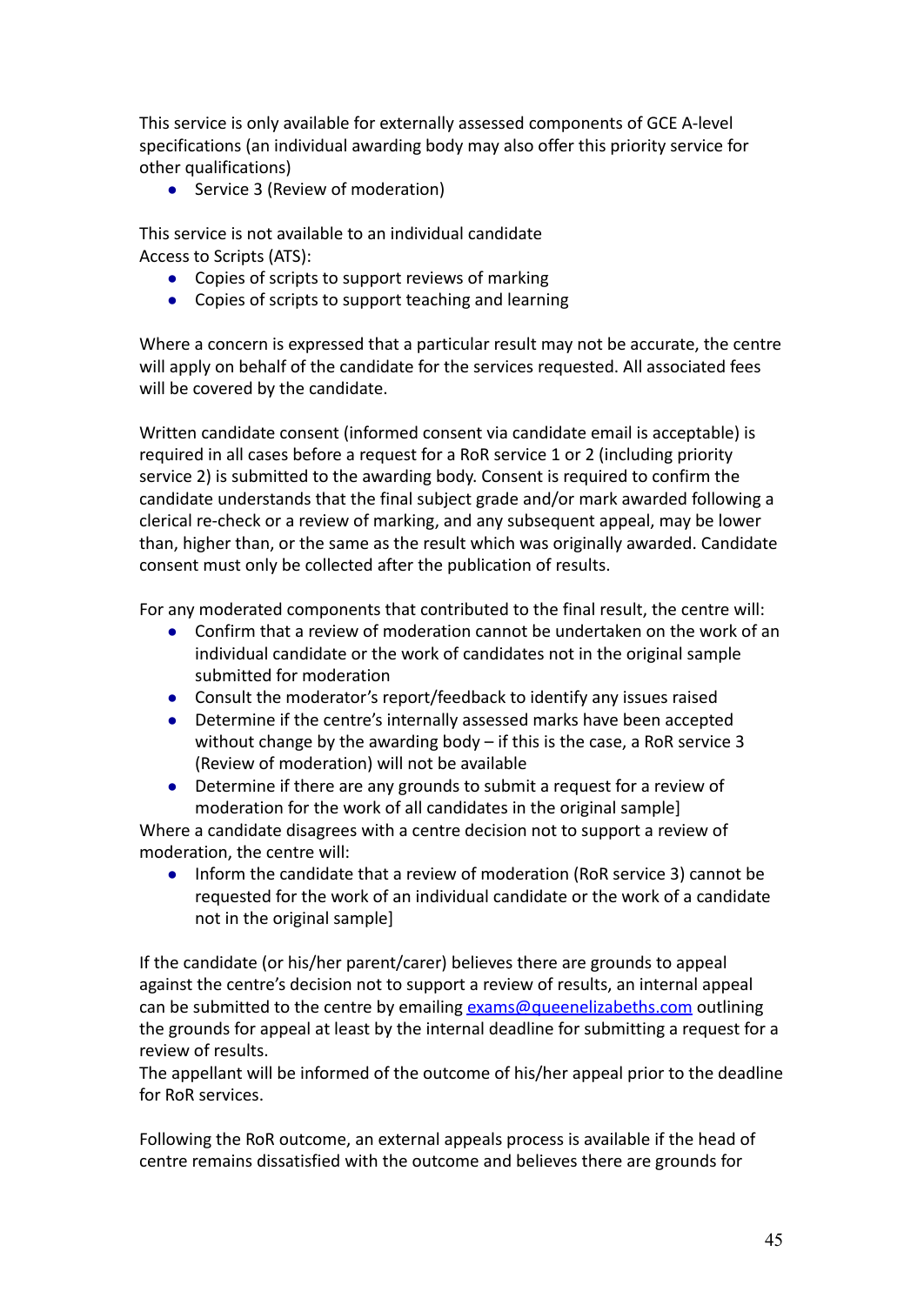appeal. The JCQ publications Post-Results Services and JCQ Appeals Booklet (A guide to the awarding bodies' appeals processes) will be consulted to determine the acceptable grounds for a preliminary appeal.

Where the head of centre is satisfied after receiving the RoR outcome, but the candidate (or his/her parent/carer) believes there are grounds for a preliminary appeal to the awarding body, a further internal appeal may be made to the head of centre. Following this, the head of centre's decision as to whether to proceed with a preliminary appeal will be based upon the acceptable grounds as detailed in the JCQ Appeals Booklet. Candidates or parents/carers are not permitted to make direct representations to an awarding body.

A letter outlining the grounds for appeal against the review outcome should be submitted to the head of centre within 10 working days of the notification of the outcome of the RoR. Subject to the head of centre's decision, this will allow the centre to process the preliminary appeal and submit to the awarding body within the required 30 calendar days of receiving the outcome of the review of results process. Awarding body fees which may be charged for the preliminary appeal must be paid to the centre by the appellant before the preliminary appeal is submitted to the awarding body (fees are available from the exams officer). If the appeal is upheld by the awarding body, this fee will be refunded by the awarding body and repaid to the appellant by the centre.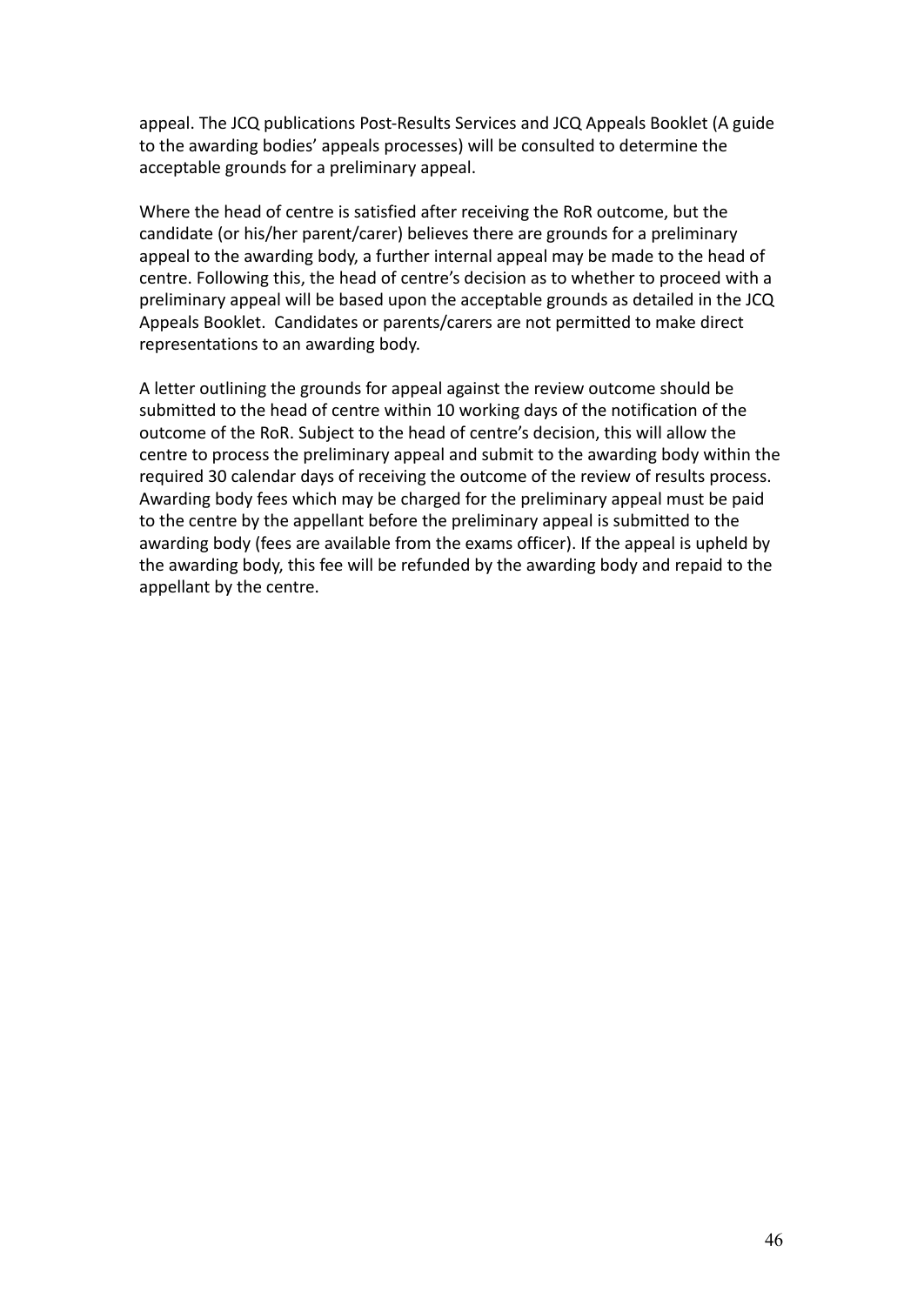## **ACCESS ARRANGEMENTS AND SPECIAL CONSIDERATION**

## **DEFINITIONS**

**Access Arrangements** "are approved before an examination or assessment and are intended to allow attainment to be demonstrated [by candidates who have particular requirements]. An example of an Access Arrangement would be the provision of a modified paper for a candidate with a visual impairment." *JCQ Access Arrangements FAQ*

**Special Consideration**"may be given following an examination or assessment to ensure that a candidate with a temporary illness, injury or indisposition at the time it is conducted is given some recognition of the difficulty they have faced. Any Special Consideration granted cannot take away the difficulty the candidate has faced and can only be a relatively minor adjustment to ensure that the integrity of the standard is not compromised." *JCQ Access Arrangements FAQ*

## **POLICY – EXAM ACCESS ARRANGEMENTS**

The school will ensure that students with particular requirements are entered for external assessment which is appropriate to their abilities.

The school will ensure that approved access arrangements are provided in examinations to give students with particular requirements a fair opportunity to demonstrate their attainment.

All access arrangements in examinations will

- comply with awarding body regulations
- be backed by evidence of need
- reflect the support arrangements to which the students concerned have been accustomed to in class.

## **POLICY – SPECIAL CONSIDERATION**

Where a student's performance in an examination is affected by unforeseen events beyond his/her control the school will ensure that the awarding body concerned is made aware of the fact.

All applications for special consideration will

- comply with awarding body regulations
- be backed by evidence